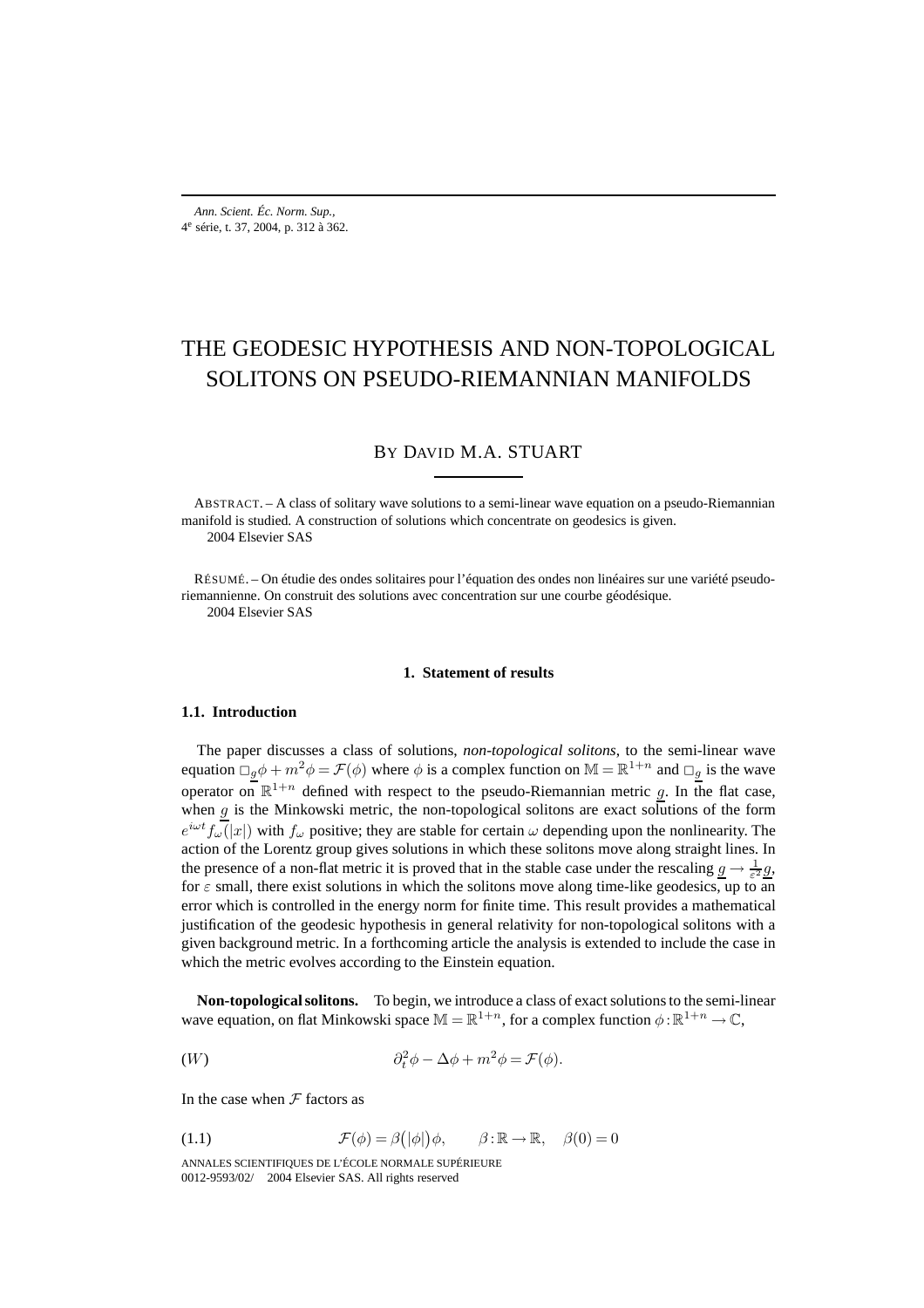there is a special class of solitary wave type solutions, called *non-topological solitons*, of the form

$$
(1.2) \qquad \qquad \phi(t,x) = e^{i\omega t} f_{\omega}(x)
$$

where (for appropriate  $\omega$ ,  $\beta$ )  $f_{\omega}$  is the unique positive radial solution of

(1.3) 
$$
-\Delta f_{\omega} + (m^2 - \omega^2) f_{\omega} = \beta (f_{\omega}) f_{\omega}.
$$

Existence results for non-topological solitons (1.2) were developed in [18,2,3]. Uniqueness of the profile function  $f_{\omega}$  has been proved for certain nonlinearities in [13], based on ideas in [5, 15] and others referenced therein. For  $\omega^2 < m^2$  the function  $f_{\omega}$  is exponentially decaying and so the solutions (1.2) are spatially localised. This makes them an appropriate object of study for a mathematical analysis of the geodesic hypothesis, i.e. the problem of motion for particles in general relativity, as described in the next paragraph. In the Hamiltonian context solutions of the type of (1.2), in which the time evolution is along an orbit of the action of the symmetry group, are known as relative equilibria.

**The geodesic hypothesis.** Action of the Lorentz group on (1.2) gives a family of solutions to (W) representing solitons moving along straight lines  $x = ut$ ; see Section 1.5 for precise formulae. The main motivation for this paper is to understand what happens to these solutions when a pseudo-Riemannian metric  $g$  is introduced onto M. In this setting the equation (W) generalises to

$$
(W^{\underline{g}}) \qquad \qquad \Box_{\underline{g}} \phi + m^2 \phi = \mathcal{F}(\phi), \quad \mathcal{F}(\phi) = \beta(|\phi|) \phi.
$$

(See (1.11) for the explicit form of  $\Box_g$ .) Under the rescaling  $g \to \varepsilon^{-2}g$  the size of the soliton scales to  $O(\varepsilon)$ , and it is in this limit that a reduced description is possible. The equation becomes:

$$
(W^{\varepsilon^{-2}\underline{g}})\qquad \qquad \Box_{\underline{g}}\phi + \frac{m^2}{\varepsilon^2}\phi = \frac{1}{\varepsilon^2}\beta(|\phi|)\phi, \quad \mathcal{F}(\phi) = \beta(|\phi|)\phi.
$$

Corresponding to this scaling of the metric it is natural to introduce scaled Sobolev and Lebesgue norms  $H^1_\varepsilon$  and  $L^2_\varepsilon$  by

(1.4) 
$$
||u||_{L_{\varepsilon}^{2}}^{2} = \varepsilon^{-n} \int |u(x)|^{2} dx,
$$

(1.5) 
$$
||u||_{H_{\varepsilon}^{1}}^{2} = \int_{\Sigma} \left( \varepsilon^{2-n} |\nabla_{x} u(x)|^{2} + \varepsilon^{-n} |u(x)|^{2} \right) dx.
$$

The main aim of this paper is to prove the following (stated here somewhat heuristically):

*Given a time-like geodesic*  $\Gamma$  *there exist*  $t_* > 0$  *and initial values*  $(\phi(0), \partial_t \phi(0)) \in H^1_\varepsilon \times L^2_\varepsilon$ *such that for ε sufficiently small* ( $φ$ ,  $∂tφ$ ) *the solution to the corresponding Cauchy problem* for  $(W^{\varepsilon^{-2}g})$  is close in norm  $C([0,t_*];H^1_\varepsilon\times L^2_\varepsilon)$  to a non-topological soliton centred on  $\Gamma$ . *The time*  $t_* > 0$  *is independent of*  $\varepsilon$  *as*  $\varepsilon \to 0$ *.* 

Precise statements of the results are given in Sections 1.3, 1.6 and 1.7. In physical terms the meaning of the phrase "non-topological soliton centred on Γ" is approximately as follows: in a local co-ordinate system corresponding to the reference frame of an observer moving along Γ, with the proper time taken as time-like co-ordinate, the solution looks like (1.2) to highest order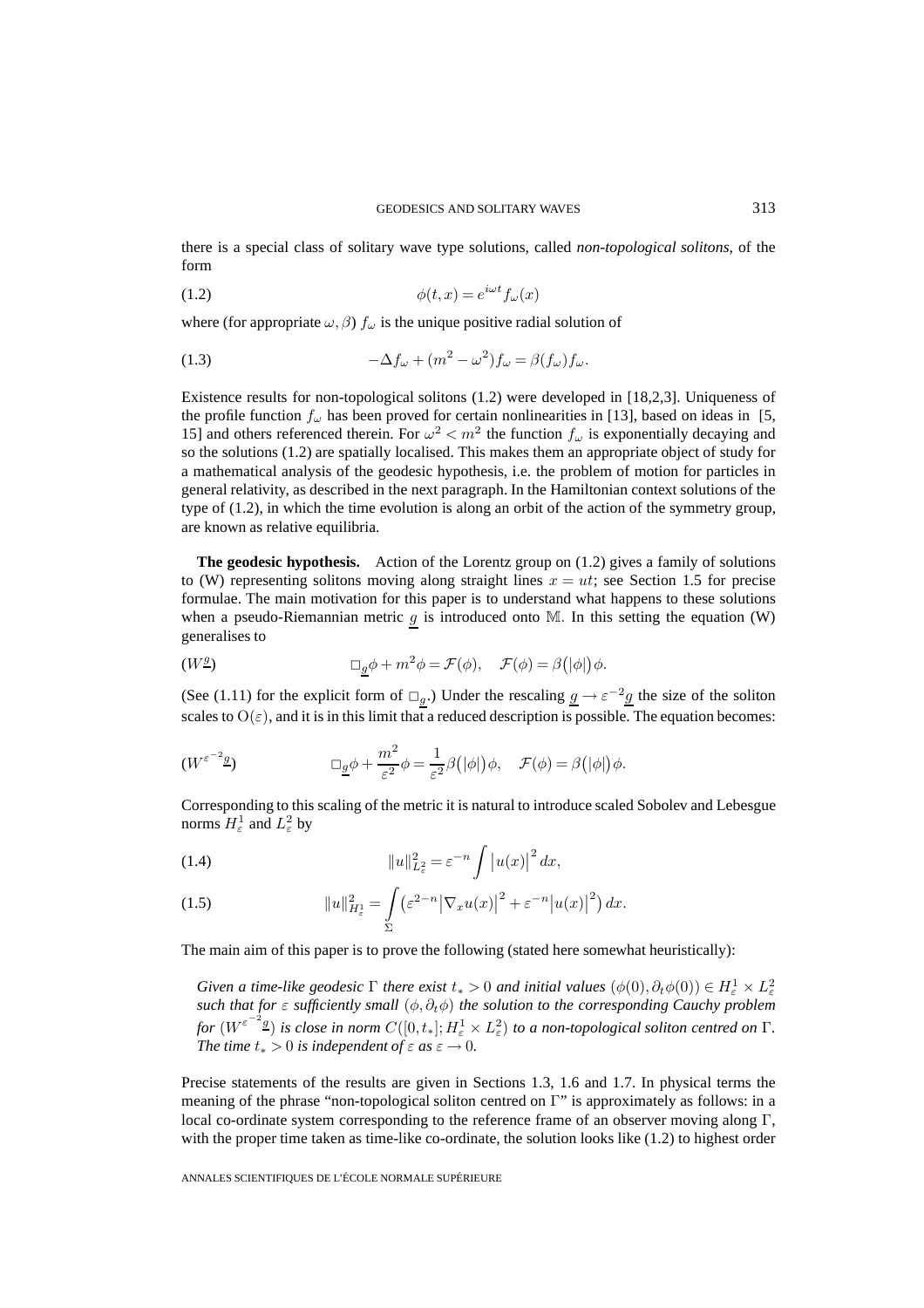(see Appendix A.11). A more precise formulation in mathematical terms is given in Section 1.3 using the co-ordinate system adapted to a foliation by space-like hypersurfaces. The difficulty of the problem arises from the need to obtain estimates on a fixed time interval  $[0, t_*]$ , uniform in ε, for solutions of the singular equation  $(W^{\epsilon^{-2} g})$  with initial data having singular behaviour as  $\varepsilon \to 0$ . Under rescaling this becomes a question of obtaining large (finite) time stability estimates for solutions in the presence of a slowly varying metric.

In general relativity the gravitational field is described by a pseudo-Riemannian metric on M. A study of soliton solutions in  $(W^{\varepsilon^{-2} g})$  thus corresponds to an investigation of the effect of a fixed gravitational field on the soliton. The soliton is strongly localised in space, and may be thought of as "particle-like". The expectation that the soliton moves along a time-like geodesic, in the limit in which its size is small compared to scales over which the metric varies, is natural in view of the principle of equivalence [26,14], and is sometimes known as the *geodesic hypothesis*. Thus the results of this paper give a rigorous validation of this hypothesis for the case of a given background metric (depending upon space and time).

So far g has been a fixed background metric, corresponding to the notion of an external, or applied, gravitational field. In the general theory of relativity the metric  $g$  becomes a dynamical variable itself and evolves according to the Einstein equation:

(1.6) 
$$
R_{\mu\nu}(\underline{g}) - \frac{1}{2}R(\underline{g})\underline{g}_{\mu\nu} = T_{\mu\nu}(\phi, \underline{g}).
$$

Here  $R_{\mu\nu}(g)$  is the Ricci curvature of the metric g and its trace  $R(g)$  is the scalar curvature. In the right side  $T_{\mu\nu}$  is the stress-energy tensor; its precise form need not be given here. The Einstein equation is to be solved in conjunction with  $(W_2^g)$ : together they form a quasilinear system which is essentially hyperbolic (modulo the usual proviso regarding gauge invariance.) In this situation it is to be expected that the geodesic hypothesis is still valid as long as the amplitude of the soliton is sufficiently small that its effect on the metric  $g$  can be treated perturbatively. (This assumption is in addition to the one already introduced that the size of the soliton is small compared to other length scales in the problem.) Analogous results to those proved here for the Einstein-semi-linear wave system comprising (W<sup> $q$ </sup>) and (1.6) will be presented in [21]; see the announcement [24]. A more extended introduction to the problem is given in the announcement [22].

**Stability. Relation to other work.** Stability of solitary waves in Hamiltonian systems such as (1.2) has been discussed in [16,17,7,8]. In particular explicit conditions on  $\omega$  for stability in the radially symmetric case were given in [16,17] for the case  $\beta(|\phi|) = |\phi|^{p-1}$ . The articles [7, 8] present a very general framework for stability analysis of this type of solution in infinite dimensional Hamiltonian systems. The present article extends techniques introduced in [23] to treat stability for (1.2) in a modulational fashion, i.e. to compute explicitly how the various parameters of the soliton evolve. This method gives somewhat stronger stability results for the flat space case than those obtained previously, and also generalises to allow a study of soliton-like solutions in the pseudo-Riemannian case, as carried out in this paper. The principal new feature in [23] is the use of symplectic structure to understand stability criteria at a linear level and to study modulation theory on a symplectic submanifold rather than just on the group orbit (see Section 1.5 for a discussion). A similar analysis for the corresponding solutions to the non-linear Schrödinger equation was given in [28] at the linearised level. The nonlinear wave equation case has additional complications arising in particular from the fact that the solutions (1.2) are only stable for  $\omega$  lying in a certain interval **I** (see (1.35)). In the linear analysis this stability criterion arises from an interaction of the symplectic structure with the spectral analysis as described in Section 1.5.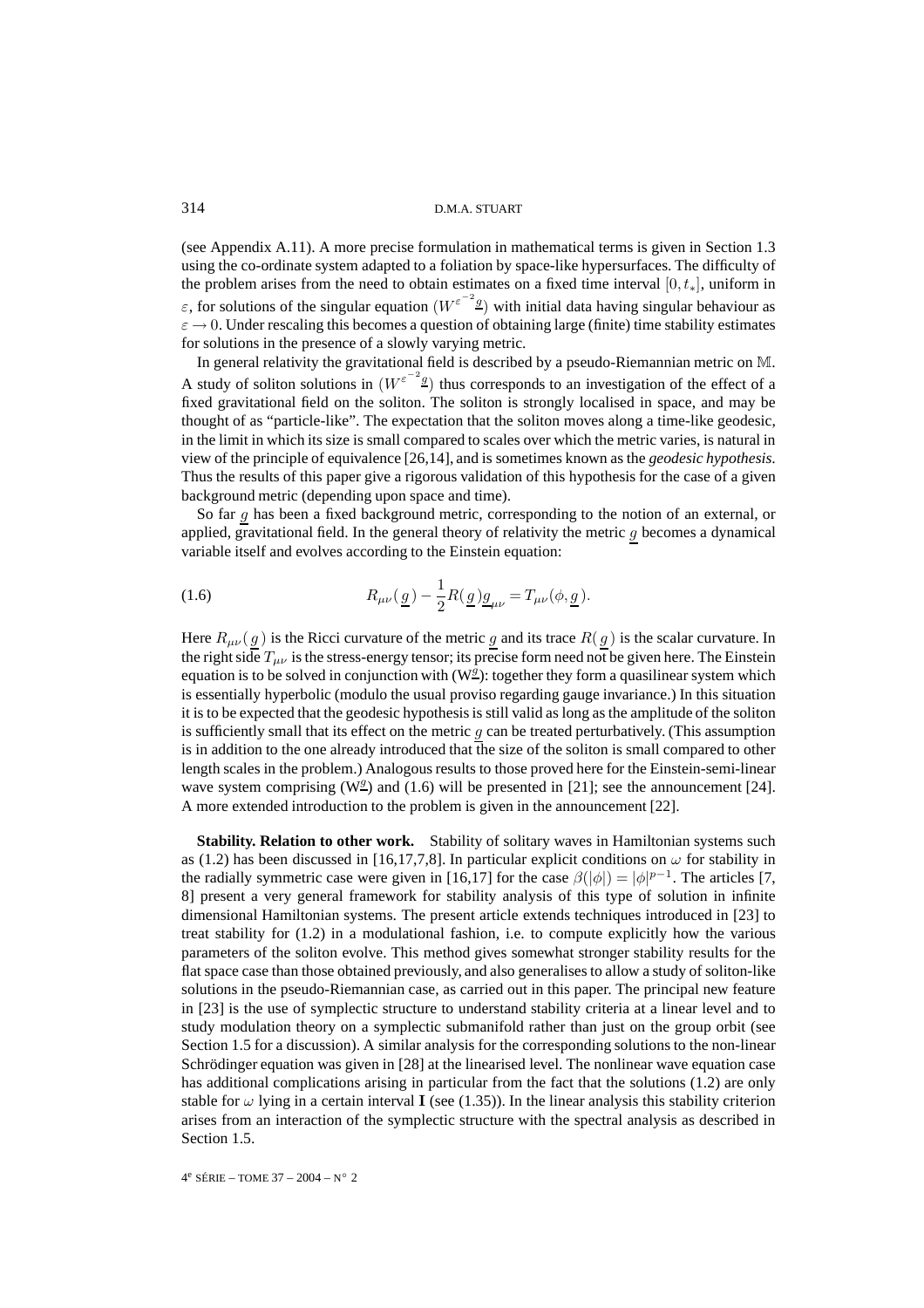Apart from [20] the most closely related work to this appears to be [4,9] in which the motion of solitons in the non-linear Schrödinger equation

$$
i\varepsilon\partial_t\phi+\frac{\varepsilon^2}{2}\Delta\phi-V(x)\phi+|\phi|^2\sigma\phi=0
$$

is studied in the semi-classical limit  $\varepsilon \to 0$ . It is shown that the classical limit, i.e. the Hamiltonian flow determined by the Hamiltonian  $H = P^2/2 + V(x)$ , governs the soliton motion in this limit. Much shorter proofs are possible in the nonlinear Schrödinger case: one reason for this appears to be that the Galilean symmetry allows the estimates to be carried out in a frame in which the soliton is at rest. This does not seem to work in the present relativistically invariant setting, as the Lorentz transformations do not preserve the  $t = constant$  hyperplanes or the Hamiltonian formulation. Another complicating factor here is of course the presence of variable coefficients in the principal term.

**Organisation of the paper.** The remainder of the article is arranged as follows: in Section 1.2 conditions required on the background metric are introduced so that an initial statement of the theorem can be given (Theorem 1.1). Further discussion of the stability properties of non-topological solitons is given in Sections 1.4–1.7 before giving a more general statement valid for a larger class of nonlinearities in the main theorem (Theorem 1.7) which is proved in Section 2. In fact the main theorem refers to a rescaled problem in which the soliton is "blown-up" to have size of  $O(1)$ ; the statement needs to be rescaled to give a result which implies Theorem 1.1, and this is finally done in Section 3. Some notation is summarised in Section 1.8 while various technical facts, formulae and calculations are given in the appendices.

## **1.2. Assumptions on the metric**

Assume that the space-time  $(M, g)$  is diffeomorphic to  $[0, t_0] \times \mathbb{R}^n$  and admits a foliation into space-like hypersurfaces which are the level sets of a time function  $t$ :

(1.7) 
$$
\mathbb{M} \approx [0, t_0] \times \Sigma, \quad \Sigma \approx \mathbb{R}^n, \quad \Sigma_{t_1} \equiv \{t_1\} \times \Sigma = t^{-1}(t_1),
$$

where  $\approx$  means "is diffeomorphic to". It is assumed that there exists a co-ordinate system,  $(x^0 = t, x^1, \ldots, x^n)$ , which will be fixed throughout this article, in which the metric g on M is of the form

(1.8) 
$$
\frac{g_{\mu\nu}}{dx^{\mu}} dx^{\nu} = -p^2 dt^2 + g_{ij} dx^i dx^j.
$$

Here  $p:\mathbb{M}\to\mathbb{R}$  is called the *lapse* function, while  $g_{ij}(t,x)$  is the metric induced on  $\Sigma_t$  from g. Latin indices run from  $1, \ldots, n$  and label the space-like co-ordinate functions  $x^1, \ldots, x^n$ while Greek indices run from  $0$  to  $n$  and label space-time co-ordinates. As usual the induced inner product on the cotangent space of  $\Sigma_t$  is represented by the inverse matrix  $g^{ij}(t, x)$  and the boldface notation  $\mathbf{g} = \det g_{ij}$  will be used throughout for the integration density.

It will be assumed that the co-tangent bundles of the slices  $\Sigma_t$  admit orthonormal frames, i.e.  $n$  mutually orthogonal one-forms  $\{A^{I}(t,x)\}_{I=1}^{n}$  of unit length (a triad); upper case roman letters I, J, ... will be used to label these. Thus for each  $x \in \Sigma_t$  there exists an isometry

(1.9) 
$$
A(t,x): T_x \Sigma \to \mathbb{R}^n
$$

$$
V^i \partial_i \mapsto A_i^I(t,x)V^i,
$$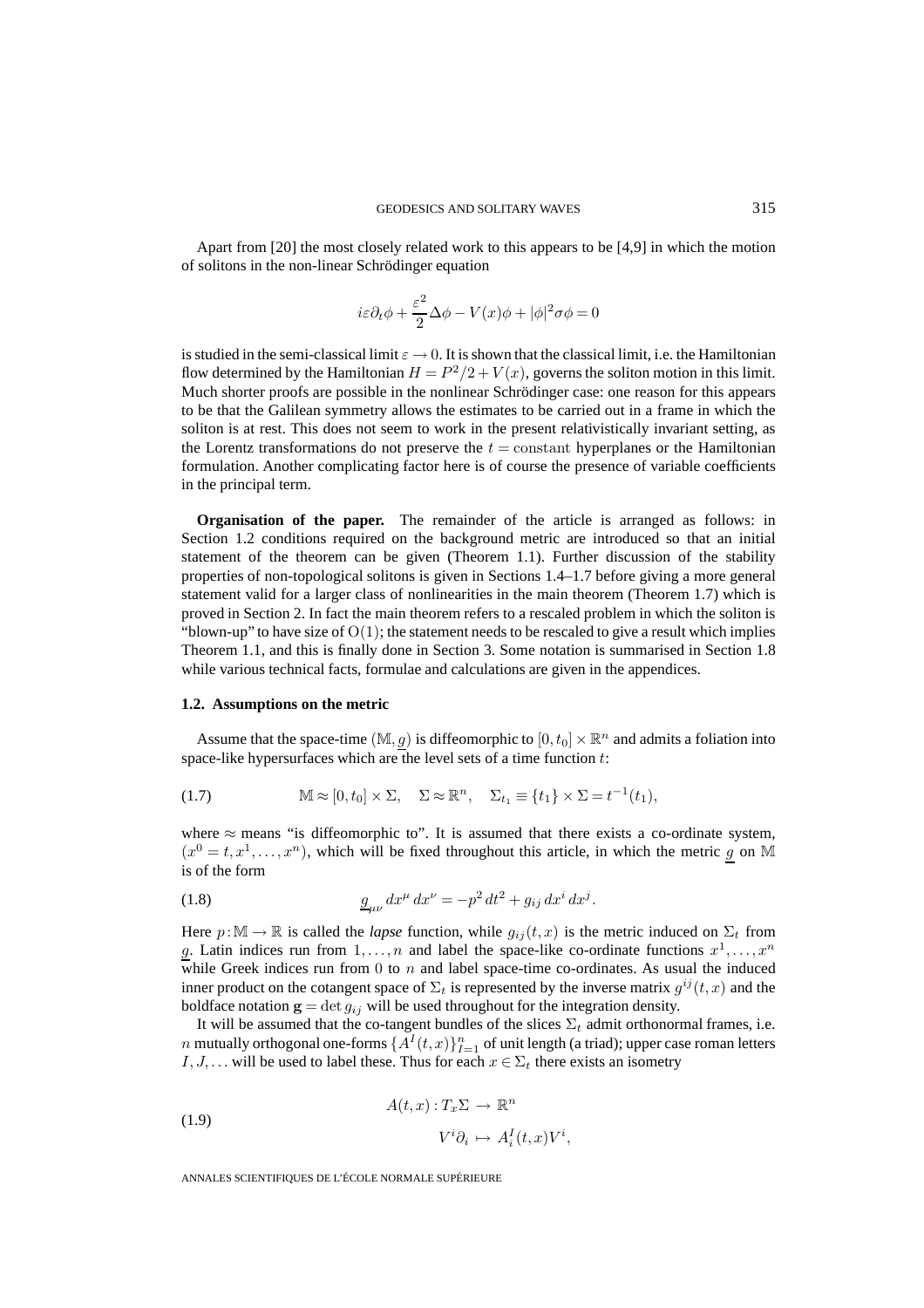where  $\mathbb{R}^n$  is given the standard inner product

$$
X \cdot Y = \sum_{I=1}^{N} X^I Y^I = X^I Y_I.
$$

(Using this inner product there is no need to distinguish between upper and lower indices, so  $\sum_{I=1}^{n} A_i^I A_j^I = g_{ij}$  so that A can be thought of as a square root of g. that when  $I, J, \ldots$  appear they may do so as either an upper or a lower index.) It follows that

The following hypotheses<sup>1</sup> will be made: there exist positive numbers  $K_0, K_1, K_2, \ldots$  such that

(M-1)  $p^2$ , g are of class  $C^s$  with all derivatives up to sth order bounded by  $K_s^2$ .

(M-2) A and  $A^{-1}$  are of class  $C^s$  with derivatives up to sth order bounded by  $K_s$ .

(M-3)  $p^{2n}$  and  $\mathbf{g} = \det g_{ij}$  are  $\geq 1/K_0^{2n} > 0$  everywhere.<sup>2</sup>

In terms of the notation defined in Section 1.8 this hypothesis, for  $s = 2$ , means that  $g \in \mathcal{M}et_0^{2,K_2}$ and  $g \in \mathcal{M}et^{2,K_2}$ .

*Remark*. – As regards specifying dependences on g and A of various functions which will be introduced the convention will be adopted of only specifying explicitly  $g$ , with dependence on  $A$ then understood. In fact, since the co-ordinate system is fixed, A, thought of as a matrix, can be taken to be the unique positive symmetric square root of the positive symmetric matrix  $q$ .

Time-like *geodesics* on  $(M, g)$  can be identified, via the foliation (1.7), with curves  $t \mapsto (t, \xi(t)) \in M$  where the curve  $t \mapsto \xi(t) \in \Sigma$  is a solution of the equation

(GEO<sup>2</sup>) 
$$
\frac{d}{dt}\left(\frac{\gamma u_k}{q}\right) + \gamma q_{,k} + \frac{\gamma u_i u_j}{2q} h_{,k}^{ij} = 0.
$$

In this equation the velocity is  $u^j = \frac{d\xi^j}{dt}$  and q, h are metric coefficients evaluated along the curve:

(1.10)  

$$
q(t) = p(t, \xi(t)), \qquad q_{,k}(t) = \frac{\partial p}{\partial x^k}(t, \xi(t)),
$$

$$
h_{ij}(t) = g_{ij}(t, \xi(t)), \qquad h_{,k}^{ij}(t) = \frac{\partial g^{ij}}{\partial x^k}(t, \xi(t)).
$$

Since  $u \in T_{\xi} \Sigma$  the index is lowered with h:

$$
u_j(t) = h_{jk}(t)u^k(t).
$$

The notation  $\gamma(t)$  is for the Lorentz contraction factor <sup>3</sup>

$$
\gamma(t) = \overline{\gamma}(|u(t)|_h/q)
$$

where  $\overline{\gamma}(s) \equiv (1 - s^2)^{-1/2}$ .

The *wave equation* ( $W^{\underline{g}}$ ) on ( $M, g$ ) is:

(1.11) 
$$
\partial_t \left( \frac{\sqrt{g}}{p} \partial_t \phi \right) - \partial_i (p \sqrt{g} g^{ij} \partial_j \phi) + p \sqrt{g} \left( m^2 \phi - \beta (|\phi|) \right) \phi = 0.
$$

<sup>&</sup>lt;sup>1</sup> Although in this article  $s = 2$  it is convenient to introduce explicitly constants  $K<sub>s</sub>$  which control the sth order derivatives in order to keep track of where differing levels of smoothness are required in different parts of the analysis.

<sup>&</sup>lt;sup>2</sup> The powers of  $K_s$  are just to ensure scale invariance of (M-1)–(M-3).

 $3$  The time dependence of q and h is suppressed here.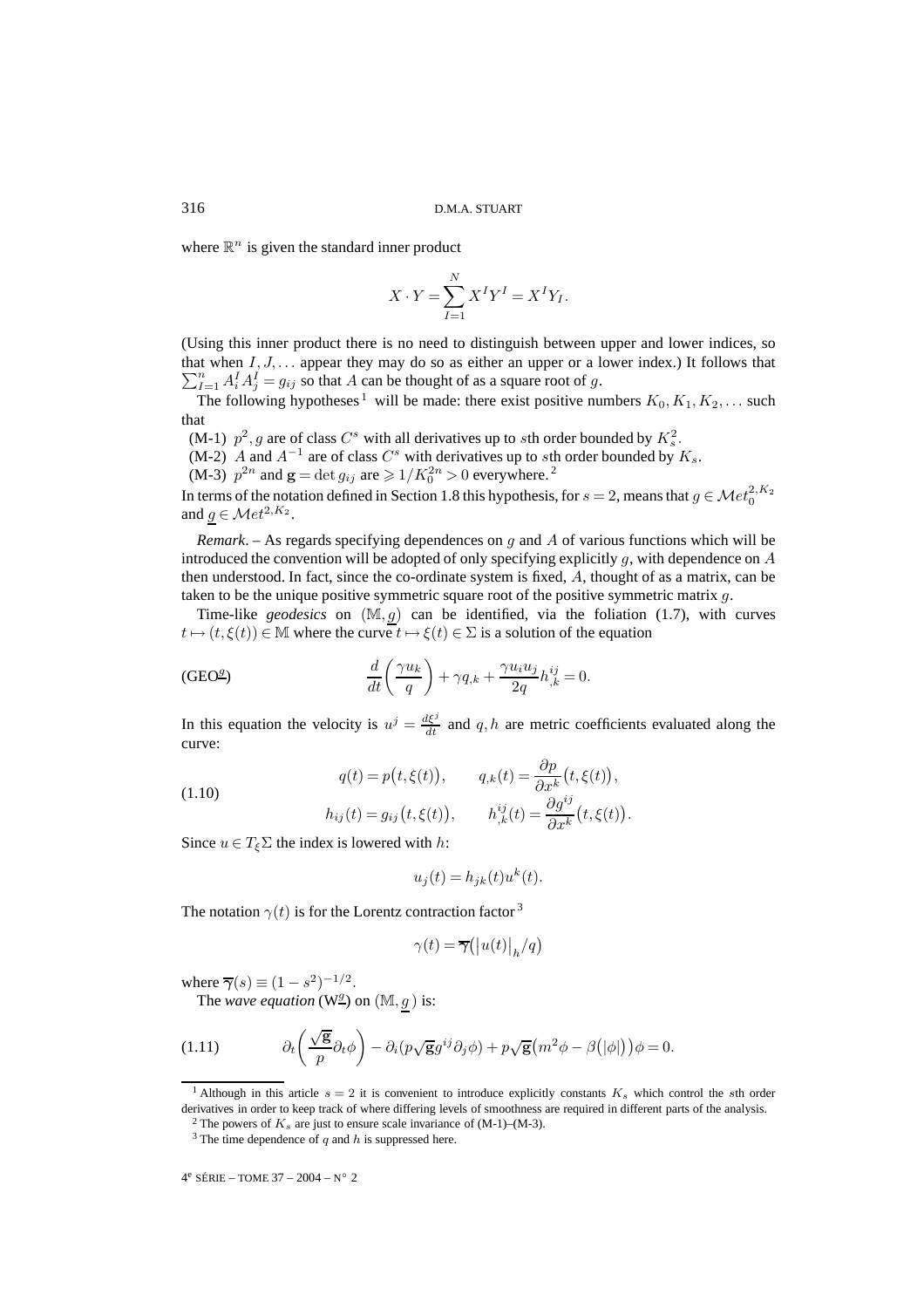# **1.3.** Theorem regarding geodesic motion on  $(\mathbb{M}, \varepsilon^{-2}g)$  (initial statement)

In this section a theorem will be stated which illustrates the type of result which will be proved later on in more generality in this paper. Consider, for simplicity, the case of pure power nonlinearity in three spatial dimensions  $(n=3)$ . Rescale the metric  $\underline{g} \to \frac{1}{\varepsilon^2} \underline{g}$  for  $\varepsilon$  small: in this limit the solution (1.2) is exponentially localised in a region of size  $\varepsilon$ , which is small compared to length scales over which the metric varies. Under this scaling equation  $(1.11)$  becomes:

$$
(1.11^{\varepsilon}) \t\t \partial_t \left( \frac{\sqrt{\mathbf{g}}}{p} \partial_t \phi \right) - \partial_i \left( p \sqrt{\mathbf{g}} g^{ij} \partial_j \phi \right) + \frac{1}{\varepsilon^2} p \sqrt{\mathbf{g}} \left( m^2 \phi - \beta (|\phi|) \right) \phi = 0.
$$

In the following formula  $u(t)$ ,  $\gamma(t)$ ,  $q(t)$ ,  $h(t)$  are as in (1.10) and  $P_t = P_{u(t),h(t)}$ ,  $Q_t = Q_{u(t),h(t)}$ where  $P_{u,h}$  is the projection operator in the direction u relative to the inner product h, and  $Q_{u,h}$  is its complement (see Appendix A.2 for explicit formulae). The following formula gives a function which represents a soliton (1.2) centred on the curve  $t \mapsto \xi(t)$ :

(1.12) 
$$
\phi_0^{\varepsilon}(t,x) \equiv f_{\omega} \left( \frac{1}{\varepsilon} \left| \gamma P_t(x - \xi) + Q_t(x - \xi) \right|_h \right) \times \exp \left[ \frac{i}{\varepsilon} \left( \int_0^t \frac{\omega q}{\gamma} dt' + \eta - \frac{\gamma}{q} \langle x - \xi, u \rangle_h \right) \right]
$$

where  $\gamma = \overline{\gamma}(|u|_h/q)$ , the t dependence of u, h, q,  $\xi$ ,  $\gamma$  being suppressed. For a given  $C^1$  function  $t \mapsto (\omega, \eta, \xi, u)$  the function  $\phi_0^{\varepsilon}$  is also  $C^1$  and at fixed time t lies in  $H^1(\mathbb{R}^n)$ .

*Remark*. – The formula for  $\phi_0^{\varepsilon}$  is a quite natural generalisation of the exact solution obtained by Lorentz transformation of the solution  $e^{i\omega t} f_{\omega}(x)$  in the flat case (see Sections 1.5 and 2.1). There exists a local co-ordinate system  $(\hat{t}, \hat{x})$  in a tube around the curve in which  $\phi_0(\hat{t}, \hat{x}) \sim e^{i\omega \hat{t}} f_\omega(\hat{x})$ (see Appendix A.11). This co-ordinate system is the proper reference frame of an accelerated observer moving with the soliton [14, Section 13.6]. The formula is not co-ordinate invariant due to the presence of, for example, the expression  $x - \xi$ . The exponential localisation of f and its derivatives means that up to a controlled error it would be possible to convert  $\phi_0^{\varepsilon}$  into a more invariant form by systematic use of the exponential mapping. However, this would complicate notation without changing the essential content of the results, so it seems better to fix a system of co-ordinates throughout in terms of which the metric is as in  $(1.8)$  and proceed as in  $(1.12)$ .

It should be emphasized that so far  $(1.12)$  is just a definition: it is not known to be a solution to  $(1.11^{\epsilon})$  except in the flat case. The next theorem says essentially that under certain stability hypotheses if  $t \mapsto \xi(t)$  is a geodesic and  $\varepsilon \ll 1$  there does exist a solution to  $(1.11^{\varepsilon})$  close to (1.12) in energy norm for a finite time *uniform in*  $\varepsilon$ *.* 

THEOREM 1.1 (Geodesic motion on  $(\mathbb{M}, \varepsilon^{-2}g)$ ). – Assume  $n = 3$  and that g is a metric on M satisfying the conditions (M-1)–(M-3) in Section 1.2 for  $s = 0, 1, 2$  and let  $H^1_\varepsilon$ ,  $L^2_\varepsilon$  be the *scaled spaces defined in* (1.4)–(1.5). Let  $t \mapsto \xi^{(0)}(t) \in \Sigma$  be a time-like geodesic as described in *Section* 1.2 *and assume that*  $\beta(|\phi|) = |\phi|^{p-1}$  *with*  $2 \leq p < 1 + 4/n = 7/3$ *. For*  $\omega(0) \in \mathbf{I}$ *, where* **I** *is the non-empty interval defined in* (1.35)*, there exist*

- (i) *positive numbers*  $c_* > 0, t_* \in (0, t_0], \varepsilon_* > 0$ ,
- (ii) *a*  $C^1$  *function*  $(\omega, \eta, \xi, u) \in C^1([0, t_*]; \mathbb{R}^2 \times T\Sigma)$ ,
- (iii) *and initial data*  $(\phi^{\varepsilon}(0), \phi^{\varepsilon}_{t}(0)) \in H^{1}_{\varepsilon} \times L^{2}_{\varepsilon}$ ,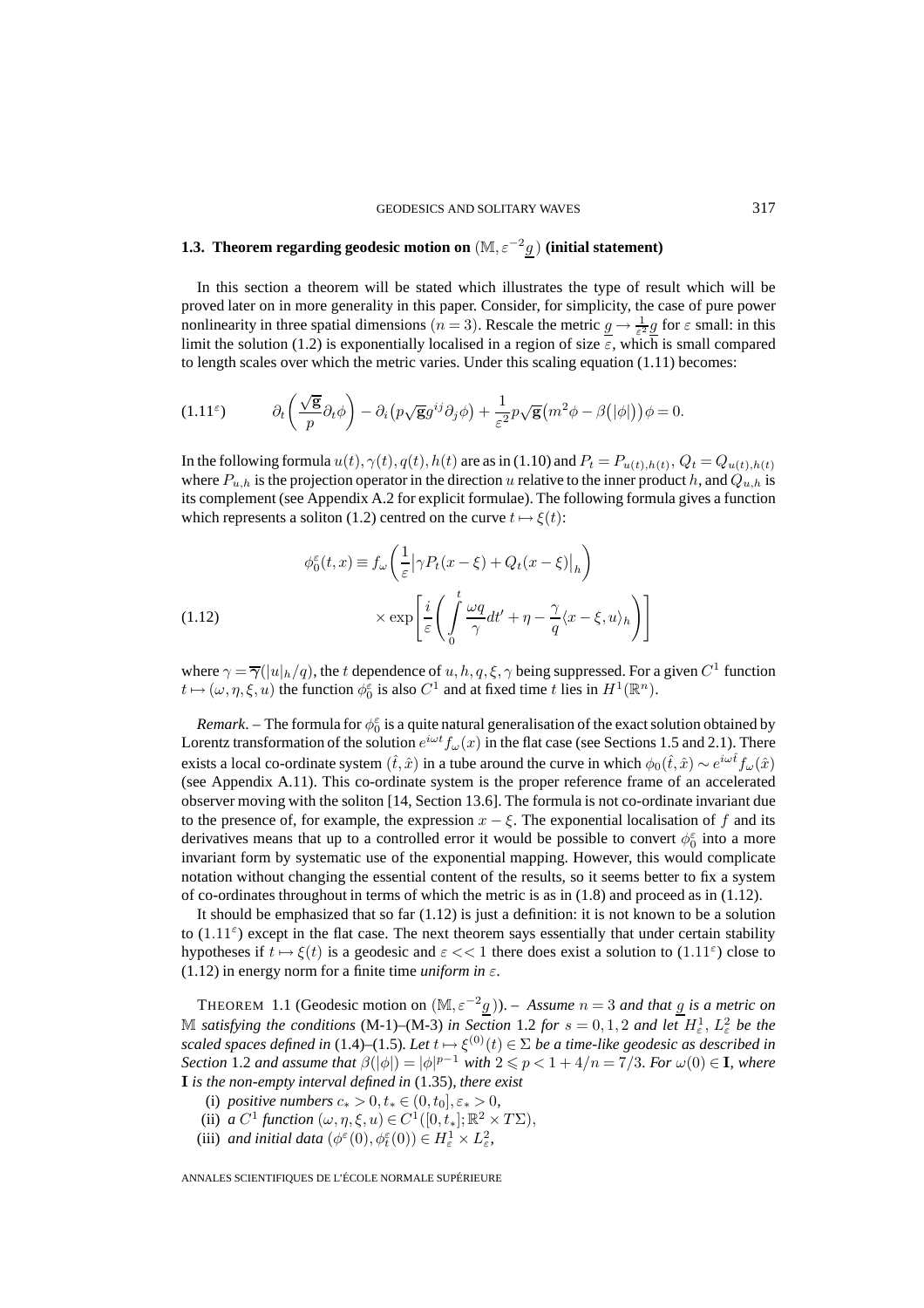$\mathit{such that for all } 0 \leqslant t \leqslant t_* \mathit{ and } 0 < \varepsilon < \varepsilon_*,$ 

$$
(1.13) \quad \varepsilon^{-2} \big| \omega(t) - \omega(0) \big| + \varepsilon^{-2} \big| \eta(t) - \eta(0) \big| + \varepsilon^{-1} \big| \xi(t) - \xi^{(0)}(t) \big| + \varepsilon^{-1} \big| u(t) - \frac{d\xi^{(0)}}{dt} \big| \leq c_*.
$$

*The corresponding solution to*  $(1.11^{\epsilon})$  *satisfies, for all*  $0 \le t \le t_*$  *and*  $0 < \varepsilon < \varepsilon_*$ *, the estimate* 

(1.14) 
$$
\left\|\phi^{\varepsilon}(t,x)-\phi^{\varepsilon}_{0}(t,x)\right\|_{H_{\varepsilon}^{1}}+\varepsilon\left\|\partial_{t}\left(\phi^{\varepsilon}(t,x)-\phi^{\varepsilon}_{0}(t,x)\right)\right\|_{L_{\varepsilon}^{2}}\leqslant c_{*}\varepsilon
$$

with  $\phi_0^{\varepsilon}$  as in (1.12). The theorem is also valid in arbitrary space dimension for the large class *of nonlinearities* β *described in Section* 1.7*.*

*Proof.* – This is proved in Section 3 in a somewhat generalised form. □

*Remarks*. – (i) The norm in (1.14) is stronger than the energy norm  $H^1 \times L^2$  since  $n = 3$ . Observe that the time interval is fixed for  $0 < \varepsilon < \varepsilon_*$  while the solutions are singular, hence the difficulty of the problem. Alternatively under the rescaling in Section 1.6 the result is turned into a type of (generalised) stability theorem (with modulation) for solitons on large time intervals  $[0, t_*/\varepsilon]$ , acted on by a slowly varying metric  $g(\varepsilon t, \varepsilon x)$ . Indeed it will be more convenient to carry out the proofs for the rescaled problem introduced in Section 1.6; this implies Theorem 1.1 in a straightforward way (see Section 3).

(ii) The condition that  $\omega(0) \in I$  is crucial, and ensures that the solution (1.2) at frequency  $\omega(0)$ is stable with respect to the equation (W) on flat Minkowski space. The upper bound on  $p$  ensures the interval **I** is non-empty, while the lower bound on  $p$  is imposed for regularity reasons. The proof depends on a modulational approach to understanding the stability condition which was developed in [23] and is summarised in Section 1.5.

(iii) Also it is worth emphasizing that the behaviour described in the theorem is stable with respect to perturbation of the initial data in the sense that the theorem is valid for initial data lying in a sufficiently small ball (with respect to the norm  $H^1_\varepsilon \times L^2_\varepsilon$ ): see Theorem 1.7.

# **1.4. First order formulation**

**The wave equation.** In first order formulation  $(W_2^g)$  takes the form

$$
\frac{\partial \phi}{\partial t} = \frac{p}{\sqrt{\mathbf{g}}} \psi,
$$
  
\n
$$
\frac{\partial \psi}{\partial t} = \Delta_{p,g} \phi - p \sqrt{\mathbf{g}} \left( m^2 \phi - \beta (|\phi|) \phi \right),
$$

where

(1.15) 
$$
\Delta_{p,g}\phi = \frac{\partial}{\partial x^i} \left( p \sqrt{\mathbf{g}} g^{ij} \frac{\partial \phi}{\partial x^j} \right).
$$

**Geodesics in terms of the cotangent space variables.** It is also useful to write the geodesic equation in first order form: introduce a conjugate momentum variable  $\pi \in T_{\xi}^* \Sigma$ , where  $T_{\xi}^* \Sigma$  is the cotangent space to  $\Sigma$  at  $\xi$ , defined by: <sup>4</sup>

$$
(1.16) \quad \pi_j = \pi_j(u, \underline{h}) \equiv \frac{\overline{\gamma}(|u|_h/q)}{q} u_j \quad \text{(where } u_j = h_{jk} u^k \text{ and } \underline{h} = -q^2 dt^2 + h_{ij} dx^i dx^j).
$$

<sup>&</sup>lt;sup>4</sup> The function  $\overline{\gamma}$  was defined just before (1.11).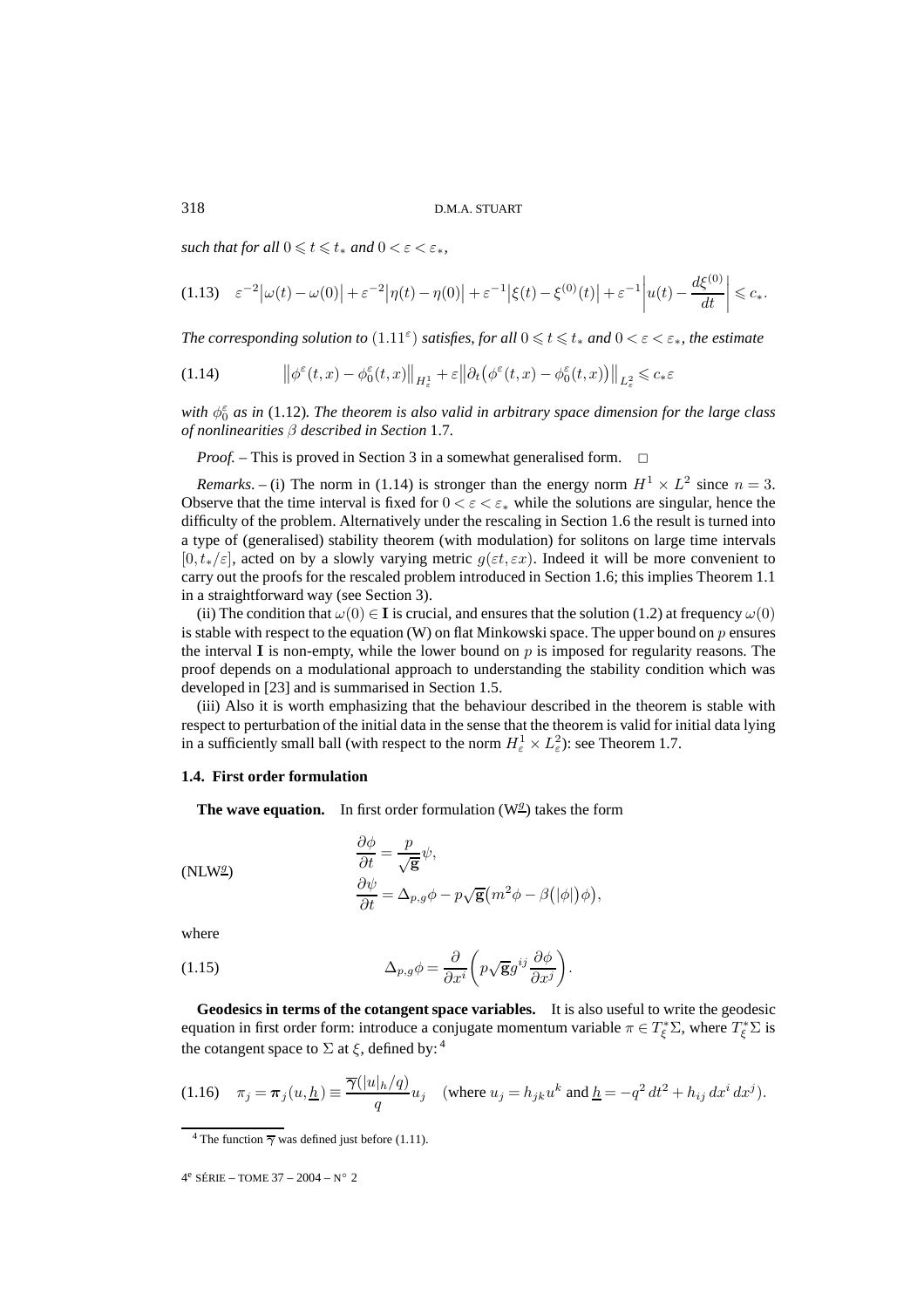In terms of  $\pi$  the geodesic equation (GEO<sup>g</sup>) can be written as a first order system:

(1.17) 
$$
\frac{d\xi^j}{dt} = \frac{qh^{jk}}{\sqrt{1 + |\pi|^2_h}} \pi_k,
$$

$$
\frac{d\pi_k}{dt} = -\sqrt{1 + |\pi|^2_h} q_{,k} - \frac{qh^{jl}_{,k}}{2\sqrt{1 + |\pi|^2_h}} \pi_j \pi_l.
$$

Under the assumptions (M-1)–(M-3) for  $s = 0, 1, 2$  the right side of (1.17) is Lipschitz for  $\pi$  bounded which makes these variables more convenient for comparison purposes (see Section 2.6).

# **1.5. Exact solutions on flat space and review of stability theory**

The main objective of this section is to review the approach to stability theory given in [23]. First it is necessary to give explicit formulae for the full set of solutions in flat space which are obtained by applying the Poincaré group to (1.2); the final answer is (1.25). Although the formulae are complicated they are simply obtained by first changing variables so the metric is of the form (1.18) and then applying Lorentz transformations.

**Existence.** Consider the case of a flat space-time  $M$  in which the functions  $p, q$  defining the metric  $g$  take *constant* values  $q, h$ , thus defining a flat metric

(1.18) 
$$
\underline{h} = -q^2 dt^2 + h_{ij} dx^i dx^j
$$

with, in the notation defined in Section 1.8,  $h \in \text{Met}^K$  for some  $K > 0$ . Time-like curves in M may be parametrised by t and written  $t \mapsto (t, \xi(t))$  with  $\xi \in \Sigma = \mathbb{R}^n$ ; the space-time velocity is then the four-vector  $(1, u = \frac{d\xi}{dt})$  with  $u \in T_{\xi} \Sigma$  satisfying  $|u|_h < q$ . In the flat case the action of the Poincaré group on (1.2) gives rise to a  $(2n + 2)$  dimensional family of solutions centred along straight lines: the first two parameters are the frequency  $\omega$  and a phase factor  $\theta$  while the remaining 2n parameters are the centre  $\xi \in \Sigma$  and the velocity  $u = \frac{d\xi}{dt} \in T_{\xi} \Sigma$ . Thus define the parameter space

(1.19) 
$$
O^{\underline{h}} \equiv \left\{ \lambda = (\omega, \theta, \xi, u) \in \mathbb{R}^2 \times T\Sigma : |\omega| < m \text{ and } |u|_h < q \right\}.
$$

Let  $\lambda = (\omega, \theta, \xi, u) \in C^1(\mathbb{R}; O^H)$  and introduce as in (1.9) an isomorphisn

$$
B_i^I: V^i \mapsto B_i^I V^i
$$

between  $(T_x \Sigma, h)$  and  $\mathbb{R}^n$  with the standard inner product, so that

$$
(1.20) \qquad \qquad h^{ij} B_i^I B_j^J = \delta^{IJ}.
$$

(In this case  $B_i^I$  is independent of  $(t, x)$  of course.) The convention introduced in the remark following (M-3) will be extended here so that for quantities depending on  $h, B$  only the dependence on h will be explicitly designated.

Now define

(1.21) 
$$
\gamma = \overline{\gamma}(|u|h/q)
$$
,  
(1.22)  $Z^I(t,x) = \mathbf{Z}^I(x;\lambda(t),\underline{h})$  where  $\mathbf{Z}^I(x;\lambda,\underline{h}) \equiv B_i^I(\gamma P_{u,h}(x-\xi) + Q_{u,h}(x-\xi))^i$ ,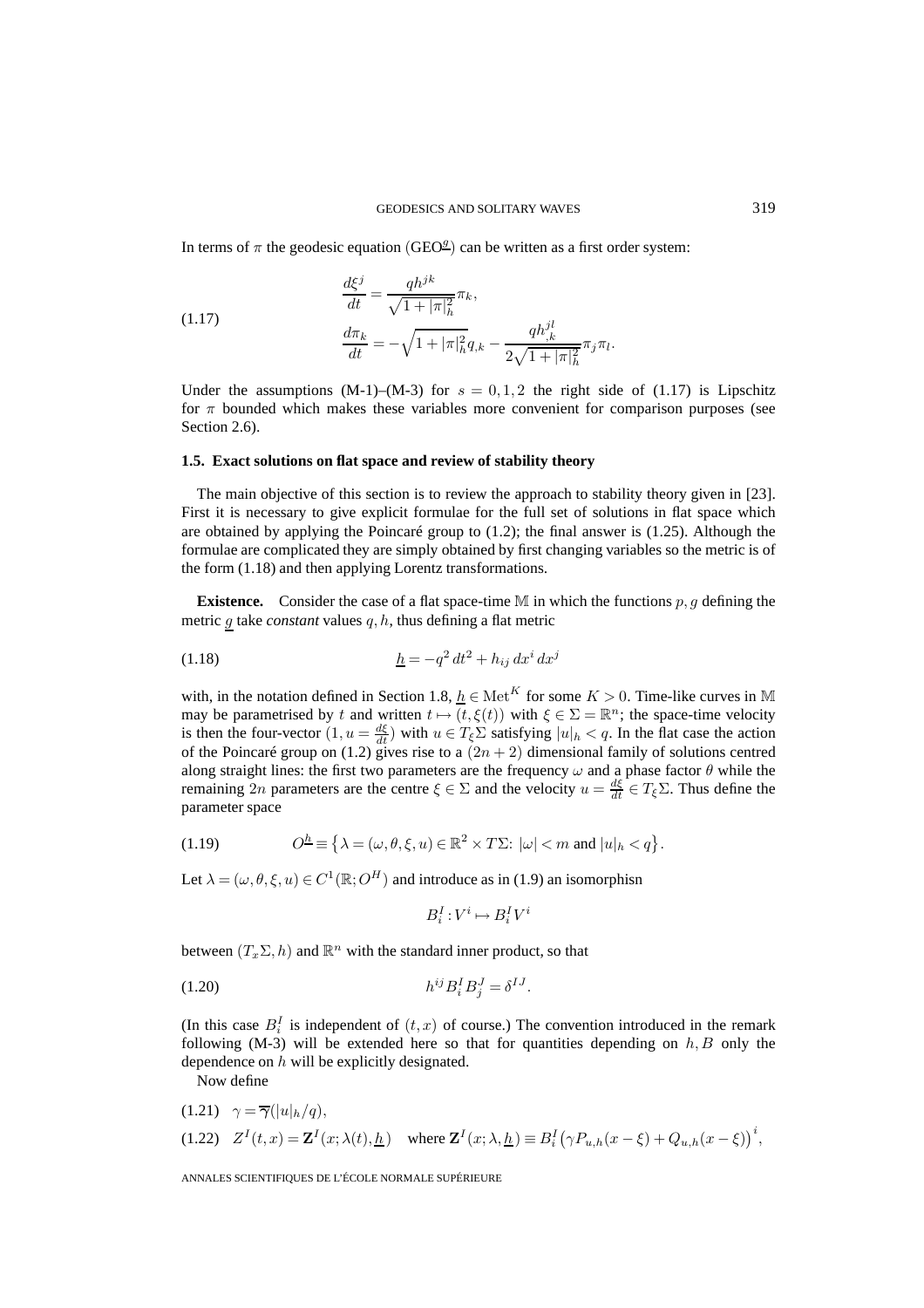320 D.M.A. STUART

(1.23)  $\Theta(t, x) = \Theta(x; \lambda(t), \underline{h})$  where  $\Theta(x; \lambda, \underline{h}) \equiv \theta - \frac{\omega}{q} \mathbf{Z}(x; \lambda, \underline{h}) \cdot (Bu)$ .

*Remark*. – The function  $(x, \lambda, \underline{h}) \mapsto \mathbf{Z}$  (resp.  $\Theta$ ) is smooth to  $\mathbb{R}^n$  (resp.  $\mathbb{R}$ ) for  $\underline{h}$  in any Met<sup>K</sup> (see Section 1.8) and  $\lambda \in O^{\underline{h}}$ ,  $x \in \mathbb{R}^n$ . The way to understand these formulae is to consider the case  $\xi = ut$  and  $\theta = \omega q t / \gamma$ : in this case they are essentially the Lorentz transformations of x and  $\omega t$  (apart from a linear transformation due to the non-standard form of the metric (1.18)). With this said the next lemma, which follows from a straightforward calculation using formulae in Appendix A.3, is not unexpected.

LEMMA 1.2. – *Assume there is given*

- (i) *a constant coefficient metric*  $\underline{h} = -q^2 dt^2 + h_{ij} dx^i dx^j$ ,
- (ii) *a function*  $f_{\omega}$  *which verifies* (1.3),
- (iii) *a function*  $\lambda = (\omega, \theta, \xi, u) \in C^1(\mathbb{R}; O^{\underline{h}})$  *which satisfies*

(1.24) 
$$
\frac{d\lambda}{dt} = \mathbf{V_0}(\lambda; \underline{h}) = \left(0, \frac{\omega q}{\gamma}, u, 0\right).
$$

*Then the pair of functions*

 $\phi(t, x) = \phi_S(x; \lambda(t), \underline{h})$  *where*  $\phi_S(x; \lambda, \underline{h}) \equiv f_\omega(\mathbf{Z})e^{i\Theta}$ ,

(1.25)

$$
\psi_S(x; \lambda, \underline{h}) \equiv \left(i\omega \gamma \sqrt{\mathbf{h}} f_{\omega}(\mathbf{Z}) - \frac{\gamma \sqrt{\mathbf{h}}}{q} (Bu) \cdot \nabla_Z f_{\omega}(\mathbf{Z})\right) e^{i\Theta}
$$

*with*  $\gamma$ , **Z**,  $\Theta$  *as in* (1.21)–(1.23)*, is a solution of* (NLW<sup>h</sup>)*.* 

The space of soliton solutions is defined to be:

(1.26) 
$$
\mathcal{S} \equiv (\phi_S(\cdot; \lambda, \underline{h}), \psi_S(\cdot; \lambda, \underline{h})) \subset H^1 \times L^2
$$

 $\psi(t, x) = \psi_s(x; \lambda(t), h)$  where

for  $\lambda \in O^{\underline{h}}$ . Hypotheses on the smoothness of the map  $(\lambda, \underline{h}) \mapsto (\phi_S(\cdot; \lambda, \underline{h}), \psi_S(\cdot; \lambda, \underline{h}))$ appropriate for this article are given in (R) in Section 1.7.

It is also useful to rewrite (1.24) in terms of the momentum variable  $\pi$  which takes values in the cotangent space (see Section 1.4). So for  $(\xi, u) \in T\Sigma$  and at time t let the momentum variable be given by

(1.27) 
$$
\pi = \pi(u, \underline{h}(t)) \in T_{\xi}^* \Sigma \quad \left(\text{with } \underline{h} = \underline{g}(t, \xi(t))\right)
$$

where the function  $\pi(u, h)$  was defined in (1.16). Now introduce <sup>5</sup>

(1.28) 
$$
\lambda^* = \mathcal{L}(\lambda, \underline{h}) = \mathcal{L}_{\underline{h}}(\lambda) = (\omega, \theta, \xi, \pi(u, \underline{h})) \in \mathbb{R}^2 \times T^* \Sigma.
$$

(1.24) is equivalent to the following equation for  $\lambda^*$ :

(1.29) 
$$
\frac{d\lambda^*}{dt} = \mathbf{V}_0^*(\lambda^*; \underline{h}) \equiv \left(0, \frac{\omega q}{\sqrt{1+|\pi|^2_h}}, \frac{h^{jk}\pi_k \partial_j}{\sqrt{1+|\pi|^2_h}}, 0\right)
$$

<sup>&</sup>lt;sup>5</sup> The transformation  $\mathcal{L}_h : \mathbb{R}^2 \times T\Sigma \to \mathbb{R}^2 \times T^* \Sigma$  taking  $\lambda \to \mathcal{L}_h(\lambda)$  is clearly closely related to the Legendre transformation  $T\Sigma \to T^*Y$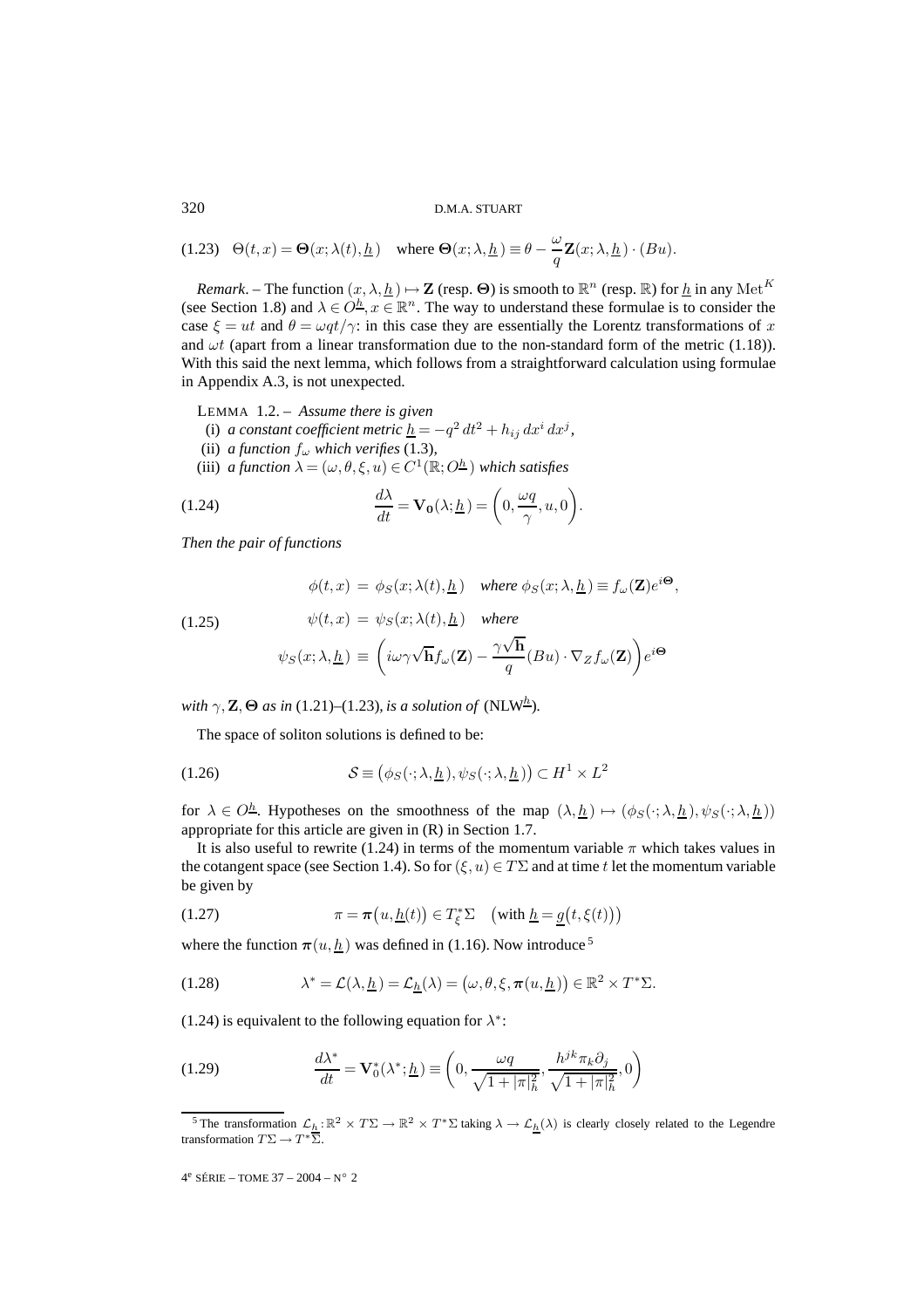(where  $\partial_j$  is the standard co-ordinate basis for  $T_{\xi} \Sigma$ .) Thus  $\lambda^*$  provides an alternative system of co-ordinates for describing the solitons. The inverse of the map  $\lambda \mapsto \lambda^* = \mathcal{L}_h(\lambda)$  will be written

(1.30) 
$$
\lambda = \mathcal{L}^{-1}(\lambda^*, \underline{h}) = \mathcal{L}_{\underline{h}}^{-1}(\lambda^*).
$$

**Lagrange multipliers and the augmented Hamiltonian.** Let  $h$  be a constant coefficient metric as in (1.18). It is useful to note, at the formal level, that  $(\phi_S, \psi_S)$  is a critical point of

(1.31) 
$$
H(\phi, \psi) = \frac{1}{2} \int_{\mathbb{R}^n} \left[ \frac{1}{\sqrt{\mathbf{h}}} |\psi|^2 + (|\nabla \phi|_h^2 + m^2 |\phi|^2 - G(|\phi|)) \sqrt{\mathbf{h}} \right] q \, dx,
$$

where  $G(\tau) = \int_0^{\tau} 2s\beta(s) ds$ , subject to the constraints that  $\Pi, Q$  be fixed, where

(1.32) 
$$
\Pi_i(\phi, \psi) = \int \left\langle \psi, \frac{\partial \phi}{\partial x^i} \right\rangle dx \quad \text{(momentum)},
$$

(1.33) 
$$
Q(\phi, \psi) = \int \langle i\psi, \phi \rangle dx \quad \text{(charge)}.
$$

These are the conserved quantities deriving from translation and phase  $(S<sup>1</sup>)$  invariance on account of Noether's theorem. In this setting  $u^i$  and  $\omega q/\gamma$  emerge as the corresponding Lagrange multipliers and thus the pair  $(\phi_S, \psi_S)$  is a critical point of the enlarged functional

(1.34) 
$$
F(\phi, \psi; \lambda) = H(\phi, \psi) + u^i \Pi_i(\phi, \psi) + \frac{\omega q}{\gamma} Q(\phi, \psi).
$$

This quantity is called the *augmented Hamiltonian*. The Hessian of F at  $(\phi_S(\cdot, \lambda), \psi_S(\cdot, \lambda))$  is an important quantity in the stability analysis and much studied in the Hamiltonian literature (see e.g. [12]).

**Stability.** The stability of the solutions just described depends in a crucial way on  $\omega$ . Define the *stability interval* to be:

(1.35) 
$$
\mathbf{I} \equiv \left\{ \omega : \boldsymbol{\mu}_{\boldsymbol{\omega}} \equiv \frac{\partial}{\partial \omega} \left( -\omega \| f_{\omega} \|_{L^2}^2 \right) > 0 \right\}.
$$

It follows from a simple scaling argument (see [16]) that when  $\beta(|\phi|) = |\phi|^{p-1}$ , with  $1 < p < 1 + \frac{4}{n},$ 

(1.36) 
$$
\mathbf{I} = \left\{ \omega : \frac{1}{1 + \frac{4}{p-1} - n} < \frac{\omega^2}{m^2} < 1 \right\}
$$

while **I** is empty if  $p$  lies outside this range. The condition in  $(1.35)$ – $(1.36)$  first appeared in [16] and has been shown to be essentially equivalent to stability in the spherically symmetric case; see also [7,8,19] for general stability theorems for solitary waves. In [23] a modulational approach to stability of (1.2) was developed which gives explicit information on the time evolution of the parameters, and is hence useful in situations which are dynamically non-trivial as is the case in this paper. In the context of a flat space-time the following stability theorem was proved:

THEOREM 1.3 [23]. – *Consider the Cauchy problem for* (NLW<sup>h</sup>) with flat metric as in (1.18),  $\beta(|\phi|) = |\phi|^{p-1}$ , and initial values  $(\phi(0,\cdot), \psi(0,\cdot)) \in H^1 \times L^2$ . Define

(1.37) 
$$
O_{\text{stab}}^{\underline{h}} \equiv \left\{ \lambda = (\omega, \theta, \xi, u) \in O^{\underline{h}} \text{ and } \omega \in \mathbf{I} \right\}.
$$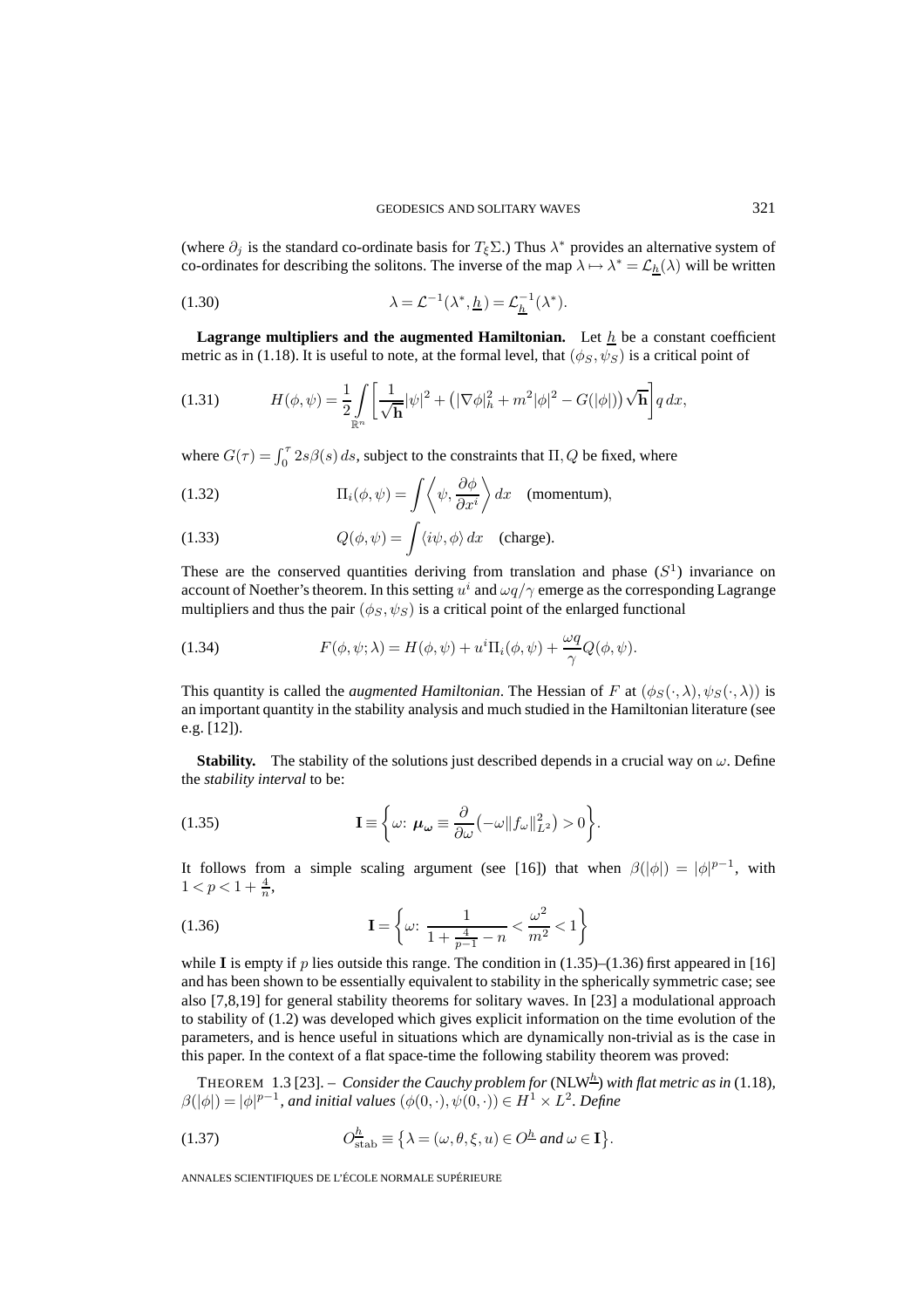#### 322 D.M.A. STUART

*Then for all*  $\lambda_0 \in O_{\text{stab}}$  *there exists*  $\varepsilon_* = \varepsilon_*(\lambda_0) > 0$  *such that if* 

$$
\varepsilon = ||\phi(0,\cdot) - \phi_S(\cdot;\lambda_0,\underline{h})||_{H^1} + ||\psi(0,\cdot) - \psi_S(\cdot;\lambda_0,\underline{h})||_{L^2} < \varepsilon_*(\lambda_0)
$$

then there exist  $\lambda \in C^1(\mathbb{R}; O_{\text{stab}}^{\overline{h}})$ ,  $(\phi, \psi) \in C(\mathbb{R}; H^1 \times L^2)$  and  $c_1 > 0$  such that

$$
(1.38) \qquad \sup_{t\in\mathbb{R}} \left( \left\| \phi(t,\cdot) - \phi_S(\cdot;\lambda(t),\underline{h}) \right\|_{H^1} + \left\| \psi(t,\cdot) - \psi_S(\cdot;\lambda(t),\underline{h}) \right\|_{L^2} \right) < c_1 \varepsilon.
$$

*The curve*  $t \mapsto \lambda(t)$  *is the solution of an explicitly determined system of ordinary differential equations and there exists*  $c_2 > 0$  *such that* 

(1.39) 
$$
\left|\partial_t \lambda - \mathbf{V_0}(\lambda; \underline{h})\right| + \left|\omega(t) - \omega(0)\right| + \left|u(t) - u(0)\right| \leq c_2 \varepsilon.
$$

Even in the flat case this theorem generalises previous results in that stability is proved without the assumption of radial symmetry and also for solitons moving at arbitrary velocities u. The main point, however, is to get explicit information on the curve  $t \mapsto \lambda(t)$  since it is the corresponding set of ODE's derived in Section 2.2 of this paper which implies geodesic motion.

Since the techniques used in this paper are a generalisation of those in [23] to the pseudo-Riemannian case it is worth saying a few words about the proof of Theorem 1.3. The main point is to use the symplectic structure to explain at a linear level the origin of the stability condition (1.35). This corresponds to a "symplectification" of the usual approach, in that the  $2n + 2$  parameters  $(\omega, \theta, \xi, u)$  which make up  $\lambda$  are allowed to modulate rather than just the translation and phase variables  $(\theta, \xi)$  as in the standard approach. The set of soliton solutions S turns out to be a local *symplectic* submanifold in the stable case, a fact which is crucial to the argument.

To see this clearly write the solution in the form

(1.40) 
$$
\phi(t) = \phi_S(x; \lambda(t), \underline{h}(t)) + \tilde{\phi}(t), \qquad \psi(t) = \psi_S(x; \lambda(t), \underline{h}(t)) + \tilde{\psi}(t).
$$

The purpose is to determine  $\lambda(t)$  so that the error terms  $\tilde{\phi}$ ,  $\tilde{\psi}$  can be estimated in  $H^1 \times L^2$ uniformly in time. This is achieved by using conservation laws for  $H, Q, \Pi$  in conjunction with the following *infinitesimal stability* lemma. Let  $h$  be flat as in (1.18) and for fixed  $\lambda = (\omega, \theta, \xi, u) \in O^{\underline{h}}$  consider the quadratic form

$$
\mathcal{E}(\tilde{\phi}, \tilde{\psi}; \lambda, \underline{h}) = \frac{1}{2} \int \left( \frac{q}{\sqrt{\mathbf{h}}} |\tilde{\psi}|^2 + q\sqrt{\mathbf{h}} (|(\nabla_x)_i \tilde{\phi}|_h^2 + m^2 |\tilde{\phi}|^2 - \beta (|\phi_S|) |\tilde{\phi}|^2) - q\sqrt{\mathbf{h}} \beta' (|\phi_S|) \frac{\langle \phi_S, \tilde{\phi} \rangle^2}{|\phi_S|} - \frac{2\omega q}{\gamma} \langle \tilde{\psi}, i \tilde{\phi} \rangle + 2u^i \langle (\nabla_x)_i \tilde{\phi}, \tilde{\psi} \rangle \right) dx
$$

with  $\phi_S = \phi_S(x; \lambda, h)$  defined as in (1.25). The significance of the quantity  $\mathcal E$  is that it is the Hessian of the augmented Hamiltonian defined above. Introduce the subspace:

(1.42) 
$$
\Upsilon_{\lambda,\underline{h}} \equiv \left\{ (\tilde{\phi}, \tilde{\psi}) \in H^1 \times L^2 : \Omega \left( (\tilde{\phi}, \tilde{\psi}), \frac{\partial}{\partial \lambda_A} (\phi_S, \psi_S) \right) = 0 \text{ for all } A \right\}
$$

where  $\Omega$  is the standard symplectic form for wave equations i.e.,

(1.43)  
\n
$$
\Omega: (L^{2}(\Sigma; \mathbb{C}))^{2} \times (L^{2}(\Sigma; \mathbb{C}))^{2} \to \mathbb{R},
$$
\n
$$
\Omega((\tilde{\phi}, \tilde{\psi}), (\phi', \psi')) = \int (\langle \tilde{\phi}, \psi' \rangle - \langle \tilde{\psi}, \phi' \rangle) dx.
$$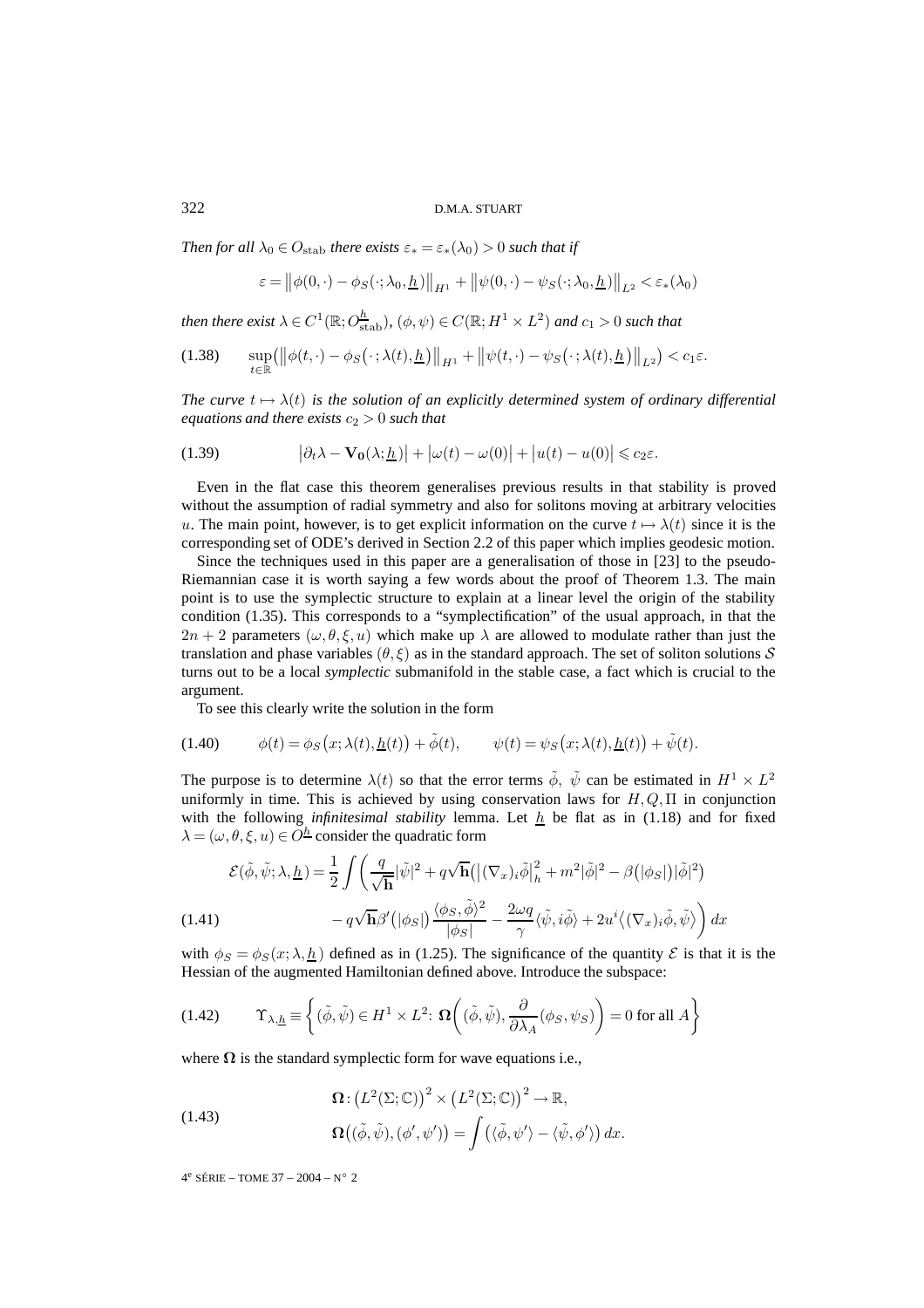As remarked above the stability condition  $\omega \in I$  ensures that S is a local symplectic manifold in a neighbourhood of the corresponding point  $(\phi_S(\lambda, h), \psi_S(\lambda, h))$  (where as usual  $\lambda = (\omega, \theta, \xi, u)$ ). The geometrical interpretation of (1.42) is then that  $\Upsilon_{\lambda, h}$  is the symplectic normal space to S at the point  $(\phi_S(\lambda, h), \psi_S(\lambda, h))$ . The next lemma indicates the analytical significance of the symplectic normal subspace in providing a linear or infinitesimal interpretation of the stability conditions in (1.35). In the following recall that  $\beta(|\phi|) = |\phi|^{p-1}$ and that  $O_{\text{stab}}^{\underline{h}}$  consists of those  $\lambda \in O^{\underline{h}}$  with  $\omega \in \mathbf{I}$ :

LEMMA 1.4. – *The quadratic form*  $\mathcal{E}(\tilde{\phi}, \tilde{\psi}; \lambda, \underline{h})$ *, restricted to the subspace*  $\Upsilon_{\lambda, h}$ *, defined in* (1.42)*, is equivalent to the*  $H^1 \times L^2$  *norm, uniformly for*  $\lambda$  *in compact subsets of the set*  $O_{\text{stab}}^h$ *defined in* (1.37)*.*

This lemma suggests a method of proof for Theorem 1.3: try to decompose the solution as in (1.40) with  $(\phi, \psi) \in \Upsilon_{\lambda(t),h}$ , and use the foregoing lemma in conjunction with the conservation laws for  $H, Q, \Pi$  to obtain  $H^1 \times L^2$  estimates. This turns out to be possible: one crucial point is that the stability condition ensures that  $S$  is symplectic which means that the hoped for decomposition is possible by a symplectic tubular neighbourhood theorem. The details are given in [23].

*Proof of Lemma 1.4.* – The result as stated can be reduced to the case  $q = 1, h_{IJ} = \delta_{IJ}$  by a linear change of variables: let B be as in (1.20) and define  $\tilde{x}^I = B_j^I x^j$ ,  $U = (Bu)/q$ . In the case  $q=1, h_{ij}=\delta_{ij}$  it is proved in [23, Theorems 1.3 and 2.7]. In fact in the case  $\beta(|\phi|)=|\phi|^{p-1}$  two proofs are given, one using the fact that the  $f_{\omega}$  are then optimizers of the Gagliardo–Nirenberg inequality ([27]).  $\Box$ 

*Remark.* – In fact Lemma 1.4 holds for a very large class of nonlinearities  $\beta$  described in [23]. In this article its validity will be required (see hypothesis (IS) below) as a structural assumption on the nonlinearity.

#### **1.6. Statement of theorem in pure power case with**  $n = 3$  (rescaled version)

In this section a rescaled problem is introduced which is related to the original problem by a simple rescaling of  $(t, x)$  (see Section 3). In this scaling the soliton has finite  $(O(1))$  size and the metric varies on length scales of  $O(1/\epsilon)$ . It is this formulation which is more convenient for giving detailed proofs and which will be used for the main part of the paper.

Given a metric g on M as in Section 1.2 and a small positive number  $\varepsilon$  define a new metric  $g^{\varepsilon}$ by

(1.44) 
$$
\frac{g_{\mu\nu}^{\varepsilon}}{dx^{\mu}} dx^{\mu} dx^{\nu} = -p^{\varepsilon}(t, x)^{2} dt^{2} + g_{ij}^{\varepsilon}(t, x) dx^{i} dx^{j},
$$

$$
p^{\varepsilon}(t, x) = p(\varepsilon t, \varepsilon x), \qquad g_{ij}^{\varepsilon}(t, x) = g_{ij}(\varepsilon t, \varepsilon x).
$$

The next theorem describes a class of solutions to (NLW<sup>ge</sup>), in the case  $\beta(|\phi|) = |\phi|^{p-1}$ , which are close to the exact soliton solutions of Lemma 1.2 in a certain sense. As in Theorem 1.3 the soliton parameters evolve, although this time the straight line motion will be replaced by geodesic motion with respect to the background metric (to highest order).

First of all it is necessary to generalise the definitions of the parameter spaces (1.19) to take account of a background metric  $g^{\epsilon}$ . Given  $\lambda = (\omega, \theta, \xi, u) \in C^{1}(\mathbb{R}; \mathbb{R}^{2} \times T\Sigma)$  define a spatially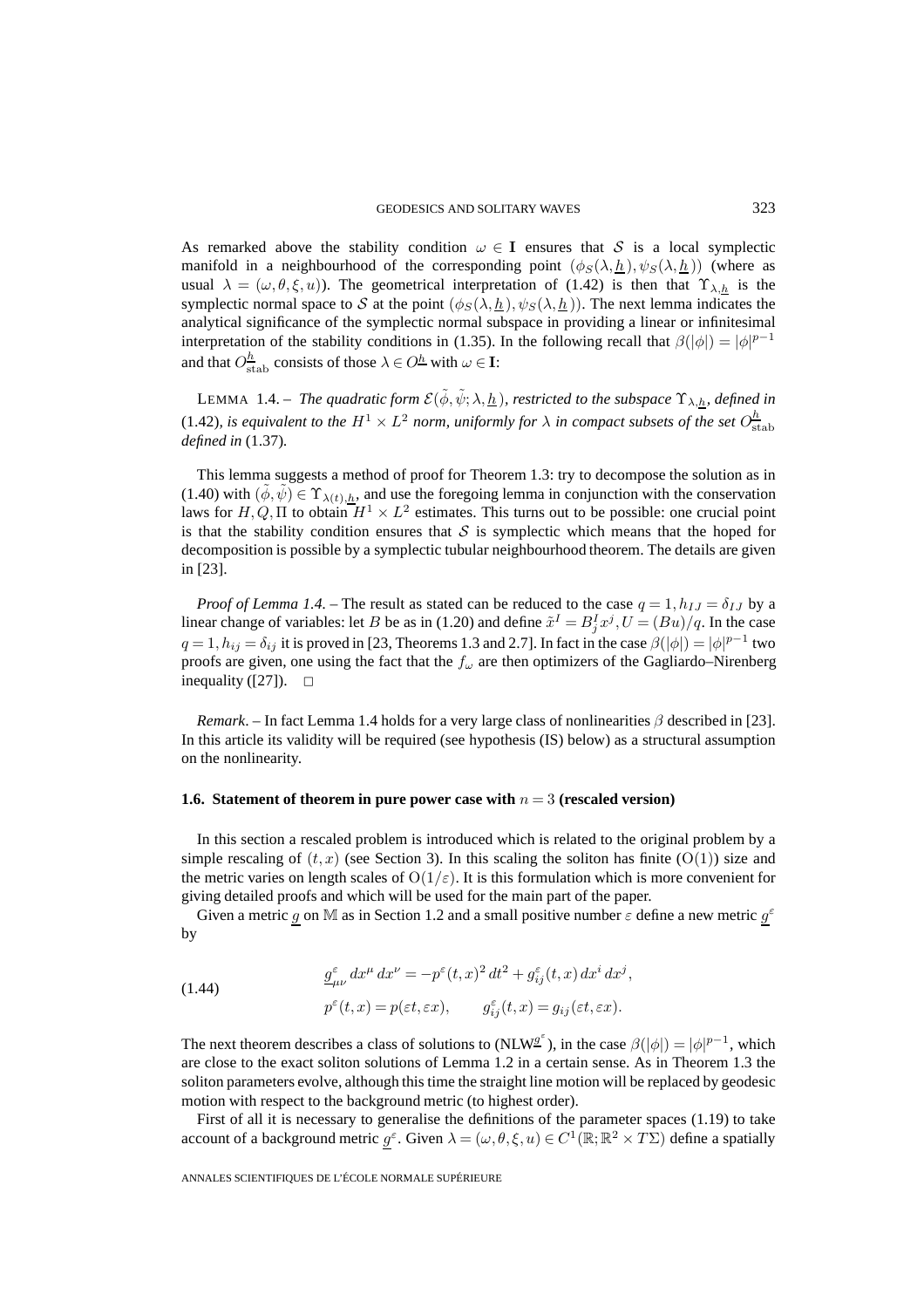homogeneous metric  $\underline{h} = -q^2 dt^2 + h_{ij} dx^i dx^j$  and corresponding orthonormal frame B by

(1.45)  
\n
$$
q(t) = p(\varepsilon t, \varepsilon \xi(t)),
$$
\n
$$
h_{ij}(t) = g_{ij}(\varepsilon t, \varepsilon \xi(t)),
$$
\n
$$
h(t) = \det h_{ij}(t),
$$
\n
$$
B_i^I(t) = A_i^I(\varepsilon t, \varepsilon \xi(t))
$$
\nso that  $h^{ij}(t)B_i^I(t)B_j^J(t) = \delta^{IJ}$ ,

where A is as in (1.9). At time  $t \in \mathbb{R}$  the parameters take their values in

(1.46) 
$$
O^{\underline{g},t} \equiv \left\{ \lambda = (\omega,\theta,\xi,u) \in \mathbb{R}^2 \times T\Sigma: |\omega| < m \text{ and } |u|_h < q \right\}.
$$

It is also useful to define the stable parameter space by

(1.47) 
$$
O_{\text{stab}}^{\mathcal{g},t} \equiv O_{\text{stab}}^{\mathcal{g},t} \cap \{\omega \in \mathbf{I}\}
$$

and the corresponding space-time definitions are:

$$
(1.48)\quad \tilde{O}^{\underline{g}} \equiv \bigcup_{t \in \mathbb{R}} \{t\} \times O^{\underline{g}, t} \subset \mathbb{R}^2 \times T\mathbb{M}, \qquad \tilde{O}^{\underline{g}}_{\text{stab}} \equiv \bigcup_{t \in \mathbb{R}} \{t\} \times O^{\underline{g}, t}_{\text{stab}} \subset \mathbb{R}^2 \times T\mathbb{M}.
$$

DEFINITION 1.5 (*Unperturbed evolution*). – For initial values

$$
\lambda(0) = (\omega(0), \theta(0), \xi(0), u(0)) \in O_{\text{stab}}^{g,0}
$$

the unperturbed evolution, i.e. the zeroth order approximation to the evolution of the parameters  $\lambda^{(0)} = (\omega^{(0)}, \theta^{(0)}, \xi^{(0)}, u^{(0)})$ , is described as follows. Define as in (1.10)

$$
q^{(0)}(t) = p^{\varepsilon}\big(t, \xi^{(0)}(t)\big) \quad \text{and} \quad h_{ij}^{(0)}(t) = g_{ij}^{\varepsilon}\big(t, \xi^{(0)}(t)\big).
$$

Then

- $\omega^{(0)}(t) = \omega(0)$  is constant,
- $\epsilon(\xi^{(0)}(t))$  is a solution of the geodesic equation (GEO<sup>g</sup>) with initial values  $\xi^{(0)}(0) = \xi(0)$  and  $\partial_t \xi^{(0)}(0) = u(0)$  and  $u^{(0)}(t) = \partial_t \xi^{(0)}(t)$  is its velocity,
- $\theta^{(0)}$  is given by  $\theta^{(0)}(t) = \int_0^t$  $\frac{\omega(0)q^{(0)}}{\gamma^{(0)}} + \theta(0)$  with  $\gamma^{(0)} = \overline{\gamma}((q^{(0)})^{-1}|u^{(0)}|_{h^{(0)}})$ .

For the origin of the last line see (1.24).

Using the conjugate momentum variable  $\pi$  in place of u the unperturbed evolution corresponds to integral curves of a simple vector field  $V_0^* + \varepsilon V_1^*$  as now described. Recall that the momentum variable  $\pi \in T_{\xi}^* \Sigma$  was defined in Section 1.4, and correspondingly the geodesic equation  $(GEO<sup>g<sup>\epsilon</sup></sup>$ ) was written as a first order system. Combining this with the highest order evolution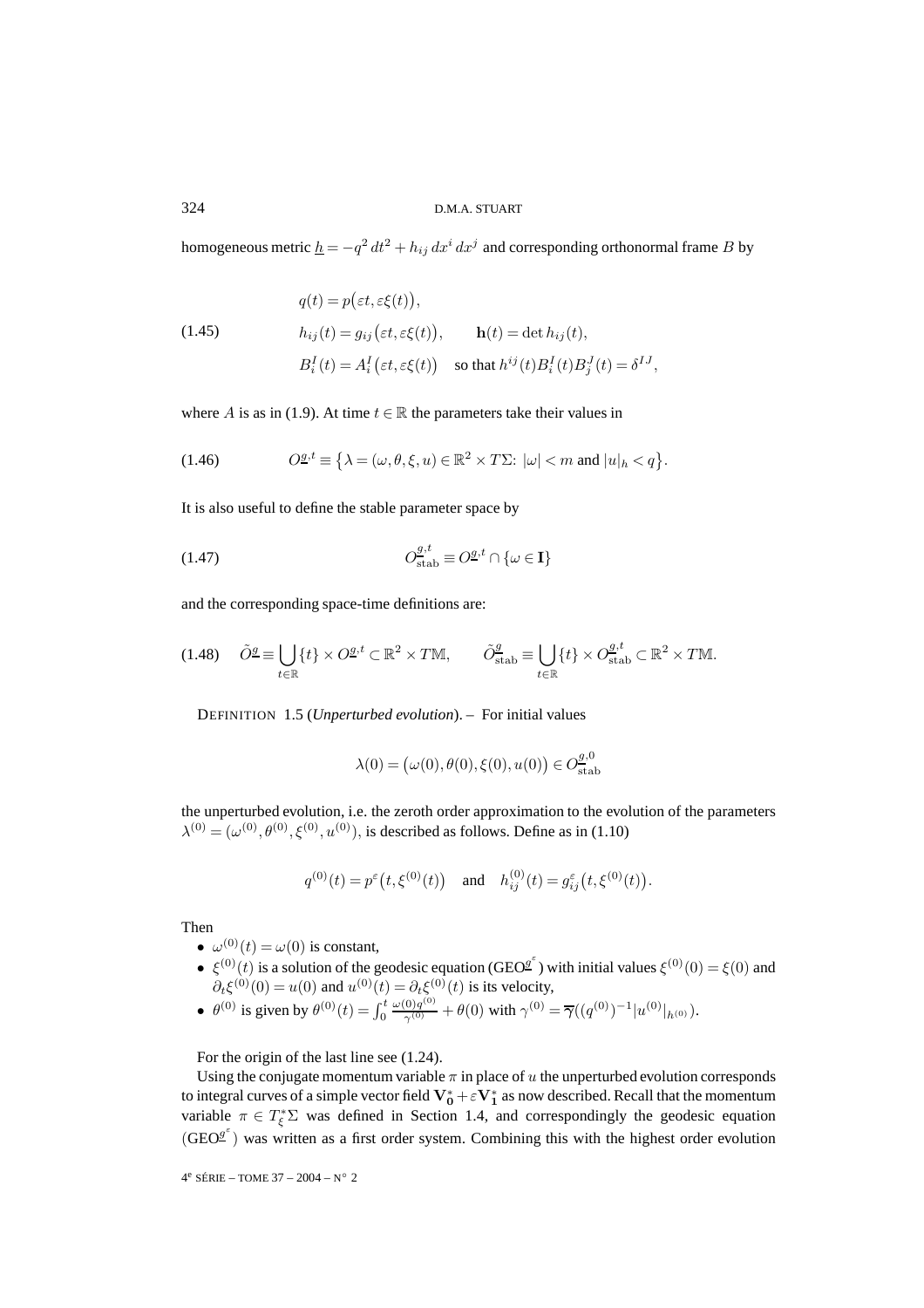of  $(\omega, \theta)$  in Section 1.6 leads to the following system:

(1.49)  
\n
$$
\frac{d\omega}{dt} = 0,
$$
\n
$$
\frac{d\theta}{dt} = \frac{\omega q}{\sqrt{1 + |\pi|_h^2}},
$$
\n
$$
\frac{d\xi^j}{dt} = \frac{qh^{jk}}{\sqrt{1 + |\pi|_h^2}} \pi_k,
$$
\n
$$
\frac{d\pi_k}{dt} = -\varepsilon \sqrt{1 + |\pi|_h^2} q_{,k} - \frac{\varepsilon q h_{,k}^{jl}}{2\sqrt{1 + |\pi|_h^2}} \pi_j \pi_l,
$$

in which  $q, h$  are as in (1.45). Writing these equations all together in terms of the variable  $\lambda^* = \mathcal{L}(\lambda) = (\omega, \theta, \xi, \pi) \in \mathbb{R}^2 \times T^* \Sigma$  defined previously (see (1.29)) the right hand side defines a vector field on  $\mathbb{R}^2 \times T^* \Sigma$  which will be denoted  $\mathbf{V}_0^*(\lambda^*; \underline{h}) + \varepsilon \mathbf{V}_1^*(\lambda^*; \underline{g}^\varepsilon, \varepsilon)$ . The unperturbed evolution  $\lambda^{(0)}(t)$  induces a function  $\lambda^{*(0)}(t) = \mathcal{L}(\lambda^{(0)}(t))$  which satisfies

(1.50) 
$$
\frac{d\lambda^{*(0)}}{dt} = \mathbf{V}_0^*(\lambda^{*(0)}; \underline{h}) + \varepsilon \mathbf{V}_1^*(\lambda^{*(0)}; \underline{g}^\varepsilon, \varepsilon).
$$

Notice that  $V_1^*$  is  $C^1$  for a  $C^2$  metric  $\underline{g}$ . Using the inverse function  $\mathcal{L}^{-1}$  of (1.30) it is useful to introduce

(1.51) 
$$
\mathbf{V}_1 \equiv (D_1 \mathcal{L}^{-1}(\mathbf{V}_1^*) + D_2 \mathcal{L}^{-1}((D_0 \underline{g})^{\varepsilon} + (D_i \underline{g})^{\varepsilon} u^i)).
$$

(Here  $i = 1, \ldots, n$  and the notation  $(D_i g)^\varepsilon$  is meant to indicate  $(\partial_{X_i} g)(T, X)$  evaluated at  $(T, X) = (\varepsilon t, \varepsilon \xi(t))$  while  $(D_0 g)^\varepsilon$  indicates  $(\partial_T g)(T, X)$  evaluated at  $(T, X) = (\varepsilon t, \varepsilon \xi(t))$ .) The unperturbed evolution can now be defined by the integral curves of the vector field  $V_0 + \varepsilon V_1$  on  $\mathbb{R}^2 \times T\Sigma$ . It follows directly from the chain rule (since g is assumed  $C^2$ ) that  $\mathbf{V}_1(t, \lambda; g^{\varepsilon})$  is a  $C^1$  function of  $t, u, \varepsilon \xi$  and by inspection that

(1.52) 
$$
|\mathbf{V}_1| \leqslant \varepsilon c_1 \quad |\partial_t \mathbf{V}_1| \leqslant c \varepsilon \left(1 + |\partial_t \lambda - \mathbf{V}_0(\lambda; \underline{h})| + \varepsilon |\partial_t \lambda|\right)
$$

with  $c_1 = c_1(K_1, \gamma)$  and  $c_2 = c_2(K_2, \gamma)$ .

The curve  $t \mapsto \lambda^{(0)}(t)$  will be compared with a curve  $t \mapsto \lambda(t)$ , defined in Section 2.2, which will be used to construct an approximation to  $(\phi, \psi)$ . The dominant part of the solution will be

$$
(\phi_S(\cdot,\lambda(t),\underline{h}(t)),\psi_S(\cdot,\lambda(t),\underline{h}(t)))
$$

with  $h(t)$  given by (1.45) and  $\phi_S$ ,  $\psi_S$  as in (1.25). Thus the idea is to freeze the metric coefficients p, g at their values at the point  $(t, \xi(t)) \in M$  and try to build a solution from the corresponding flat space solution. This may be expected to work if the metric is slowly varying compared to the length scale over which the soliton is localised: a hope which is borne out by the next theorem. The norm used for comparison of  $\lambda$  and  $\lambda^{(0)}$  will be

$$
(1.53) \qquad \qquad |\!|\tilde{\lambda} - \lambda^{(0)}|\!|\!|_{\varepsilon} \equiv |\omega - \omega^{(0)}| + \varepsilon |\theta - \theta^{(0)}| + \varepsilon |\xi - \xi^{(0)}| + |u - u^{(0)}|.
$$

*Remark*. – The  $\varepsilon$  scaling in the norm  $\|\cdot\|_{\varepsilon}$  means that the soliton appears to move along a geodesic when viewed on large scales; this also corresponds to the scaling in Theorem 1.1.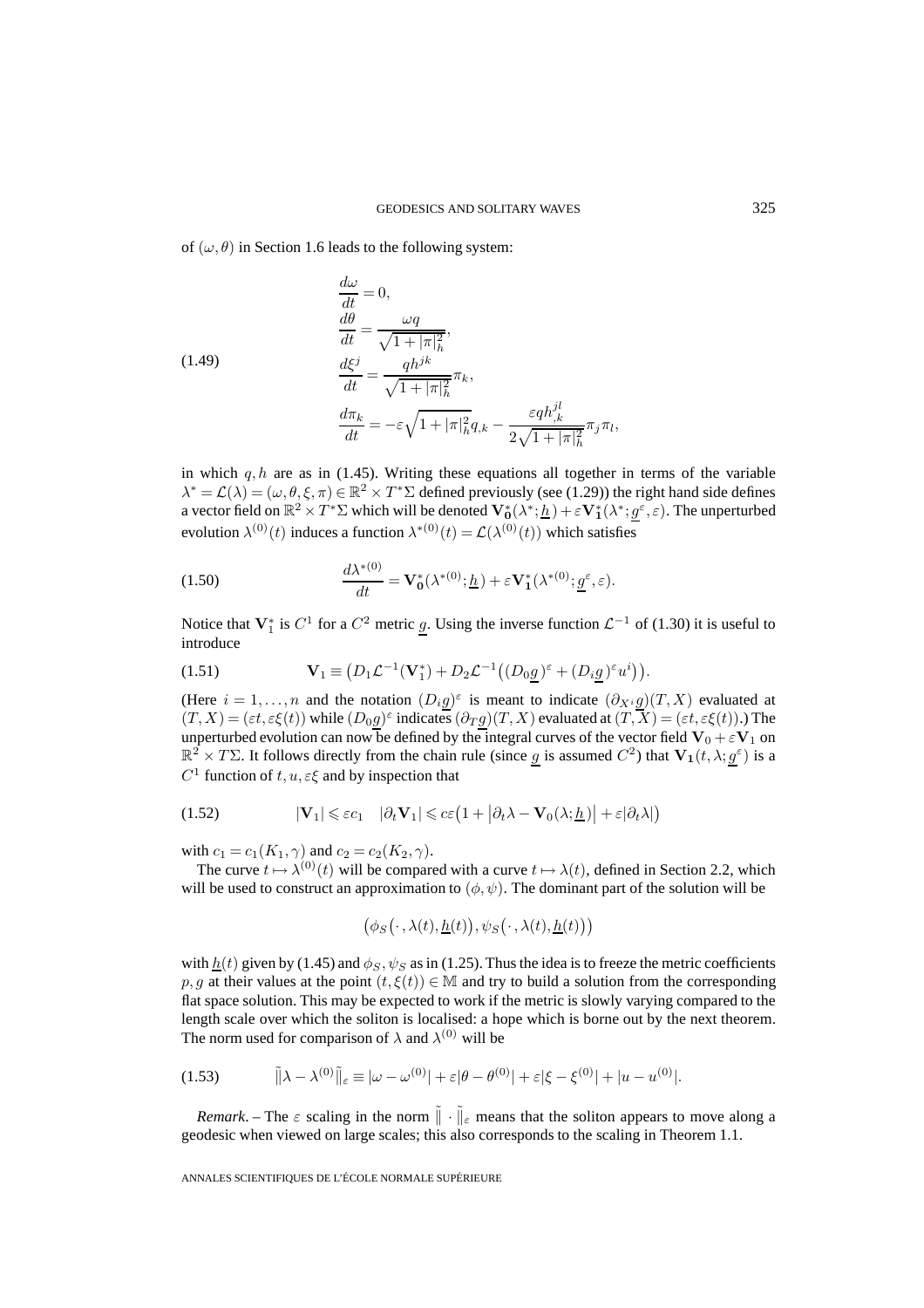THEOREM 1.6 (Special case of main theorem). – *Assume*  $n = 3$  *and*  $\beta(|\phi|) = |\phi|^{p-1}$  *with*  $p \in [2, 7/3)$ *. Let*  $g^{\epsilon}$  *be a pseudo-Riemannian metric of the form* (1.44) *where*  $(p, g)$  *satisfy the conditions in Section* 1.2*. Consider the solution*  $(\phi(t), \psi(t))$  *to* (NLW<sup>ge)</sup> with initial values

(1.54) 
$$
(\phi(0), \psi(0)) = (\phi_S(\cdot; \lambda(0), \underline{h}(0)), \psi_S(\cdot; \lambda(0), \underline{h}(0)))
$$

 $with (\phi_S, \psi_S) \in S$  *as in Lemma* 1.2 *and where*  $\lambda(0) \in O_{\text{stab}}^{g,0}$  *as defined in* (1.47)*. Let*  $t \mapsto \lambda^{(0)}(t)$ *be the unperturbed evolution described in Definition* 1.5*. There exist positive numbers*

$$
\varepsilon_* = \varepsilon_* (\lambda(0), K_2), \qquad T_* = T_* (\lambda(0), K_2), \qquad c = c (\lambda(0), K_2)
$$

and a function  $\lambda \in C^1([0,\frac{T_*}{\varepsilon}];{\mathbb R}^2\times T\Sigma)$  such that for all  $\varepsilon < \varepsilon_*$ 

$$
\sup_{0\leq t\leq \frac{T_*}{\varepsilon}}\left(\left\|\lambda(t)-\lambda^{(0)}(t)\right\|_{\varepsilon}+\varepsilon^{-1}\left|\omega(t)-\omega(0)\right| \right)
$$

$$
(1.55) \t+ ||\phi(\cdot,t) - \phi_S(\cdot,\lambda(t),\underline{h}(t))||_{H^1} + ||\psi(\cdot,t) - \psi_S(\cdot,\lambda(t),\underline{h}(t))||_{L^2}) \leq c\varepsilon
$$

*where, at each time t,*  $h(t)$  *is the spatially homogeneous metric defined by* (1.45)*.* 

Before giving a more general statement in Theorem 1.7 it is necessary to give a list of hypotheses on the nonlinearity.

# **1.7. More general hypotheses and statement of main theorem**

In this section some more general assumptions on the nonlinearity  $\mathcal{F}(\phi) = \beta(|\phi|) \phi$  are given which allow the analysis to be carried out leading to the statement of a general theorem. To start with it is necessary that the Cauchy problem be locally well-posed for  $(\phi, \psi) \in H^1 \times L^2$  in the sense described below in (WP-1)–(WP-2); in Appendix A.10 conditions on  $\mathcal F$  are given which ensure this holds. For sub-critical nonlinearities the validity of (WP1)–(WP2) in the cases of interest follows in a straightforward way from the basic estimates for the linear inhomogeneous problem i.e. the energy identity and the Strichartz estimate (an appropriate variable coefficient version of which is given in [25, Corollary 5]). The use of this latter estimate places the solution in some  $L_{dt}^{Q}(L_{dx}^{R})$  space for appropriate  $Q, R$  as in Appendix A.10. This leads us to the following two assumptions: given  $(\phi(0), \psi(0)) \in H^1 \times L^2$  there exist

$$
t_{\rm loc} = t_{\rm loc} (|| (\phi(0), \psi(0)) ||_{H^1 \times L^2}) > 0
$$

and a solution

(WP-1) 
$$
(\phi, \psi) \in C^1([0, t_{\text{loc}}]; L^2 \times H^{-1}) \cap C^0([0, t_{\text{loc}}]; H^1 \times L^2)
$$

which is unique under the additional requirement that  $\phi \in L^Q([0, t_{\text{loc}}]; L^R)$  for some  $Q, R$ . Furthermore it is assumed that the Cauchy problem is well posed in the sense that for initial values  $(\phi(0), \psi(0))$  and  $(\phi(0), \tilde{\psi}(0))$  which are close in  $H^1 \times L^2$  the following estimate holds for the unique solutions of (WP-1):

(WP-2) sup<sub>0\leq t\leq t\_{loc}</sub> 
$$
||(\phi - \tilde{\phi}, \psi - \tilde{\psi})||_{H^1 \times L^2} \leq c||(\phi(0) - \tilde{\phi}(0), \psi(0) - \tilde{\psi}(0))||_{H^1 \times L^2}
$$

on the common domain of definition  $[0, t<sub>loc</sub>]$ . The constant in (WP-2) depends on the constant  $K_2$  introduced in (M-1)–(M-3) as well as the  $H^1 \times L^2$  norms of  $(\phi(0), \psi(0))$  and  $(\tilde{\phi}(0), \tilde{\psi}(0))$ .

The next assumptions pertain mostly to the properties of the solitons and their linear stability.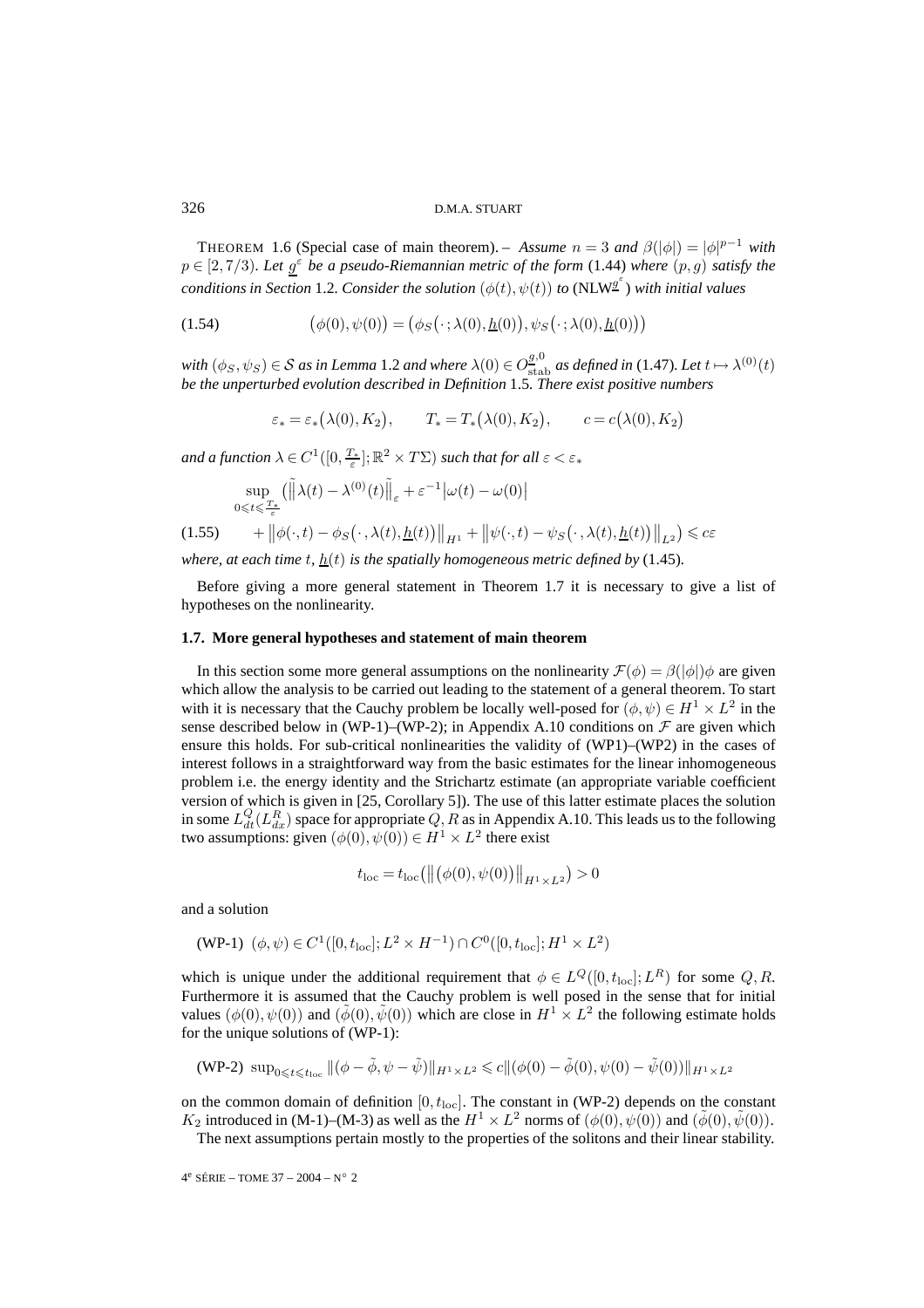- (NL-1)  $\mathcal F$  is a  $C^1$  function  $\mathbb C \to \mathbb C$  of the form  $\mathcal F(\phi) = \beta(|\phi|) \phi$  which is  $C^2$  for  $|\phi| \neq 0$ ,  $(NL-2)$   $|\mathcal{F}(\phi)| + |\phi \mathcal{F}'(\phi)| \leq \tilde{K}_1(1+|\phi|^p)$  with  $p \leq 1+4/(n-2)$ ,
- (NL-3) For  $\phi_1, \phi_2$  in  $H^1$  there exists a number  $\tilde{K}_2 = \tilde{K}_2(||\phi_1||_{H^1} + ||\phi_2||_{H^1})$  such that  $\|\mathcal{F}'(\phi_1) - \mathcal{F}'(\phi_2)\|_{L^n} \leq \tilde{K}_2 \|\phi_1 - \phi_2\|_{H^1}$ . This is ensured for example if

$$
\left|\mathcal{F}''(\phi)\right| \leqslant c\big(1+|\phi|^{p-2}\big)
$$

with 
$$
p \in [2, \infty)
$$
 for  $n = 1, 2$  or  $p \in [2, 2 + \frac{4-n}{n-2}]$  for  $n = 3, 4$ .

*Remark*. – In the case of main interest  $n = 3$ , for the pure power nonlinearity, the stability condition  $I \neq 0$  ensures that p is smaller than  $1 + 4/3 < 3$  and so (NL-3) will then hold.

(R) The nonlinearity  $\mathcal{F}(\phi) = \beta(|\phi|) \phi$  is such that for  $\omega^2 < m^2$  there exists a unique positive, radial solution  $f_{\omega}$  of (1.3) of class  $C^4$  such that the map

(1.56) 
$$
(\lambda, \underline{h}) \mapsto (\phi_S(\cdot; \lambda, \underline{h}), \psi_S(\cdot; \lambda, \underline{h})) \in H^k \times H^{k-1},
$$

defined for a constant coefficient metric  $\underline{h}$  and  $\lambda \in O^{\underline{h}}$ , is continuous for  $k = 4$ ,  $C^1$  for  $k = 3$ and  $C^2$  for  $k = 2$ . Also assume that f and its first four derivatives are exponentially decaying and that the map above has the same regularity with  $H<sup>k</sup>$  replaced by the weighted Sobolev space  $H^{k,w}$  (in which Lebesgue measure is replaced by  $(1+|x|^2)^w dx$ ) for all  $w > 0$ .

(IS) The nonlinearity  $\mathcal{F}(\phi) = \beta(|\phi|) \phi$  is such that the conclusions of lemma 1.4 hold with the stability interval **I** used in the definition of  $O_{\text{stab}}^h$  as in (1.35).

*Remarks*. – (i) The simplest case for which these two assumptions hold is the pure power  $\mathcal{F}(\phi) = |\phi|^{p-1}\phi$  with  $p \in (1, 1+4/n)$ , in which case the stability interval **I** is given in (1.36), first proved in the radial case in [16]. Stability in the general case was proved in [23], in which the condition in (IS) appeared as an interpretation of the stability condition at the linear level. The verification of  $(R)$ – $(IS)$  for pure power nonlinearities is explained in detail in [23], in Sections 1.3.1 and 2.6 respectively.

(ii) The pure power nonlinearities are not very differentiable when  $p$  is small so it is useful to have examples of smooth  $\mathcal F$  for which (R)–(IS) hold. In Sections 1.3.1 and 2.6 of [23] explicit structural conditions on  $\mathcal F$  are given which imply (IS) and (R). (These arise from [2,3,18,15,13, 28] and references therein). Useful examples are of the form

$$
\mathcal{F}(\phi) = ((|\phi|^2 + \delta^2)^{\frac{p-1}{2}} - \delta^{p-1})\phi
$$

for positive small  $\delta$ . The conditions given in [23] which ensure (R)-(IS) can then be explicitly verified. It is worth noting that for general (non pure power) nonlinearities it may not be possible to determine **I** any more explicitly than (1.35).

(iii) The case  $n = 3, m = 1, \mathcal{F}(\phi) = |\phi|^2 \phi - |\phi|^5 \phi$  which has been often discussed [10,16,1] does not fit immediately into the present framework but could probably be included with some further work.

(iv) The precise nature of the assumption about weighted Sobolev spaces is not important, and is a consequence of the fact that  $f_{\omega}$  and its derivatives are actually exponentially decaying at a rate which is uniform in compact subsets of  $\{\omega: |\omega| < m\}$ . (This is proved by a maximum principle argument ([2,23]).)

THEOREM 1.7 (Main theorem). – *Assume there are given*

- (i) *a metric* g on  $M = \mathbb{R}^{1+n}$  which satisfies (M-1)–(M-3) in Section 1.2,
- (ii) *a nonlinear function*  $\mathcal{F} : \mathbb{C} \to \mathbb{C}$  *of the form*  $\mathcal{F}(\phi) = \beta(|\phi|) \phi$ *, with*  $\beta : \mathbb{R} \to \mathbb{R}$  *such that* (WP1)–(WP2), (NL-1)–(NL-3), (R) *and* (IS) *hold.*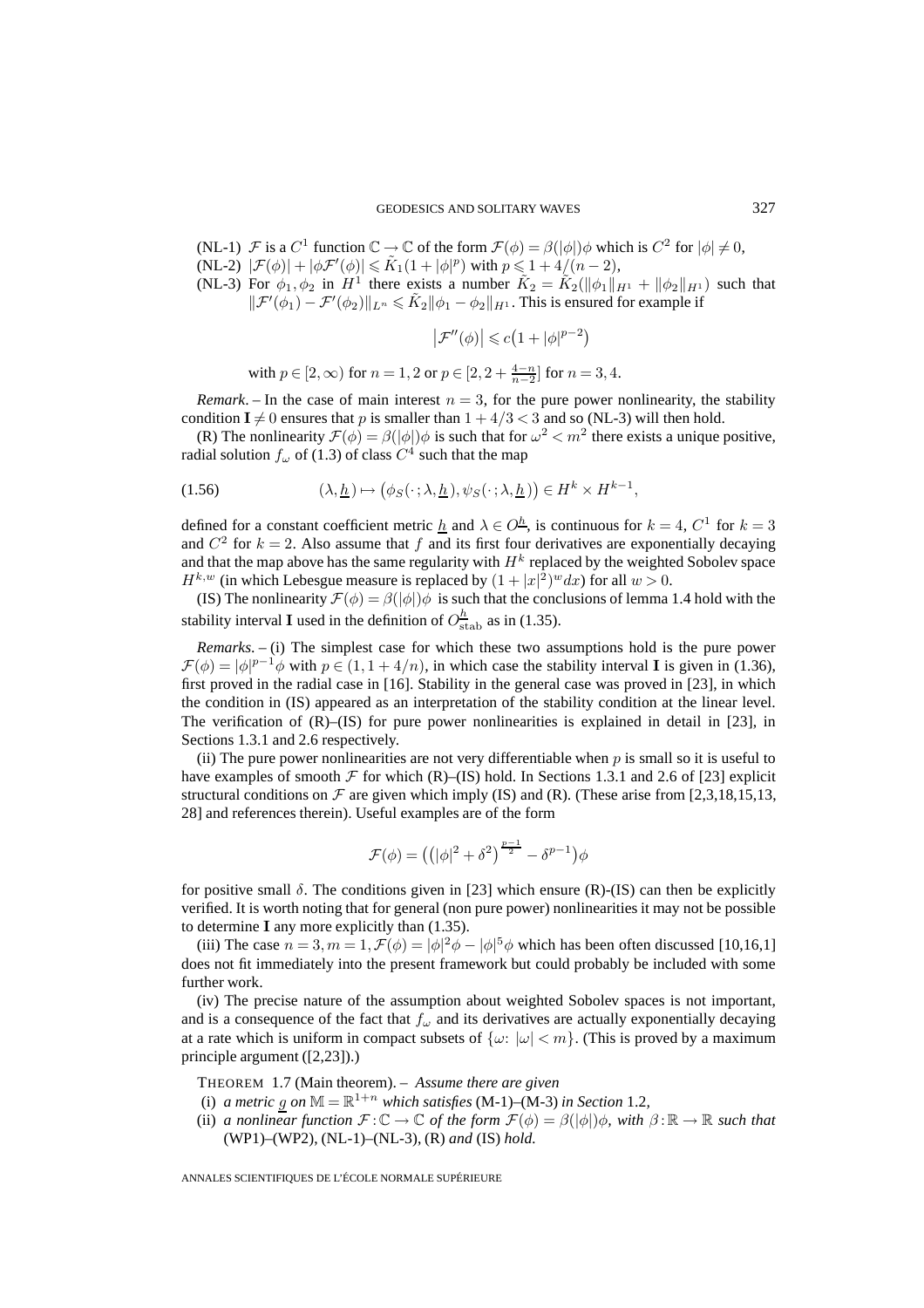#### 328 D.M.A. STUART

*Consider the solution*  $(\phi(t), \psi(t))$  *to the Cauchy problem for* (NLW<sup>g'</sup>) *with data satisfying*:

$$
(1.57) \qquad \left| \phi(0) - \phi_S(\cdot; \lambda_0, \underline{h}(0)) \right|_{H^1} + \left| \psi(0) - \psi_S(\cdot; \lambda_0, \underline{h}(0)) \right|_{L^2} \leq \varepsilon
$$

*with*  $(\phi_S, \psi_S) \in S$  *as in Lemma* 1.2 *and where*  $\lambda_0 \in O_{\text{stab}}^{g,0}$  *as defined in* (1.47)*. Then there exist*  $\lambda(0) \in O^{g,0}_{\text{stab}}$ *, positive numbers*  $\varepsilon_* = \varepsilon_*(\lambda(0), K_2)$ *,*  $T_* = T_*(\lambda(0), K_2)$ *, c* =  $c(\lambda(0), K_2)$ *and a function*  $\lambda \in C^1([0, \frac{T_*}{\varepsilon}]; \mathbb{R}^2 \times T\Sigma)$  *such that for all*  $\varepsilon < \varepsilon_*$  *the estimate* (1.55) *holds with*  $t \mapsto \lambda^{(0)}(t)$  *the unperturbed evolution described in Definition* 1.5 *with*  $\lambda^{(0)}(0) = \lambda(0)$ *.* 

This theorem, which implies Theorem 1.6, is proved in Section 2.

#### **1.8. Notational conventions**

The notation  $g$  will be used to indicate the pseudo-Riemannian metric on foliated space-time M with lapse function  $p$  and induced metric on the space-like hypersurfaces  $g$ , as in Section 1.2.  $g^{\varepsilon}$  is the rescaling defined in Section 1.6. Similarly  $\underline{h}$  will be a metric on M with constituent functions q, h, and will often be spatially homogeneous and obtained by evaluating  $(p, q)$  along a curve as in  $(1.10)$  or  $(1.45)$ . As usual the inner product and norm defined by, say, h will be written  $\langle v, w \rangle_h$  and  $|v|_h$ , and similarly for g.

Let  ${\rm Met}_0^K$  be the set of  $n \times n$  positive symmetric matrices bounded above by  $K^2$  and with determinant bounded below by  $1/\bar{K}^{2n}$ , and let Met<sup>K</sup> be the set of pairs  $(q, h_{ij})$  with  $h_{ij} \in \text{Met}^K_0$  and  $q \in \mathbb{R}$  satisfying  $1/K \leq q \leq K$ . Let  $\mathcal{M}et_0^{s,K_s}$  be the set of  $n \times n$  positive symmetric matrix valued functions  $g_{ij}$  of  $(t, x) \in \mathbb{M}$  whose first s derivatives are bounded by  $K_s^2$  and whose determinant is bounded below by  $1/K_s^{2n}$ . Let  $\mathcal{M}et^{s,K_s}$  be the set of pairs  $p, g_{ij}$  where  $g_{ij} \in \mathcal{M}et_0^{s,K_s}$  and where p is a real function whose first s derivatives are bounded everywhere by  $K_s$  and which is itself bounded below by  $1/K_s$ .

Throughout this paper write

$$
\overline{\gamma}(s) = (1 - s^2)^{-1/2}.
$$

For  $\varepsilon > 0$  introduce scaled space  $L^2_{\varepsilon}$  on  $\Sigma \approx \mathbb{R}^n$  by  $||u||_{L^2_{\varepsilon}}^2 = \varepsilon^{-n} \int |u(x)|^2 dx$ , and a corresponding scaled Sobolev norm (using multi-index notation)

(1.58) 
$$
||u||_{H_{\varepsilon}^{s}}^{2} = \sum_{|\alpha|=1}^{s} \int_{\Sigma} \left( \varepsilon^{2|\alpha|-n} \left| \nabla_{x}^{\alpha} u(x) \right|^{2} + \varepsilon^{-n} \left| u(x) \right|^{2} \right) dx.
$$

In the case  $\varepsilon = 1$  the subscript  $\varepsilon$  will be omitted, i.e.  $H_1^s = H^s$ .

The following positive number acts as an effective inertial mass for the soliton:

(1.59) 
$$
\mathbf{m}_{\omega} \equiv \left( \frac{\|\nabla f_{\omega}\|_{L^2}^2}{n} + \omega^2 \|f_{\omega}\|_{L^2}^2 \right),
$$

while

(1.60) 
$$
\mu_{\omega} \equiv -\frac{\partial}{\partial \omega} (\omega \| f_{\omega} \|_{L^2}^2)
$$

determines stability of the soliton. As a general rule the raised index <sup>∗</sup> will be used to indicate cotangent space variables as in the discussion following Section 1.5, except of course in the case of a differential operator where ∗ means adjoint. Underlining of symbols usually refers to spacetime quantities e.g.  $g$  is the pseudo-Riemannian space-time metric while  $g$  is the metric induced on a  $t =$  constant hypersurface.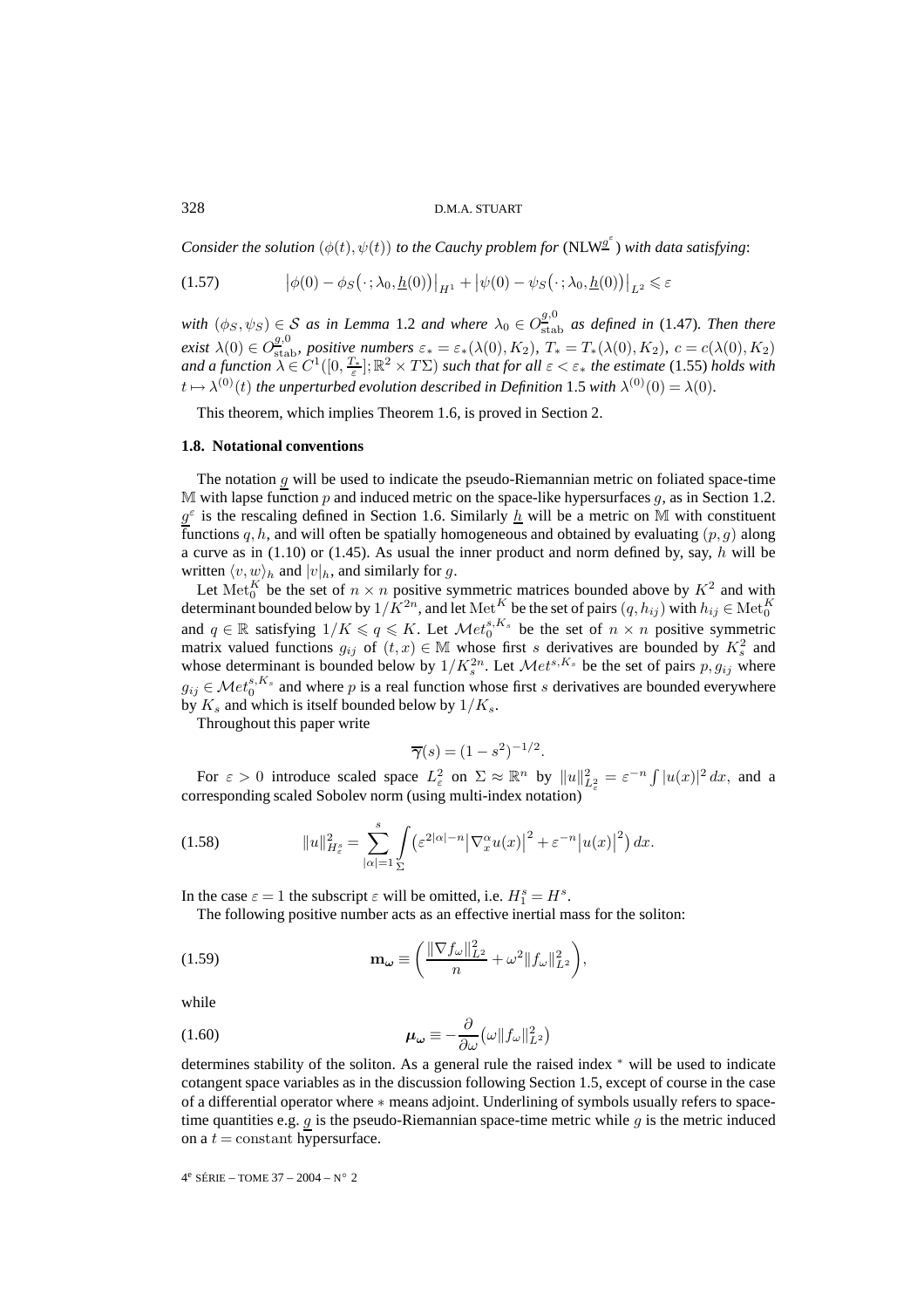# **2. Proof of main theorem**

The steps in the proof of Theorem 1.7 are as follows:

- (i) Introduce (in Section 2.1) an ansatz involving  $2n + 2$  additional free parameters  $\lambda(t) \in \mathbb{R}^2 \times T\Sigma$  at each time.
- (ii) Determine  $t \mapsto \lambda(t)$  in such a way as to be able to obtain good estimates. This is done in Section 2.2 using the symplectic orthogonality conditions explained in the discussion surrounding Lemma 1.4.
- (iii) Obtain in Sections 2.3 and 2.4 an estimate for an energy-like quantity which is shown to be equivalent to the  $H^1 \times L^2$  norm *on an appropriate subspace* defined in (1.42) *for appropriate frequencies* satisfying the condition in (1.35).
- (iv) Obtain in Lemma 2.9 an improved estimate for the frequency  $\omega$  using a conservation law which is a consequence of  $S<sup>1</sup>$  invariance of the original equation.
- (v) Finally, in Section 2.6, show that the motion is approximately geodesic on appropriate time intervals and complete the proof.

As a general point the stability of the soliton is determined by the condition  $\omega \in I$  which ensures positivity of certain quantities. This is used in an essential way both in the treatment of  $\lambda$  in Section 2.2 and in the energy estimate in Sections 2.3–2.4. Initially at  $t = 0$  the frequency

$$
\omega(0) = \omega_0 \in \mathbf{I}
$$

by assumption, but it will have to be proved that  $\omega(t)$  remains inside an interval  $[\omega_0 - \Omega, \omega_0 + \Omega]$ , which is a compact subset of **I**, at subsequent times. Thus throughout the proof care will be taken to state clearly when it is assumed that  $\omega \in [\omega_0 - \Omega, \omega_0 + \Omega]$ . The estimate for  $\omega(t)$  in Lemma 2.9 will then be used to show that it is possible to find a positive  $\Omega$  so that this is true throughout the time of existence of the solution described in the theorem.

A related point is that most of the estimates obtained, in particular in Sections 2.2 and 2.3, are uniform for  $\lambda$  in compact subsets of the parameter space (1.19). A convenient way to indicate this is to have constants depending upon  $\overline{\gamma}(q^{-1}|u|_h)$  and  $(m^2 - \omega^2)^{-1}$ . Many constants in estimates will also depend (in a bounded way) on  $\varepsilon t$ , since the time dependence of the metric is as a  $C^2$ function of  $\varepsilon t$  and it is useful to make the standing assumption that

$$
(2.1) \t\t 0 \leqslant t \leqslant \frac{t_0}{\varepsilon}
$$

with  $t_0$  as in Section 1.2. In this section it is convenient to introduce a slow time variable  $T = \varepsilon t$ , and by abuse of notation functions of t will be regarded interchangeably as functions of  $T$ , with the dot notation used for  $\partial_T$  thus:

˙f = ∂<sup>T</sup> f = ε<sup>−</sup><sup>1</sup> (2.2) ∂tf.

The assumption above converts to  $T \in [0, t_0]$ .

#### **2.1. The ansatz**

To start with expand the set of dependent variables to include a function

$$
\lambda = (\omega, \theta, \xi, u) \in C^1(\mathbb{R}; \mathbb{R}^2 \times T\Sigma),
$$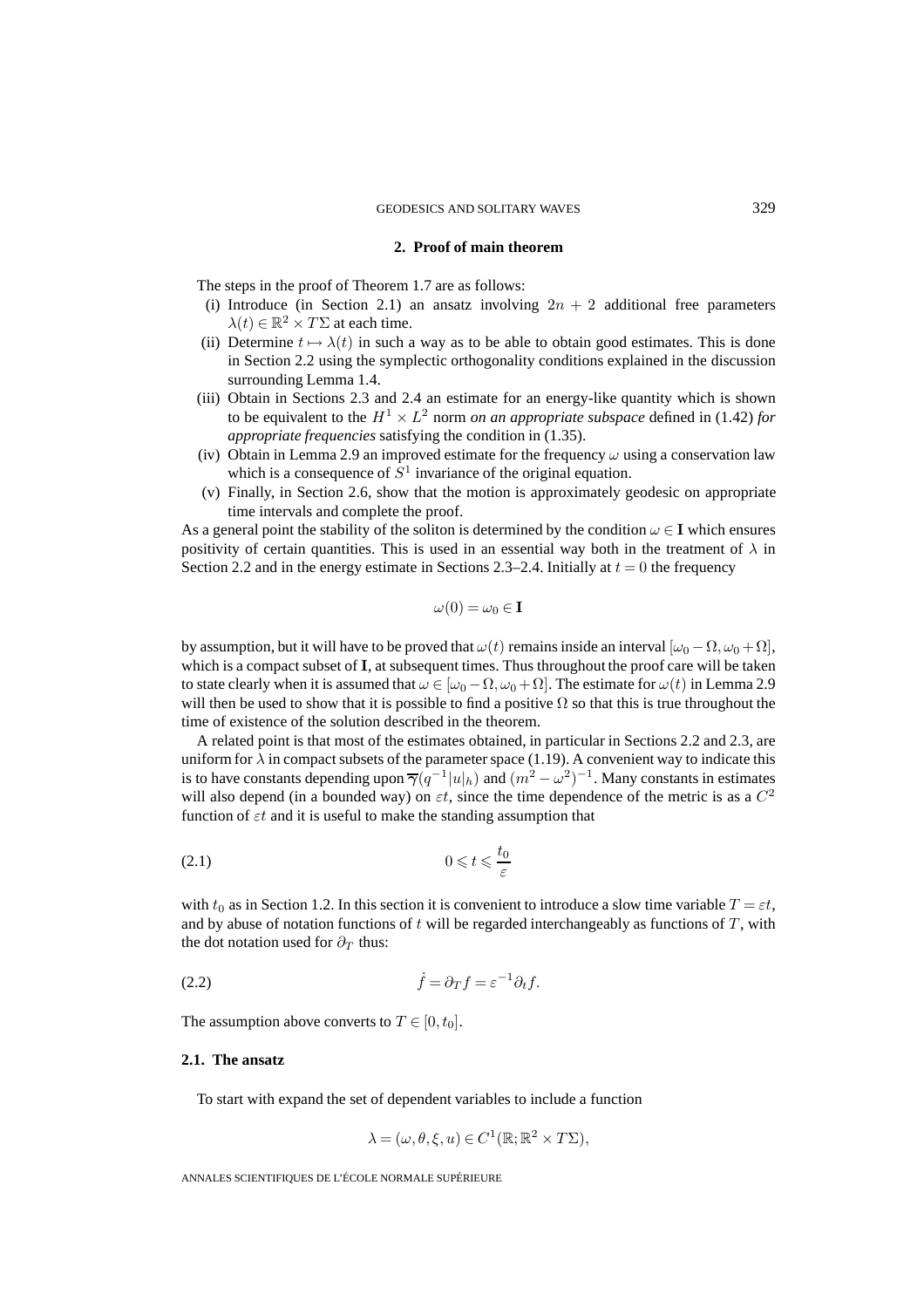which will be determined later in Section 2.2. Now decompose the solution as:

(2.3)  

$$
\phi(t,x) = \phi_S(Z(t,x); \lambda(t), \underline{h}(t)) + \varepsilon \tilde{\phi}(t,x),
$$

$$
\psi(t,x) = \psi_S(Z(t,x); \lambda(t), \underline{h}(t)) + \varepsilon \tilde{\psi}(t,x),
$$

using definitions (1.45) for  $h(t)$  etc. and where in addition (1.21)–(1.23) are generalised to allow for time dependent metric coefficients:

$$
\gamma(t) = \overline{\gamma}(|u(t)|_{h(t)}/q(t))
$$
  
\n
$$
Z^{I}(t, x) = \mathbf{Z}^{I}(x; \lambda(t), \underline{h}(t)),
$$
  
\nwhere  $\mathbf{Z}^{I}(x; \lambda, \underline{h}) \equiv B_{i}^{I}(\gamma P_{u,h}(x - \xi) + Q_{u,h}(x - \xi))^{i}$ ,  
\n
$$
\Theta(t, x) = \Theta(x; \lambda(t), \underline{h}(t)) \quad \text{where } \Theta(x; \lambda, \underline{h}) \equiv \theta - \frac{\omega}{q} \mathbf{Z}(x; \lambda, \underline{h}) \cdot (Bu).
$$

Here it is to be assumed that at each time  $\lambda(t) \in O_{\text{stab}}^{\underline{\sigma}^{\varepsilon},t}$ , where  $O_{\text{stab}}^{\underline{\sigma}^{\varepsilon},t}$  is as in (1.47). The decomposition (2.3) is underdetermined so far because the function  $t \mapsto \lambda(t)$  is still to be chosen; this will be done so as to enforce the requirement that at each time t the pair  $(\phi, \psi)$  lies in the subspace  $\Upsilon_{\lambda(t),h(t)}$  defined in (1.42). In Section 2.2 it is shown that this condition implies that  $\lambda(t)$  evolves according to a set of ordinary differential equations, which is well-posed under the infinitesimal stability hypothesis, i.e. for  $\omega \in I$  where I is as in (1.35). Energy estimates are then used to obtain bounds for  $(\phi, \psi)$  in Section 2.3. The aim will be to show that  $\lambda(t)$  does not depart by much from the unperturbed evolution  $\lambda^{(0)}(t)$  in a specific sense. For this purpose it is useful to introduce the following sets, for given  $\lambda^{(0)} = (\omega^{(0)}, \theta^{(0)}, \xi^{(0)}, u^{(0)})$ 

$$
\begin{split} \mathbf{(2.5)} \quad & \mathbf{K}_{\lambda^{(0)},l,t} \equiv \big\{ \lambda = (\omega,\theta,\xi,u) \in O_{\text{stab}}^{\underline{\theta}^{\varepsilon},t} \colon |\omega - \omega^{(0)}| + |u - u^{(0)}| < l \big\}, \\ & \mathbf{K}_{\lambda^{(0)},l,\varepsilon,t} \equiv \big\{ \lambda = (\omega,\theta,\xi,u) \in O_{\text{stab}}^{\underline{\theta}^{\varepsilon},t} \colon |\omega - \omega^{(0)}| + |u - u^{(0)}| + \varepsilon |\xi - \xi^{(0)}| < l \big\}. \end{split}
$$

# **2.2. Determination of**  $\lambda(t)$  (modulation theory)

Rewrite the decomposition (2.3) as

(2.6)  
\n
$$
\phi = (f_{\omega}(Z) + \varepsilon v)e^{i\Theta} = \phi_S + \varepsilon v e^{i\Theta},
$$
\n
$$
\psi = \left( \left( i\omega \gamma \sqrt{\mathbf{h}} f_{\omega}(Z) - \frac{\gamma \sqrt{\mathbf{h}}}{q} \frac{\partial f_{\omega}}{\partial Z^I} (Bu)^I \right) + \varepsilon w \right) e^{i\Theta} = \psi_S + \varepsilon w e^{i\Theta}.
$$

For some purposes it will be clearer to use instead of  $\lambda(t)$  the variable  $\Lambda(t)$  obtained by subtracting off the dominant unperturbed part of the evolution (i.e. that described by  $(1.24)$ ). Thus write

$$
\Lambda \equiv (\omega, \eta, \alpha, u)
$$

where  $\alpha(t)$  and  $\eta(t)$  are defined by

(2.8) 
$$
\xi(t) = \int_{0}^{t} u(s) ds + \alpha(t),
$$

 $4^e$  SÉRIE – TOME 37 – 2004 – N° 2

(2.4)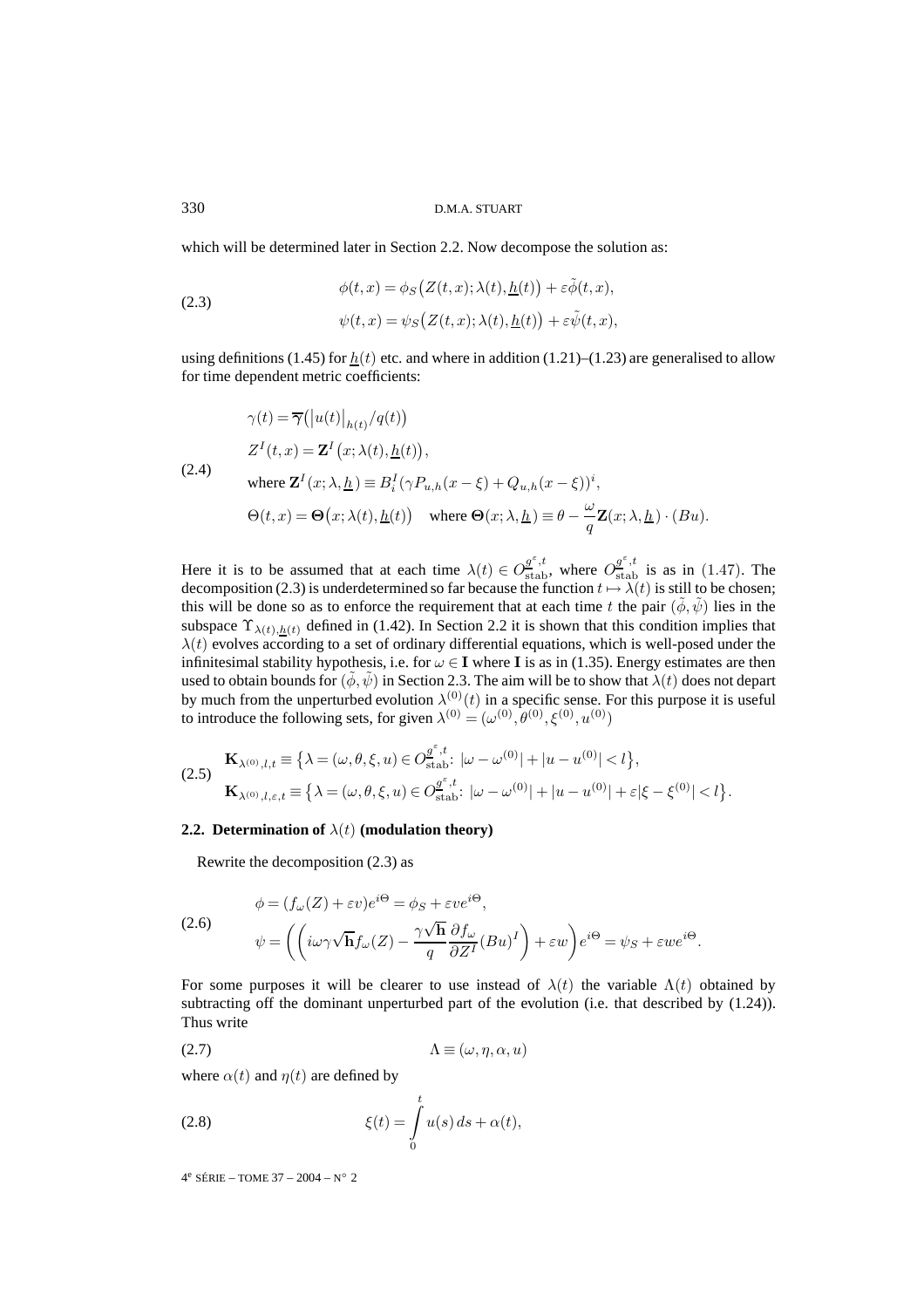(2.9) 
$$
\Theta(t,x) = \int_{0}^{t} \frac{\omega q}{\gamma} - \frac{\omega}{q} Z \cdot (Bu) + \eta.
$$

In accordance with the remark just made this is convenient because

(2.10) 
$$
\frac{d\Lambda}{dt} = \frac{d\lambda}{dt} - \mathbf{V_0}(\lambda; \underline{h})
$$

where  $V_0$  is as in (1.24); it will be proved that  $\frac{d\Lambda}{dt}$  is  $O(\varepsilon)$ .

In the verification of Lemma 1.2 it turns out that for  $h$  constant and  $\lambda$  evolving according to (1.24) the time derivatives of  $Z$ , $\Theta$  are  $\partial_t Z = -\gamma(Bu)$  and  $\partial_t \Theta = \omega q \gamma$ . Thus in the present situation it is convenient to define functions which measure the deviation from these values: so consider the functions  $\mu^{0}(t, x), \mu^{I}(t, x)$ , for  $I = 1, \ldots, n$ , defined by

(2.11) 
$$
\varepsilon \mu^{I} = \frac{\partial Z^{I}}{\partial t} + \gamma (Bu)^{I},
$$

$$
\varepsilon \mu^{0} = \frac{\partial \Theta}{\partial t} - \omega q \gamma.
$$

Explicit expressions for these quantities, which are affine in  $\Lambda$ , are given in Appendix A.4.

**Equations for**  $(v, w)$ . Substitution of the ansatz into  $(NLW^{\mathcal{Q}^{\epsilon}})$ , leads to the following system for  $(v, w)$  (using notation of  $(2.2)$ ):

(2.12) 
$$
\begin{aligned}\n\frac{\partial v}{\partial t} + i(\omega q \gamma + \varepsilon \mu_0)v &= \frac{p^{\varepsilon}}{\sqrt{\mathbf{g}^{\varepsilon}}} w + j_1(t, x; \lambda, \dot{\Lambda}, \underline{h}, \dot{\underline{h}}) + f_1(t, x; \lambda, \underline{g}^{\varepsilon}, \underline{h}), \\
(2.12) \quad \frac{\partial w}{\partial t} + i(\omega q \gamma + \varepsilon \mu_0)w &= -Mv + j_2(t, x; \lambda, \dot{\Lambda}, \underline{h}, \dot{\underline{h}}) \\
&+ f_2(t, x; \lambda, g^{\varepsilon}, \underline{h}) + \varepsilon \mathcal{N}(f_{\omega}(Z), \varepsilon v, g^{\varepsilon}, \varepsilon).\n\end{aligned}
$$

Here  $M = M(\lambda, g^{\varepsilon}, \underline{h})$  is a self-adjoint second order linear differential operator, with coefficients depending upon  $\lambda, g^{\varepsilon}, \underline{h}$ , given by

$$
Mv = 0 - \Delta_{p^{\varepsilon}, g^{\varepsilon}} v + \frac{\omega^2 \gamma^2}{q^2} |u|_g^2 p^{\varepsilon} \sqrt{\mathbf{g}^{\varepsilon}} v
$$
  
+ 
$$
i \frac{\omega \gamma}{q} \left( u_j \frac{\partial}{\partial x^i} (p^{\varepsilon} \sqrt{\mathbf{g}^{\varepsilon}} (g^{\varepsilon})^{ij} v) + p^{\varepsilon} \sqrt{\mathbf{g}^{\varepsilon}} (g^{\varepsilon})^{lj} u_j \frac{\partial v}{\partial x^l} \right)
$$
  
(2.13) 
$$
+ p^{\varepsilon} \sqrt{\mathbf{g}^{\varepsilon}} (m^2 v - \beta (f_{\omega}) v - f_{\omega} \beta' (f_{\omega}) \Re v)
$$

with notation as in (1.15). In (2.12) there are three classes of inhomogeneous term:

- $j_1, j_2$  arise from the time dependence of  $\Lambda$  and  $h$ ,
- $f_1, f_2$  arise because  $h \neq g^{\epsilon}$ , i.e. because the background metric is not spatially homogeneous, and
- $\mathcal N$  arises from linearisation of the nonlinear term.

Explicit formulae and properties for these various terms are given in Appendix A.7.

**Symplectic orthogonality conditions.** To study (2.12) define a linear operator

$$
\tilde{\mathcal{M}} = \tilde{\mathcal{M}}(\lambda, g^{\varepsilon}, \underline{h})
$$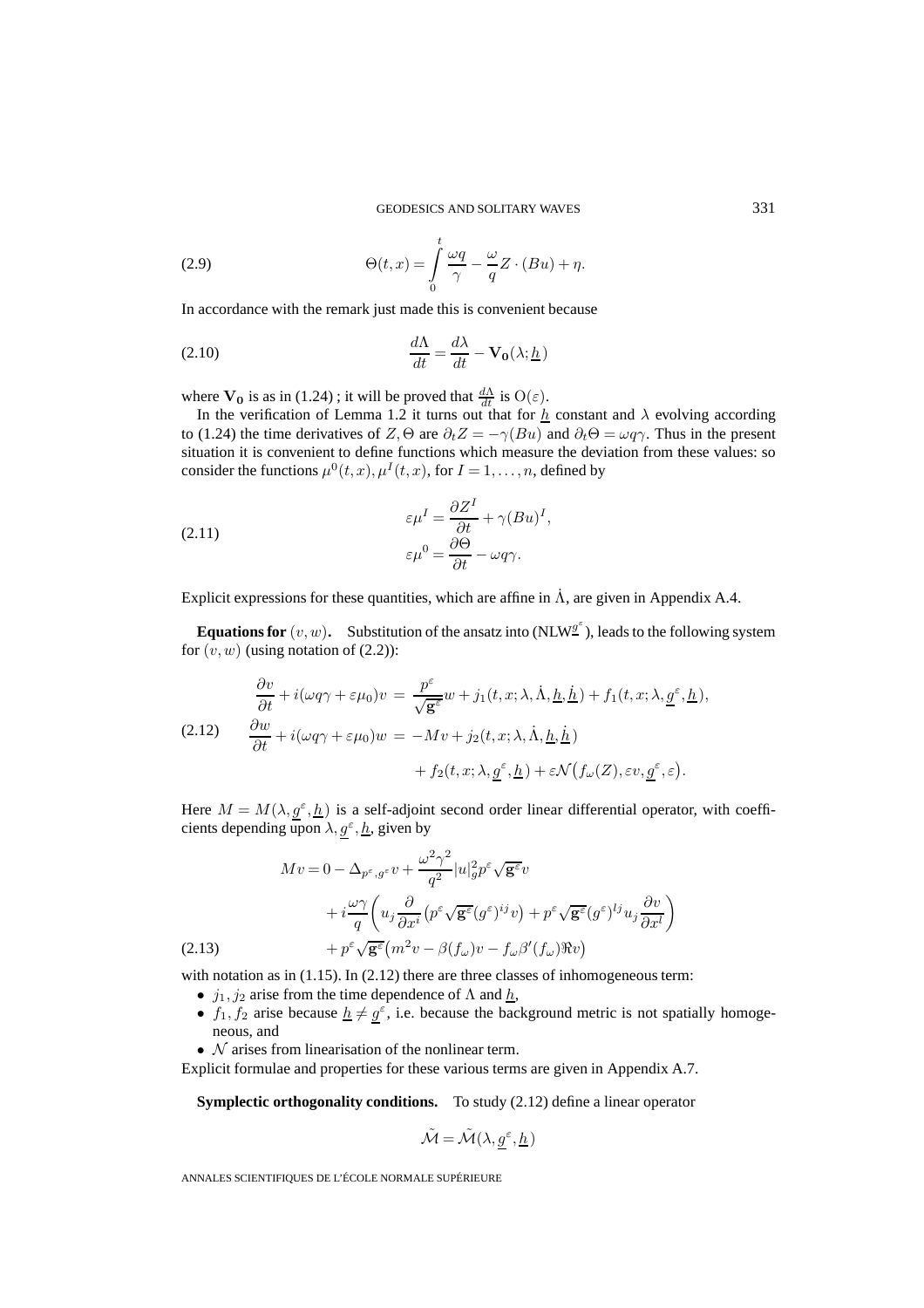by

(2.14) 
$$
\tilde{\mathcal{M}}(v, w) = \left(-\partial_t v - i\omega q \gamma v + \frac{p^{\varepsilon}}{\sqrt{\mathbf{g}^{\varepsilon}}}w, -\partial_t w - i\omega q \gamma w - Mv\right)
$$

where  $M = M(\lambda, g^{\varepsilon}, h)$  is as defined in (2.13). To enforce the condition that  $(\tilde{\phi}, \tilde{\psi}) \in \Upsilon_{\lambda, h}$ which was introduced in the discussion surrounding (1.42), notice its equivalence to the requirement that  $(v, w)$  be  $L^2$  orthogonal (in the usual sense) to the  $(2n + 2)$  pairs of functions

(2.15) 
$$
e^{-i\Theta} \frac{\partial}{\partial \lambda_A} (\psi_S, -\phi_S).
$$

LEMMA 2.1. – *There exist*  $2n + 2$  *pairs*  $\{(a_A, b_A)\}_{A=-1}^{2n+1}$  *of functions, explicit formulae for which are given in* (A.24)–(A.27) *in Appendix* A.6*, which have the same linear span as* (2.15)*. They depend parametrically on*  $\lambda, \underline{h}$  *and the condition*  $(\phi, \psi) \in \Upsilon_{\lambda, h}$  *is equivalent to the requirements*:

(2.16) 
$$
\mathcal{C}_A(v(t), w(t); \lambda(t), \underline{h}(t)) = 0
$$

*for all t and for*  $A = -1, 2n + 1$ *, where*  $C_A$  *are linear functionals defined by* 

(2.17) 
$$
\mathcal{C}_A(v, w; \lambda, \underline{h}) = \int_{\mathbb{R}^n} (\langle w, b_A(Z; \lambda) \rangle_{L^2} + \langle v, a_A(Z; \lambda) \rangle_{L^2}) dx
$$

*with*  $Z = Z(t, x)$  *as in* (2.4)*. Finally, the map*  $(\lambda, \underline{h}) \mapsto (b_A(\cdot; \lambda), a_A(\cdot; \lambda))$  *is continuous into*  $H^3 \times H^2$  for  $\lambda \in O^{\underline{h}}$  and  $C^1$  into  $H^2 \times H^1$ .

In the case of flat space, when  $\underline{h}$  is independent of time and space, the pairs  $(a_A, b_A)$  lie in the generalised null space of  $\mathcal{M}^*$ , the  $L^2(dx dt)$  adjoint of  $\mathcal{M}$ . (See Appendix A.6 and [23] for the Euclidean case.) In the present situation the slow variation of  $\Lambda$  and the background metric introduces some  $O(\varepsilon)$  errors, indicated by the following formula:

(2.18) 
$$
\tilde{\mathcal{M}}^*(a_A, b_A) = D_{AB}(\lambda, \underline{h})(a_B, b_B) + \varepsilon(\mathbf{J}_A^1, \mathbf{J}_A^2).
$$

In this formula, which is fully explained and derived in Appendix A.6,  $D_{AB}$  is a matrix whose only non-zero entries are  $D_{-1,0}$  and  $D_{n+i,I}$ , while  $\mathbf{J}_A^{1,2} = \mathbf{J}_A^{1,2}(Z; \lambda, \dot{\Lambda}, \underline{h}, \underline{h}, \underline{g}^\varepsilon, \underline{g}^\varepsilon, \nabla \underline{g}^\varepsilon)$  are exponentially decaying functions of Z which are affine in  $\dot{\Lambda}$ ,  $\dot{h}$ ; the regularity properties of the **J**'s, which are recorded in Lemma A.6 follow directly from assumption (R).

The conditions (2.16) are preserved by the flow if

$$
(2.19) \quad \int\limits_{\mathbb{R}^n} \left( \langle a_A, j_1 + f_1 \rangle + \langle b_A, j_2 + f_2 + \varepsilon \mathcal{N} \rangle + \varepsilon \langle \mathbf{J}_A^1 + i\mu_0 a_A, v \rangle + \varepsilon \langle \mathbf{J}_A^2 + i\mu_0 b_A, w \rangle \right) dx = 0
$$

for  $A \in \{-1, \ldots, 2n+1\}$ ; this set of conditions is to be regarded as a system of equations which implicitly determine  $\lambda(t)$ .

Now for  $\varepsilon$  sufficiently small it is possible to find  $\lambda(0)$ , close to  $\lambda_0$ , such that at time  $t = 0$  the condition (2.16) holds: this follows from the implicit function theorem exactly as in [23, Lemma 2.4]. The conditions (2.19) then ensure that (2.16) continues to hold at subsequent times.

**Modulation equations for**  $\lambda(t)$ . The aim of the remainder of this section is simply to prove that the conditions (2.19) are equivalent to a system of differential equations which determine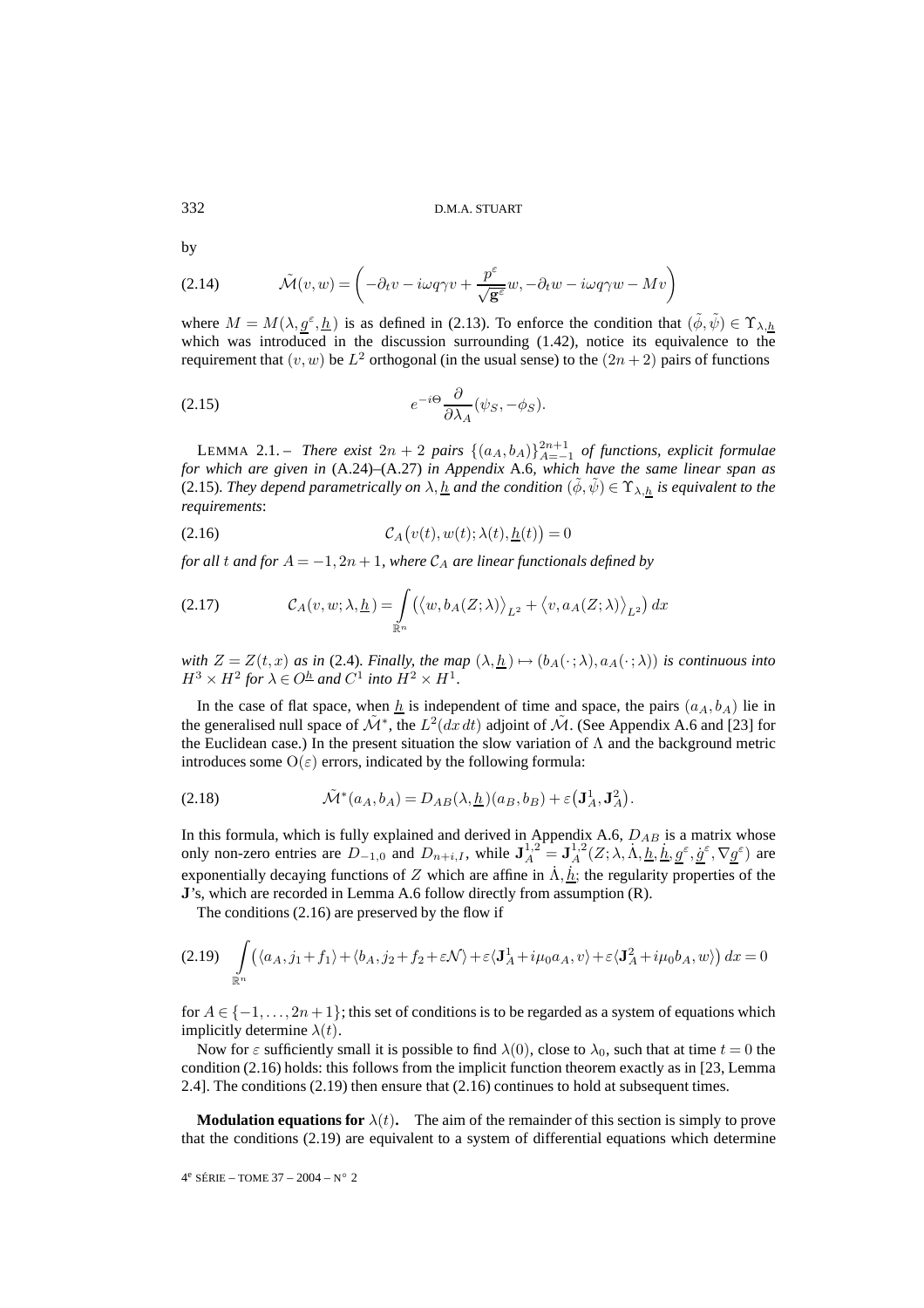$\lambda(t)$ , and thus to obtain a local existence theorem for a function  $t \mapsto \lambda(t)$  such that (2.19) holds. This is done in three lemmas:

• Lemma 2.2 records the result (2.24)–(2.27) of an explicit calculation of the integrals in (2.19) which is carried out in Appendix A.9.

• Lemma 2.3 shows that the equations in Lemma 2.2 determine  $\lambda$  (or equivalently  $\Lambda$ ) explicitly and hence gives a system of ODE's for  $\lambda$ .

• Lemma 2.4 is a local existence theorem for  $\lambda$ .

Before giving the statement of Lemma 2.2 it is worth recording how the different terms in (2.19) contribute to, and defining some classes of inhomogeneous "error" terms which appear in, the final result  $(2.24)$ – $(2.27)$ . Also recall the standing assumption  $(2.1)$  and the surrounding remarks.

• The integrals involving  $j_1, j_2$  are computed exactly and contribute to the left hand side of  $(2.24)–(2.27)$ .

• The integrals involving  $f_1, f_2$  are split up into  $O(1)$  terms which contribute to the left hand side of (2.24)–(2.27) and  $O(\varepsilon)$  terms  $\varepsilon F$  with F in the class  $\mathfrak{E}_1$  of  $C^1$  functions of  $(t, \lambda) \in \tilde{O}_2^{\sigma^{\varepsilon}}$ , which satisfy the bound: <sup>6</sup>

$$
(2.20) \t\t |F| \leq c = c(\overline{\gamma}(q^{-1}|u|_h), (m^2 - \omega^2)^{-1}) < +\infty.
$$

In addition this estimate depends on  $K_2$  – see the final section of the proof in Appendix A.9. These  $O(\varepsilon)$  terms contribute to the right-hand side of (2.24)–(2.27).

• The term involving N is of the form  $\varepsilon F$  where F lies in the class  $\mathfrak{E}_2$  of continuous functions of  $(t, \lambda, v, w) \in \tilde{O}^{\underline{\varrho}^{\epsilon}} \times H^1 \times L^2$ , which are  $C^1$  with respect to  $(t, \lambda)$  and satisfy the estimate:

(2.21) 
$$
|F| \leqslant c = c(\overline{\gamma}(q^{-1}|u|_h), (m^2 - \omega^2)^{-1}, \|(v, w)\|_{H^1 \times L^2}).
$$

This estimate also depends upon  $K_0$  and the inequality assumed in (NL-3).

• The integrals on the second line of (2.19). These are affine in  $\Lambda$  i.e. of the form  $\varepsilon F_A$  with

(2.22) 
$$
\tilde{F}_A = \tilde{F}_A^{(0)}(t, \lambda; v, w, \underline{g}^\varepsilon, \underline{h}, \varepsilon) + \tilde{F}_{AB}(t, \lambda; v, w, \underline{g}^\varepsilon, \underline{h}, \varepsilon) \dot{\Lambda}_B
$$

with  $\tilde{F}_A^{(0)}$  in the class  $\mathfrak{E}_2$  just defined (see (2.21)) and  $\tilde{F}_{AB}$  are in the class  $\mathfrak{E}_3$  of continuous functions of  $(t, \lambda, v, w) \in \tilde{O}_x^{\sigma^{\epsilon}} \times L^2 \times H^{-1}$ , which are  $C^1$  with respect to  $(t, \lambda)$ , and satisfy

(2.23) 
$$
\varepsilon \left| \tilde{F}_{AB}(t,\lambda;v,w,\underline{g}^{\varepsilon},\underline{h},\varepsilon) \right| \leqslant c \left( \| \varepsilon v \|_{L^2} + \| \varepsilon w \|_{H^{-1}} \right)
$$

with  $c = c(\overline{\gamma}(q^{-1}|u|_h), (m^2 - \omega^2)^{-1})$ . In addition the estimate depends on  $K_1$  – see Lemma A.6. In the next lemma  $T$  is the slow time variable as in (2.2).

LEMMA 2.2. – *The conditions* (2.19) *are equivalent to an implicit system of equations for*  $\dot{\Lambda} = \partial_T \Lambda = \varepsilon^{-1} \partial_t \Lambda$  of the form:

(2.24) 
$$
\boldsymbol{\mu}_{\boldsymbol{\omega}}\left(\partial_T\eta + \frac{\omega\gamma}{q}u_j\partial_T\alpha^j\right) = \varepsilon\tilde{F}_{-1}(t,\lambda;v,w,\dot{\Lambda},\underline{g}^{\varepsilon},\underline{h},\varepsilon),
$$

(2.25) 
$$
\mu_{\omega}\partial_T\omega = \varepsilon \tilde{F}_0(t,\lambda; v, w, \dot{\Lambda}, \underline{g}^{\varepsilon}, \underline{h}, \varepsilon),
$$

$$
\sqrt{\mathbf{h}}\left(\partial_T\left(\frac{\|\nabla f_{\omega}\|_{L^2}^2}{nq}\gamma u_a\right) + \omega \|f_{\omega}\|_{L^2}^2 \partial_T\left(\frac{\omega}{q}\gamma u_a\right)\right)
$$

<sup>6</sup> Recall the remark made just prior to Section 2.1.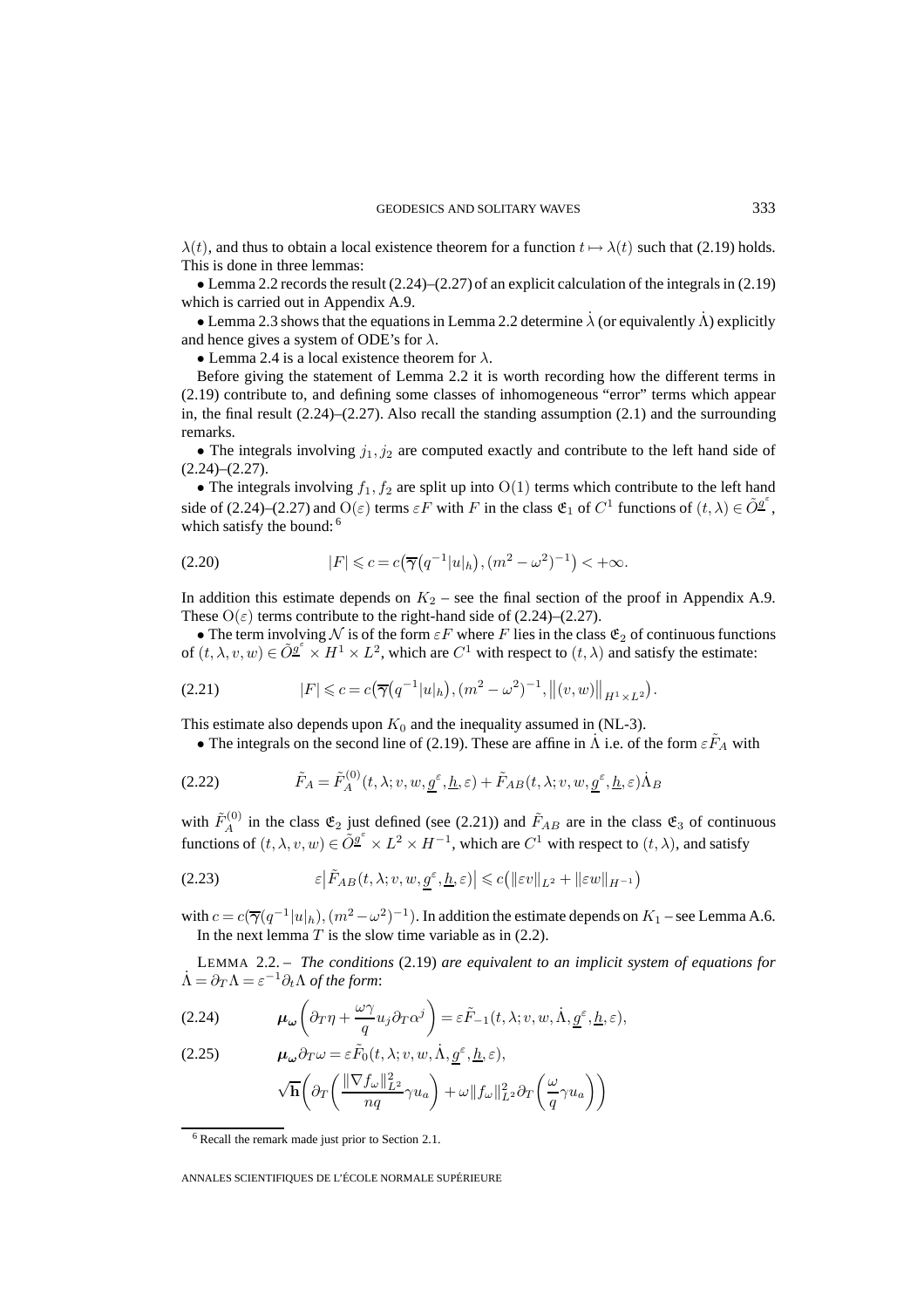#### D.M.A. STUART

(2.26) 
$$
+ \sqrt{\mathbf{h}} \mathbf{m}_{\omega} \left( \frac{\gamma}{2q} u_i u_j h_{,k}^{ij} + \gamma q_{,k} \right) = \varepsilon \tilde{F}_i(t, \lambda; v, w, \dot{\Lambda}, \underline{g}^{\varepsilon}, \underline{h}, \varepsilon),
$$

(2.27)  $\mathbf{m}_{\omega} \partial_T \alpha^j = \varepsilon \tilde{F}_{n+j}(t, \lambda; v, w, \dot{\Lambda}, g^{\varepsilon}, \underline{h}, \varepsilon)$ 

*where the inhomogeneous terms are*  $C^1$  *in*  $(t, \lambda)$  *and are as described in* (2.22) *and the surrounding discussion.*

*Proof. –* The proof of this, which is given in Appendix A.9, consists of a direct computation of the inner products in (2.19) using formulae in Appendices A.6 and A.7. The calculation is carried out at fixed time t under the assumption that  $\lambda = \lambda(t)$  lies in a compact subset of parameter space (1.19) so that the dependence of various estimates on  $\lambda$  is as in (2.20)–(2.23). (It will be shown in the final stage of the proof of the main theorem that  $\lambda(t)$  remains close to the unperturbed evolution  $\lambda^{(0)}(t)$  (of Definition 1.5) so that  $\lambda(t)$  will certainly remain in such a compact subset throughout the time interval of interest.)  $\Box$ 

*Remark*. – Observe that (2.26) gives an evolution equation for the momentum variable  $\pi(t) = \pi(u, h(t))$  rather than directly for u itself, so that it is in some ways more convenient to use

$$
\lambda^* = \mathcal{L}(\lambda(t), \underline{h}(t))
$$

instead of  $\lambda(t)$  to describe the soliton.

In the statements of the next two lemmas recall from (2.6) that  $(v, w) = e^{-i\Theta}(\phi - \phi_S, \psi - \psi_S)$ .

LEMMA 2.3. – Let  $\Omega > 0$  be such that the interval  $[\omega_0 - \Omega, \omega_0 + \Omega]$  is a compact subset of **I** *then there exists a number*

$$
\delta^{\sharp} = \delta^{\sharp} (K_1, \Omega, \omega_0, \overline{\gamma} (q^{-1} |u|_h)),
$$

*which depends continuously upon the final two arguments, such that if*  $\omega(t) \in [\omega_0 - \Omega, \omega_0 + \Omega]$ *and*

$$
(2.29) \qquad \left\| \left( \phi(t) - \phi_S\big(\lambda(t), \underline{h}(t)\big), \psi(t) - \psi_S\big(\lambda(t), \underline{h}(t)\big) \right) \right\|_{L^2 \times H^{-1}} < \delta^{\sharp}
$$

*it is possible to solve* (2.24)–(2.27) *uniquely for* Λ˙ *giving a system of the form*:

(2.30) 
$$
\dot{\Lambda} = \mathbf{V}_*(t, \lambda; v, w, \underline{g}^\varepsilon, \underline{h}, \varepsilon) = \mathbf{V}_1(t, \lambda; \underline{g}^\varepsilon) + \varepsilon \mathbf{V}_2(t, \lambda; v, w, \underline{g}^\varepsilon, \underline{h}, \varepsilon)
$$

(*where*  $V_2$  *does not depend upon*  $\Lambda$ *). Furthermore*  $V_2$  *lies in the class*  $\mathfrak{E}_2$  *defined in* (2.21) *and there is an estimate*  $|\dot{\Lambda} - \mathbf{V}_1| \leqslant \varepsilon c$  *with* 

$$
c = c(K_2, \overline{\gamma}(q^{-1}|u|_h), \Omega, \omega_0, \left\| \left( \phi(t) - \phi_S(\lambda(t), \underline{h}(t)) \right), \right. \n\psi(t) - \psi_S(\lambda(t), \underline{h}(t)) \right)\right\|_{H^1 \times L^2}).
$$
\n(2.31)

*Remark.* – (2.30) implies the following equivalent equation for  $\lambda$ :

(2.32) 
$$
\partial_t \lambda = \mathbf{V} = \mathbf{V_0} + \varepsilon \mathbf{V_1} + \varepsilon^2 \mathbf{V_2}
$$

with the  $V_i$  having the same arguments as above.

*Proof.* – To see this clearly it is convenient to diagonalise the left hand side of  $(2.24)$ – $(2.27)$ : notice that by taking appropriate linear combinations one obtains a system of equations of the form

$$
(2.33) \qquad \Delta(\omega)\partial_T\left(\omega,\eta,\alpha,\frac{\gamma u}{q}\right) = V^{\sharp}(t,\lambda;\underline{g}^{\varepsilon},\underline{h},\varepsilon) + \varepsilon F^{\sharp}(t,\lambda;v,w,\dot{\Lambda},\underline{g}^{\varepsilon},\underline{h},\varepsilon).
$$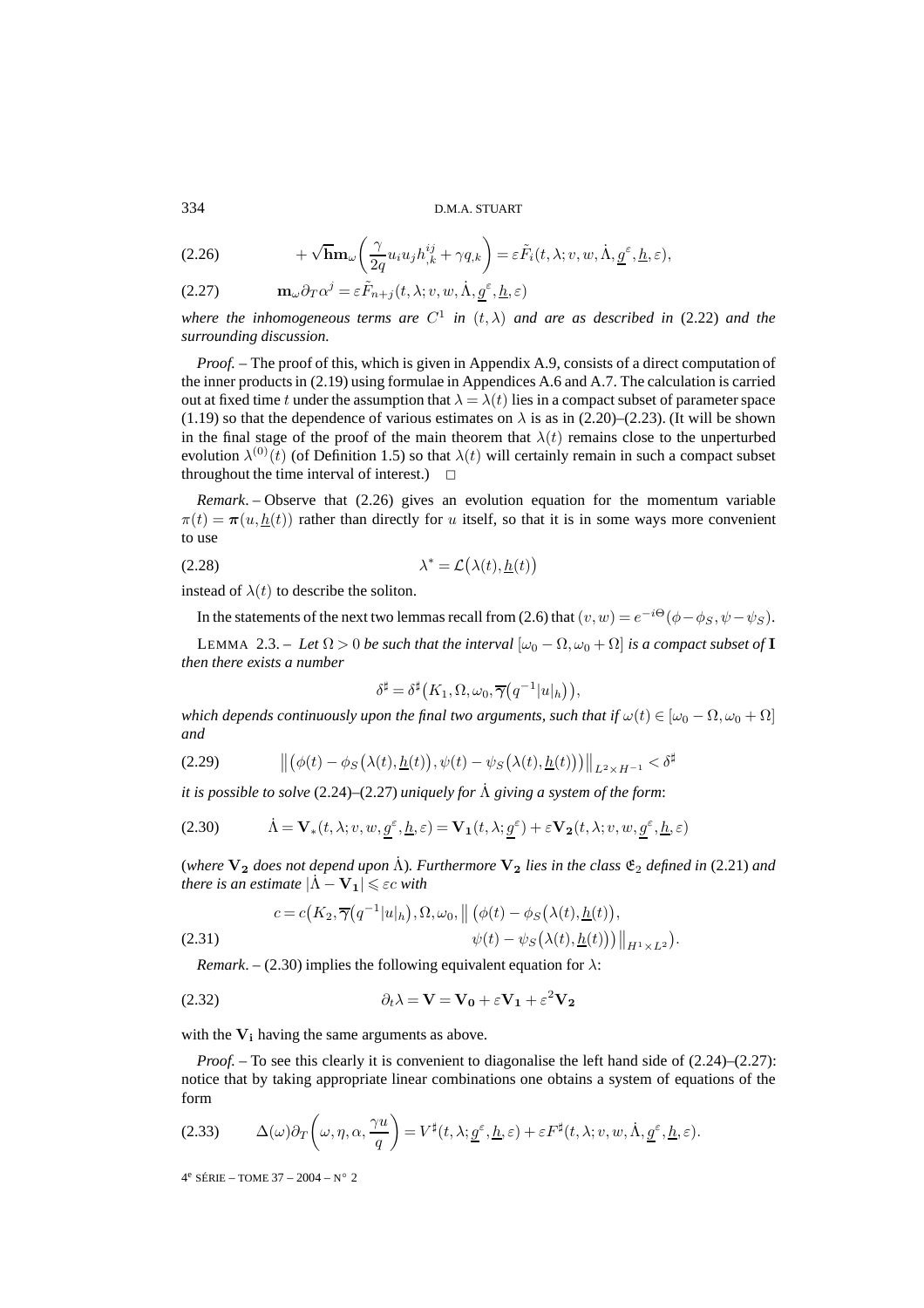In this equation  $\Delta(\omega)$  is a diagonal  $(2n + 2) \times (2n + 2)$  matrix with first two entries  $\mu_{\omega}$  and remaining entries equal to  $\mathbf{m}_{\omega}$  (see (1.59)–(1.60)):

$$
\Delta(\omega) = \mathrm{diag}(\boldsymbol{\mu}_{\boldsymbol{\omega}},\boldsymbol{\mu}_{\boldsymbol{\omega}},\mathbf{m}_{\boldsymbol{\omega}},\dots,\mathbf{m}_{\boldsymbol{\omega}})
$$

and

$$
V^{\sharp}(\lambda) = \left(0,0,0, -\left(\frac{\gamma}{2q}u_i u_j h_{,k}^{ij} + \gamma q_{,k}\right)\right).
$$

Observe that  $V^{\sharp}$  is just  $V_1^*$  rewritten in terms of  $\lambda$  rather than  $\lambda^*$  i.e.  $V^{\sharp} = V_1^* \circ \mathcal{L}_{\underline{h}}$ . Finally  $F^{\sharp} = \{F_A^{\sharp}\}_{A=-1}^{2n+1}$ , being a linear combination of the  $\tilde{F}$ 's of (2.22) can be written:

(2.34) 
$$
(F^{\sharp})_A = (F^{\sharp})_A^{(0)}(t, \lambda; v, w, \underline{g}^{\varepsilon}, \underline{h}, \varepsilon) + (F^{\sharp})_{AB}(t, \lambda; v, w, \underline{g}^{\varepsilon}, \underline{h}, \varepsilon) \dot{\Lambda}_B
$$

with  $(F^{\sharp})^{(0)}$  and  $(F^{\sharp})_{AB}$  lying in the class  $\mathfrak{E}_2$  and

$$
(2.35) \qquad \qquad \varepsilon \big| (F^{\sharp})_{AB}(t,\lambda;v,w,\underline{g^{\varepsilon}},\underline{h},\varepsilon) \big| \leqslant c \big( \| \phi - \phi_S \|_{L^2} + \| \psi - \psi_S \|_{H^{-1}} \big)
$$

with  $c = c(K_1, \overline{\gamma}(q^{-1}|u|_h, (m^2 - \omega^2)^{-1})$ , depending continuously upon its final two arguments. Now recall that while the mass  $m_\omega$  is always positive, for  $\omega$  in the stable range **I** the numbers  $\mu_{\omega}$  are also positive, and uniformly so for  $\omega$  in a compact subset of **I**. It follows immediately that it is possible to solve to get a system

(2.36) 
$$
\partial_T \left( \omega, \eta, \alpha, \frac{\gamma u}{q} \right) = \mathbf{V}_1^*(t, \lambda^*; \underline{g}^\varepsilon, \varepsilon) + \varepsilon \mathbf{V}_2^*(t, \lambda^*; v, w, \underline{g}^\varepsilon, \varepsilon).
$$

This implies (from (1.28))

(2.37) 
$$
\partial_t \lambda^* = \mathbf{V}_0^* (\lambda^*; \underline{h}) + \varepsilon \mathbf{V}_1^* (t, \lambda^*; \underline{g}^{\varepsilon}, \varepsilon) + \varepsilon^2 \mathbf{V}_2^* (t, \lambda^*; v, w, \underline{g}^{\varepsilon}, \varepsilon).
$$

Next substitute for  $h(t)$  from (1.45) and, with use of (1.30), invert (2.28) to obtain

$$
\lambda(t) = \mathcal{L}^{-1}\big(\lambda^*(t), \underline{g}(\varepsilon t, \xi(t))\big).
$$

The chain rule thus gives (suppressing the arguments for clarity)

$$
\partial_t \lambda = D_1 \mathcal{L}^{-1} (\mathbf{V}_0^*) + \varepsilon \left( D_1 \mathcal{L}^{-1} (\mathbf{V}_1^*) + D_2 \mathcal{L}^{-1} \left( (D_0 \underline{g})^{\varepsilon} + (D_i \underline{g})^{\varepsilon} u^i \right) \right)
$$

(2.38) 
$$
+ \varepsilon^2 \big[ D_1 \mathcal{L}^{-1} (\mathbf{V}_2^*) + D_2 \mathcal{L}^{-1} (D_i \underline{g})^{\varepsilon} \mathbf{V}_2^{*i} ) \big]
$$

(2.39) 
$$
= \mathbf{V}(t, \lambda; v, w, \underline{g}^{\varepsilon}, \varepsilon).
$$

Here the notation is as in  $(1.51)$ . In the second line use has been made of the *i*th component of (2.37), which reads  $\partial_t \xi^i = u^i + \varepsilon^2 \mathbf{V}_2^{*i}$ . Now to complete the proof of the theorem notice that in (2.38)  $\mathbf{V}_0 = D_1 \mathcal{L}^{-1} (\mathbf{V}_0^*) \circ \mathcal{L}_{\underline{h}}$  and that the second term on the right hand side is  $\epsilon \mathbf{V}_1 \circ \mathcal{L}_{\underline{h}}^{-1}$  so that the third term defines  $\varepsilon^2 \mathbf{V}_2 \circ \mathcal{L}_{\underline{h}}^{-1}$ .  $\Box$ 

Given this it is now a simple matter to apply standard results from ODE theory to obtain a local solution  $t \to \lambda(t)$  lying in the set defined in (2.5), under the smallness assumption (2.29). The only point about which care is needed is in the dependencies of the various constants. In the final stage of the proof the local existence theorem is applied repeatedly in conjunction with the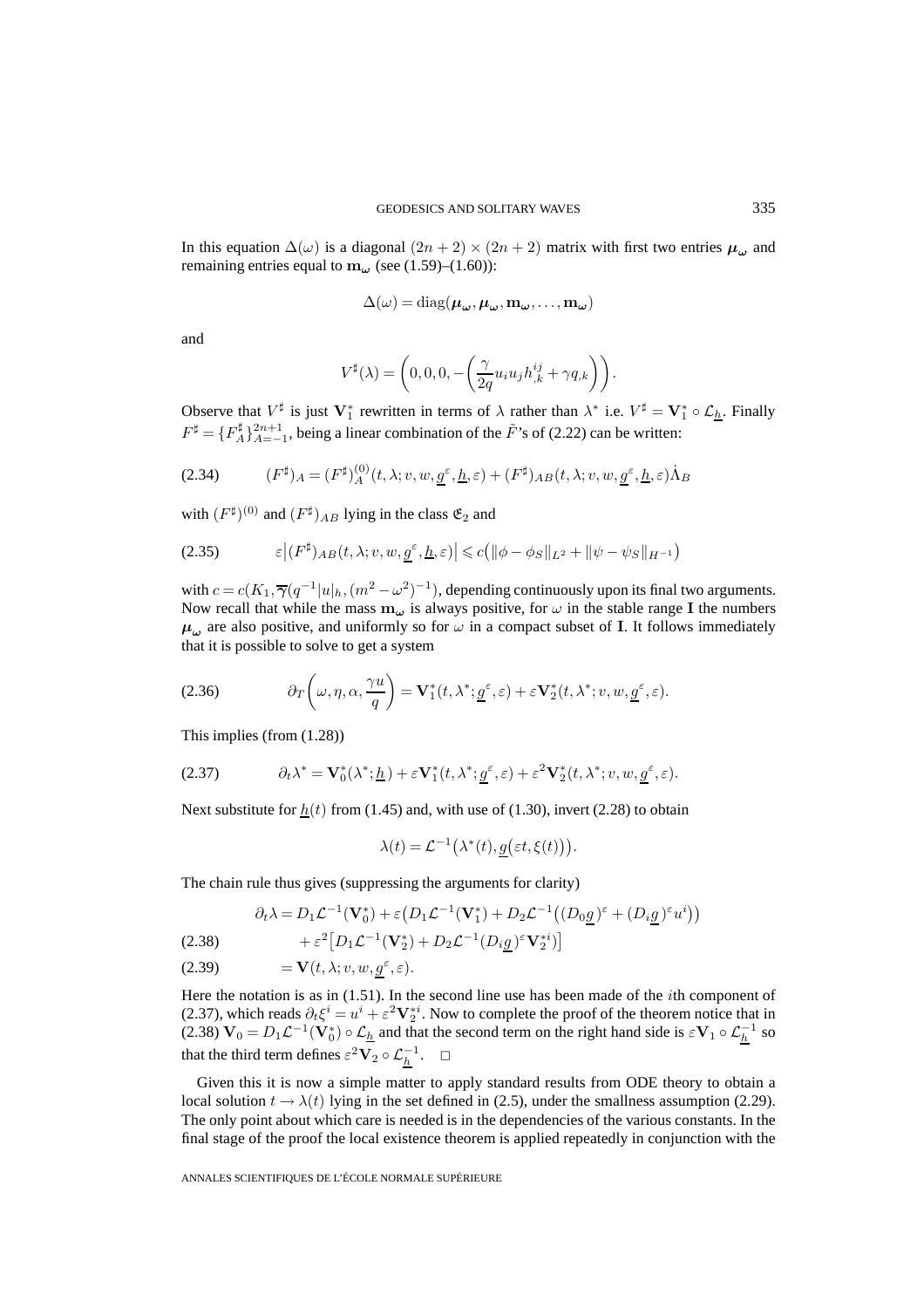estimates to show that the solution does not deviate far from the unpertubed evolution  $\lambda^{(0)}(t)$  of Definition 1.5. It is thus useful to state the existence theorem for initial data  $\lambda(t_1)$  at  $t = t_1$  which is close to a point  $\lambda^{(0)}$  (which is taken to be  $\lambda^{(0)}(t_1)$  in Section 2.6). In the following recall (2.5).

LEMMA 2.4 (Local existence). – *Assume*

(i)  $(\phi, \psi)$  is a solution of (NLW<sup> $g^{\epsilon}$ </sup>), as in (WP1)–(WP2), and satisfying

$$
\left\|(\phi,\psi)\right\|_{H^1\times L^2}\leqslant N_0
$$

for  $t_1 \leqslant t \leqslant t_1 + t^{\#},$ 

(ii)  $\lambda^{(0)} = (\omega^{(0)}, \theta^{(0)}, \xi^{(0)}, u^{(0)}) \in O_{\text{stab}}^{g,t_1}$  and  $\mathbf{K}_{\lambda^{(0)},l,t_1} \subset O_{\text{stab}}^{g,t_1}$ ,

- (iii)  $|\omega^{(0)}-\omega_0|\leqslant\Omega/4$  where  $[\omega_0-\Omega,\omega_0+\Omega]$  is a compact subset of the stability interval **I**,
- (iv)  $\lambda(t_1)=(\omega(t_1), \theta(t_1), \xi(t_1), u(t_1)) \in \mathbf{K}_{\lambda^{(0)}, l/4, t_1},$
- (v)  $(\phi(t_1) \phi_S(\lambda(t_1), \underline{h}(t_1)), \psi(t_1) \psi_S(\lambda(t_1), \underline{h}(t_1))) \in \Upsilon_{\lambda(t_1), \underline{h}(t_1)}.$

*Then there exists a positive number*  $\delta_1 = \delta_1(K_1, \lambda^{(0)}, l, \omega_0, \Omega)$  *such that when* 

$$
\left\| \left( \phi(t_1) - \phi_S\big(\lambda(t_1), \underline{h}(t_1)\big), \psi - \psi_S\big(\lambda(t_1), \underline{h}(t_1)\big) \right) \right\|_{L^2 \times H^{-1}} < \delta_1 \quad \text{and} \quad l < \delta_1
$$

*there exist*  $t_2 = t_2(\varepsilon, K_2, N_0, \lambda^{(0)}, l, \omega_0, \Omega) \in (0, t^{\#}]$  *and*  $\lambda \in C^1([t_1, t_1 + t_2]; \mathbf{K}_{\lambda^{(0)}, l, t_1})$ *satisfying* (2.24)–(2.27) *and such that*

(2.40) 
$$
(\phi(t) - \phi_S(\lambda(t), \underline{h}(t)), \psi(t) - \psi_S(\lambda(t), \underline{h}(t))) \in \Upsilon_{\lambda(t), \underline{h}(t)}.
$$

*Proof.* – For the proof the solution  $(\phi, \psi)$  is assumed known as in (WP1)–(WP2). Now recall from (2.6) that  $(v, w) = e^{-i\Theta}(\phi - \phi_S, \psi - \psi_S)$  so that  $(v, w)$  depend on  $\lambda$  and together with (2.10) Eqs. (2.24)–(2.27) lead to a self-contained system of ordinary differential equations for λ. Notice however, from (2.22), that Λ is only determined implicitly; however if the quantities  $(\phi - \phi_S(\lambda), (\psi - \psi_S(\lambda))$  are small it is possible, by the previous lemma, to solve for  $\Lambda$ , giving a standard system of ODE's for  $(\Lambda(t), \int_0^t u(s) ds)$ , or for  $\lambda = (\omega, \theta, \xi, u)$ . The aim will be to obtain a time interval for which there is a solution  $\lambda(t)$  in the set  $\mathbf{K}_{\lambda^{(0)},l,t}$ . So choose l small enough to ensure that  $\lambda \in \mathbf{K}_{\lambda^{(0)},l,t_1}$  implies  $|\omega - \omega_0| \leq \Omega$ , this being possible by assumption (iii). Also recall the quantity  $\delta^{\sharp}$  of the previous lemma is continuous in its last two arguments. Therefore it is possible to choose l sufficiently small that  $\lambda \in \mathbf{K}_{\lambda^{(0)},l,t_1}$  implies  $\delta^{\sharp}$  is bounded below by a number  $\delta_0 = \delta_0(K_1, \omega_0, \Omega, \lambda^{(0)}, l)$ . Since  $t \mapsto (\phi(t), \psi(t))$  is continuous into  $L^2 \times H^{-1}$ , with modulus of continuity depending upon  $N_0$ , it follows that for  $|\lambda(t) - \lambda^{(0)}| \leq l$ , with l small, the quantity  $\|(\phi(t) - \phi_S(\lambda(t), \underline{h}(t)), \psi(t) - \psi_S(\lambda(t), \underline{h}(t)))\|_{L^2 \times H^{-1}}$  remains smaller than this number  $\delta_0$  on some time interval depending also upon  $N_0$ . On this time interval it is thus possible to solve uniquely for  $\dot{\Lambda}$  by Lemma 2.3. The result now follows by using (2.10) to substitute  $\dot{\Lambda}$  by  $\lambda$  and then applying the local existence theorem for ordinary differential equations.

In the next two sections energy estimates will be obtained which will eventually allow this local solution to be continued to long but finite times.

#### **2.3. Energy estimates**

In this section the basic energy estimate which gives long-time control of the deformation pair  $(\phi, \psi)$  defined in (2.3) is obtained. The parameters  $\lambda(t)$ , or equivalently  $\Lambda(t)$ , are now regarded as known and have been chosen such that (2.40) holds. The basis for the estimate obtained is the elementary fact that in the flat case if one linearises about one of the exact solutions described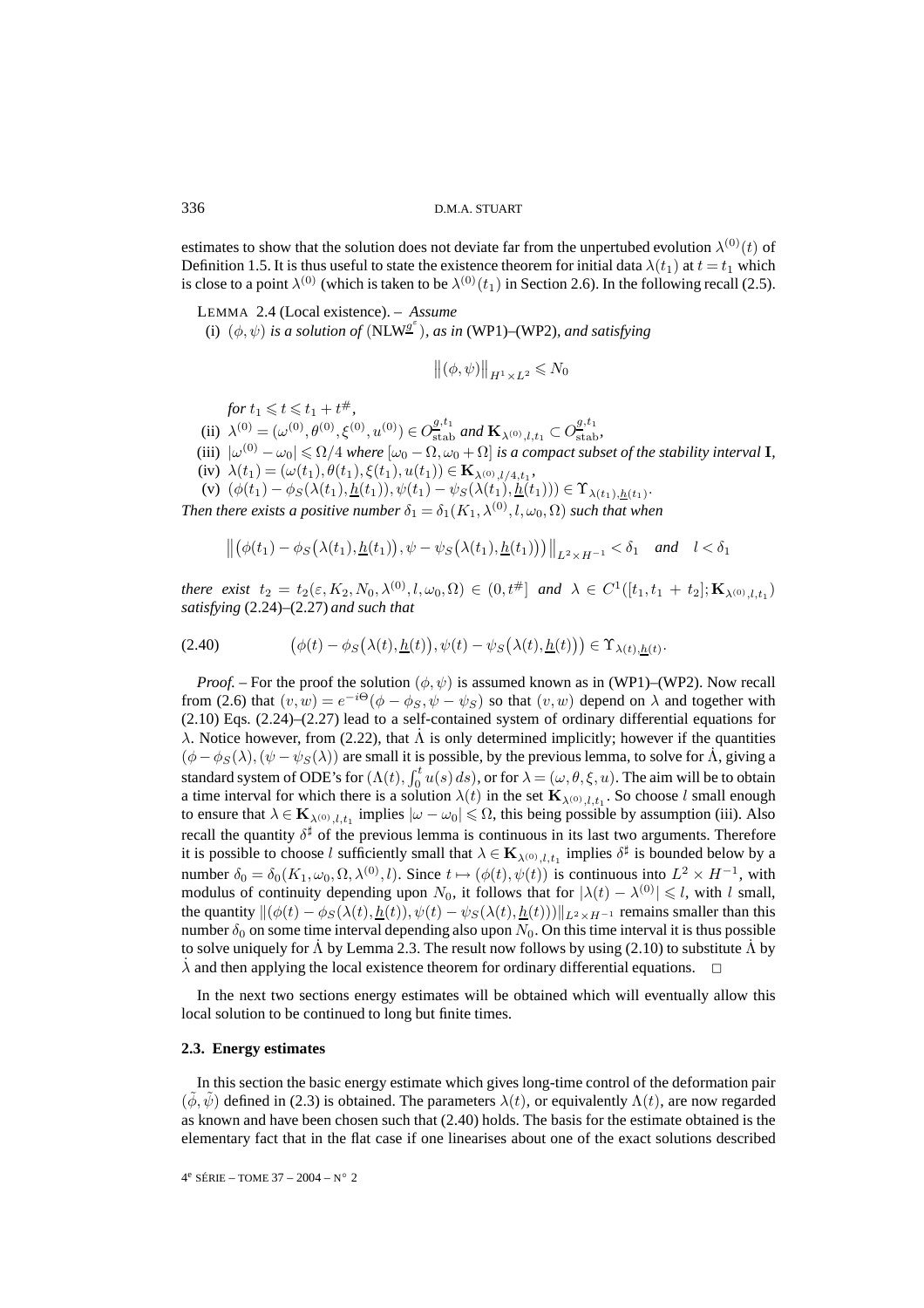in Section 1.5 there is a conservation law for a quadratic energy-like quantity (1.41), which has a positivity property ensured by hypothesis (IS). This quantity is the Hessian of the augmented Hamiltonian (1.34). The results of this and the subsequent section show that in the pseudo-Riemannian case an  $H^1 \times L^2$  estimate can still be obtained from the related quantity (2.50) on long but finite time intervals. Before giving the energy identity it is necessary to make a decomposition of the inhomogeneous terms as given in (2.46) and define a differential operator (2.49). But first the equations for  $(\tilde{\phi}, \tilde{\psi})$  are needed.

**Equations for**  $(\tilde{\phi}, \tilde{\psi})$ . Substitute (2.3) into (NLW<sup>g'</sup>) to obtain a system of the form:

$$
(2.41) \quad \partial_t \tilde{\phi} = \frac{p^{\varepsilon}}{\sqrt{\mathbf{g}^{\varepsilon}}}\tilde{\psi} + \tilde{j}_1(t, x; \lambda, \dot{\Lambda}, \underline{h}, \dot{\underline{h}}), + \tilde{f}_1(t, x; \lambda, \underline{g}^{\varepsilon}, \underline{h}),
$$
  

$$
(2.42) \quad \partial_t \tilde{\psi} = -\tilde{M}\tilde{\phi} + \tilde{j}_2(t, x; \lambda, \dot{\Lambda}, \underline{h}, \dot{\underline{h}}) + \tilde{f}_2(t, x; \lambda, \underline{g}^{\varepsilon}, \underline{h}) + \varepsilon \tilde{\mathcal{N}}(\phi_S(Z), \varepsilon \tilde{\phi}, \underline{g}^{\varepsilon}, \varepsilon).
$$

Here the inhomogeneous terms are just  $e^{i\Theta}$  times those in (2.12), where  $\Theta$  is as in (2.4), i.e. for  $i = 1, 2$ :

$$
\tilde{j}_i(t, x; \lambda, \dot{\Lambda}, \underline{h}, \dot{\underline{h}}) = e^{i\Theta} j_i(t, x; \lambda, \dot{\Lambda}, \underline{h}, \dot{\underline{h}}), \qquad \tilde{f}_i(t, x; \lambda, g^{\varepsilon}, \underline{h}) = e^{i\Theta} f_i(t, x; \lambda, g^{\varepsilon}, \underline{h}),
$$
\n
$$
(2.43) \quad \tilde{\mathcal{N}}(\phi_S, \varepsilon \tilde{\phi}, g^{\varepsilon}, \varepsilon) = \frac{1}{\varepsilon^2} p^{\varepsilon} \sqrt{\mathbf{g}^{\varepsilon}} \left\{ \beta \left( |\phi_S + \varepsilon \tilde{\phi}| \right) (\phi_S + \varepsilon \tilde{\phi}) - \beta(\phi_S) \phi_S \right. \\
\left. - \varepsilon \beta(\phi_S) \tilde{\phi} - \varepsilon \beta'(\phi_S) \frac{\langle \phi_S, \tilde{\phi} \rangle}{|\phi_S|} \phi_S \right\}.
$$

Explicit formulae for the j's and f's are in Appendix A.7. Furthermore  $\tilde{M} = \tilde{M}(g^{\epsilon}, Z, \Theta)$  is the differential operator defined by the quadratic form

(2.44)  
\n
$$
\langle \tilde{\phi}, \tilde{M}\tilde{\phi} \rangle_{L^2} = \frac{1}{2} \int_{\Sigma} p^{\varepsilon} \sqrt{\mathbf{g}^{\varepsilon}} \left( (g^{\varepsilon})^{ij} \langle \partial_i \tilde{\phi}, \partial_j \tilde{\phi} \rangle + m^2 |\tilde{\phi}|^2 - \beta (|\phi_S|) |\tilde{\phi}|^2 - \beta' (|\phi_S|) \frac{\langle \phi_S, \tilde{\phi} \rangle^2}{|\phi_S|} \right) dx.
$$

Thus writing  $\tilde{M} = \tilde{M}(g^{\epsilon}, Z, \Theta)$  is intended to indicate that the coefficients of  $\tilde{M}$  depend upon t, x through  $g^{\varepsilon}$ , Z,  $\Theta$ .

**Decomposition of inhomogeneous terms.** Since  $\lambda(t)$  and  $\Lambda(t)$  are now known functions (determined in Section 2.2) it is appropriate to substitute for  $\Lambda$  in (2.41)–(2.42). First of all apply the chain rule and substitute for  $\partial_T \xi = \varepsilon^{-1} u + \partial_T \alpha$  from (2.30) to obtain the following formula for  $h$ :

$$
\underline{\dot{h}}(t) = D_0 \underline{g}^{\varepsilon} + \varepsilon \langle \dot{\xi}^i, (D_i \underline{g})^{\varepsilon} \rangle \quad \text{so that } |\underline{\dot{h}}| \le K_1 (1 + |\partial_t \lambda|)
$$
\n
$$
= (D_0 \underline{g})^{\varepsilon} + \langle u^i, (D_i \underline{g})^{\varepsilon} \rangle + \varepsilon^2 \langle \mathbf{V}_2^i, (D_i \underline{g})^{\varepsilon} \rangle
$$
\n
$$
(2.45) \qquad \qquad = \underline{\dot{h}}^{(0)}(t) + \varepsilon \underline{\dot{h}}^{(1)}(t), \quad \text{where } \underline{\dot{h}}^{(0)}(t) \equiv (D_0 \underline{g})^{\varepsilon} + \langle u^i, (D_i \underline{g})^{\varepsilon} \rangle.
$$

(Here the notation being used for partial derivatives of  $g^{\varepsilon}(t, x) = g(\varepsilon t, \varepsilon x)$  is as in (1.51).) Now substituting also for  $\dot{\Lambda}$  from (2.30) this induces a decomposition of the inhomogeneous terms:

(2.46) 
$$
\tilde{j}_i(t, x; \lambda, \dot{\Lambda}, \underline{h}, \dot{\underline{h}}^{(0)}(t) + \varepsilon \dot{\underline{h}}^{(1)}(t)) = \tilde{j}_i^{(0)}(t, x) + \varepsilon \tilde{j}_i^{(1)}(t, x),
$$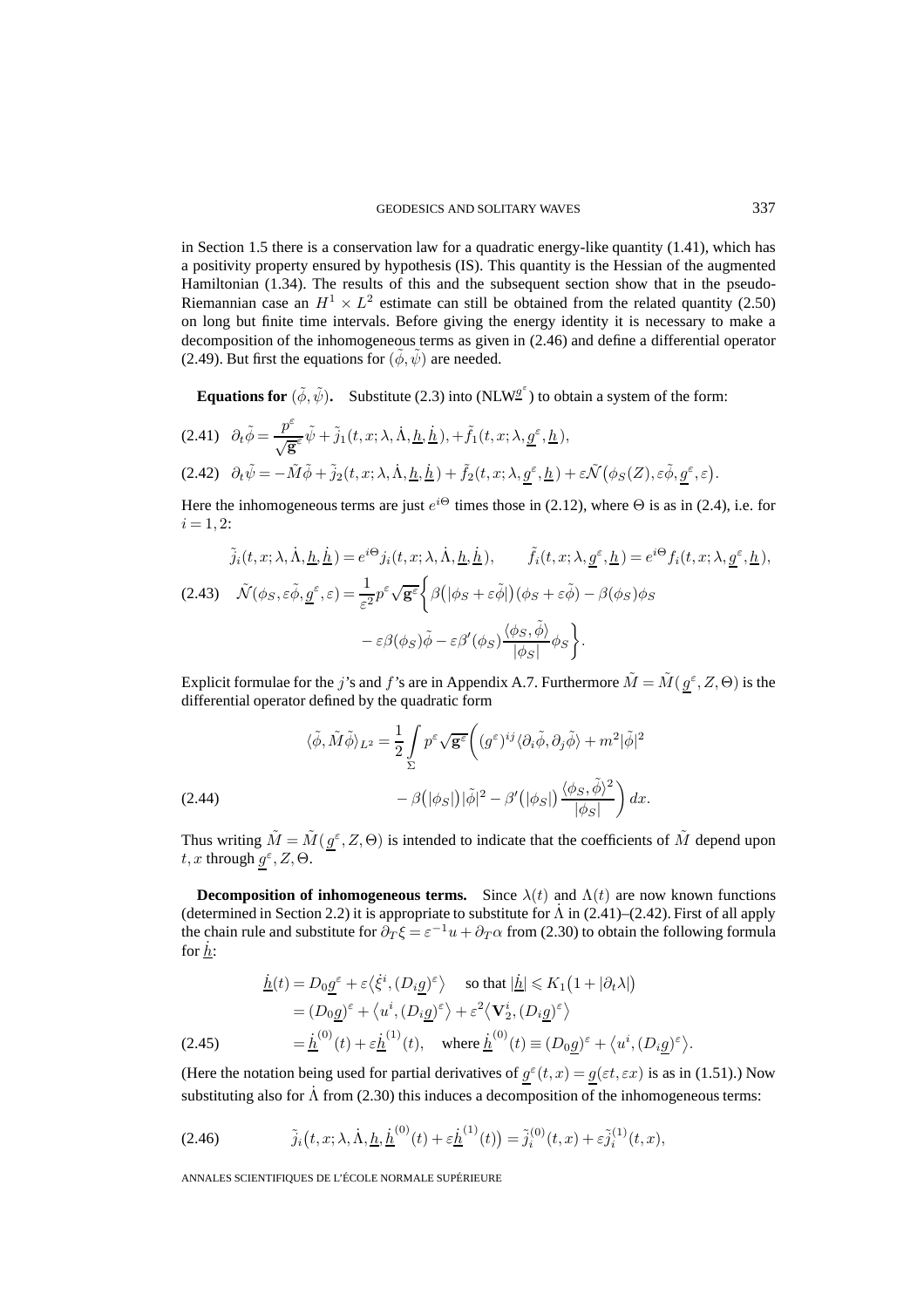where the first term is defined by

(2.47) 
$$
\tilde{j}_i^{(0)}(t,x) = \tilde{j}_i(t,x;\lambda(t),\mathbf{V_1}(t,\lambda(t)),\underline{h}(t),\underline{\dot{h}}^{(0)}(t))
$$

and  $\tilde{j}_i^{(1)}$  is determined by (2.46). The terms  $\tilde{j}_i^{(0)}$  and  $\tilde{j}_i^{(1)}$ , which are given explicitly in appendix A.7, will be treated differently in the energy estimate. Observe that since  $V_1$  is  $C^1$ so are the  $\tilde{j}_i^{(0)}$ . The estimates needed for the  $\tilde{j}$  terms are given in the same appendix.

**Definition of**  $\tilde{\mathbf{X}}$ **.** Further to the definitions surrounding (2.3) it is convenient to extend, at each time t, the velocity  $u(t) \in T_{\xi}(t)\Sigma$  to a vector field  $\tilde{U} = \tilde{U}^{i}(t,x) \frac{\partial}{\partial x^{i}}$  on  $\Sigma$ . This is done by the global trivialisation determined by the isomorphism  $A$  of (1.45) in the following way:

(2.48) 
$$
p^{-1}(\varepsilon t, \varepsilon x) A_i^I(\varepsilon t, \varepsilon x) \tilde{U}^i(t, x) = q^{-1}(t) B_i^I(t) u^i(t).
$$

Notice that this definition implies that  $(p^{\varepsilon})^{-1}|\tilde{U}|_{q^{\varepsilon}} = q^{-1}|u|_h$  on all of  $\Sigma$ . Also define the differential operator

(2.49) 
$$
\tilde{\boldsymbol{X}} \equiv \partial_t - \frac{i\omega p^{\varepsilon}}{\gamma} + \tilde{U}^i (\nabla_x)_i.
$$

**Energy estimate for**  $(\tilde{\phi}, \tilde{\psi})$ . The next theorem records an identity which will be used to obtain the required  $H^1 \times L^2$  control.

THEOREM 2.5. – *Assume*

- (i)  $(\tilde{\phi}, \tilde{\psi})$  are solutions of the system (2.41)–(2.42) deriving from a solution to (NLW<sup>g'</sup>) *having regularity as in hypotheses* (WP1)–(WP2) *of Section* 1.7*.*
- (ii) *There is given*  $t^{\dagger} > 0$  *and*  $\lambda(t) = (\omega, \theta, \xi, u) \in C^1([0, t^{\dagger}]; \mathbb{R}^2 \times T\Sigma)$ *. Define a quadratic form on*  $H^1 \times L^2$  *by*

(2.50)  
\n
$$
\mathcal{E}(\tilde{\phi}, \tilde{\psi}; \lambda, \underline{g}^{\varepsilon}) = \frac{1}{2} \int \left( \frac{p^{\varepsilon}}{\sqrt{\mathbf{g}^{\varepsilon}}} |\tilde{\psi}|^{2} + \langle \tilde{\phi}, \tilde{M}\tilde{\phi} \rangle \right)
$$
\n
$$
- 2 \frac{\omega p^{\varepsilon}}{\overline{\gamma}(|u|_{h}/q)} \langle \tilde{\psi}, i\tilde{\phi} \rangle + 2 \tilde{U}^{i} \langle (\nabla_{x})_{i} \tilde{\phi}, \tilde{\psi} \rangle \right) dx
$$

and let  $E(t)=\mathcal{E}(\tilde{\phi}(t),\tilde{\psi}(t);\lambda(t),g^\varepsilon(t),\underline{h}(t))$  be its evaluation at time  $t.$  Then for all  $t_1\leqslant t^\dagger$ 

$$
\begin{split} &\left[E(t)+\langle\tilde{\psi}(t),\tilde{j}_{1}^{(0)}+\tilde{f}_{1}\rangle_{L^{2}}-\langle\tilde{\phi}(t),\tilde{j}_{2}^{(0)}+\tilde{f}_{2}\rangle_{L^{2}}\right]_{0}^{t_{1}} \\ &=\int\limits_{0}^{t_{1}}\int\limits_{\Sigma}\Biggl(\langle\tilde{\psi},\tilde{\boldsymbol{X}}(\tilde{j}_{1}^{(0)}+\tilde{f}_{1})\rangle-\langle\tilde{\phi},\tilde{\boldsymbol{X}}(\tilde{j}_{2}^{(0)}+\tilde{f}_{2})\rangle \\ &+\varepsilon\partial_{T}\tilde{U}^{i}\biggl\langle(\nabla_{x})_{i}\tilde{\phi},\tilde{\psi}\biggr\rangle-\varepsilon\partial_{T}\Biggl(\frac{\omega p^{\varepsilon}}{\gamma}\Biggr)\langle\tilde{\psi},i\tilde{\phi}\rangle \\ &+\frac{1}{2}\varepsilon\partial_{T}\Biggl(\frac{p^{\varepsilon}}{\sqrt{\mathbf{g}^{\varepsilon}}}\Biggr)|\tilde{\psi}|^{2}+\frac{1}{2}(\nabla_{x})_{i}\Biggl(\tilde{U}^{i}\frac{p^{\varepsilon}}{\sqrt{\mathbf{g}^{\varepsilon}}}\Biggr)|\tilde{\psi}|^{2}-(\nabla_{x}\cdot\tilde{U})\frac{p^{\varepsilon}}{\sqrt{\mathbf{g}^{\varepsilon}}}| \tilde{\psi}|^{2} \\ &+\varepsilon\biggl\langle\tilde{\jmath}_{2}^{(1)}+\mathcal{N},\frac{p^{\varepsilon}}{\sqrt{\mathbf{g}^{\varepsilon}}}\tilde{\psi}-\frac{\omega p^{\varepsilon}}{\gamma}i\tilde{\phi}+\tilde{U}^{i}\nabla_{i}\tilde{\phi}+\tilde{f}_{1}+\tilde{j}_{1}^{(0)}\biggr\rangle \\ &+\varepsilon\biggl\langle\tilde{\jmath}_{1}^{(1)},\tilde{M}\tilde{\phi}+\frac{\omega p^{\varepsilon}}{\gamma}i\tilde{\psi}-\nabla_{i}(\tilde{U}^{i}\tilde{\psi})-\tilde{f}_{2}-\tilde{j}_{2}^{(0)}\biggr\rangle \end{split}
$$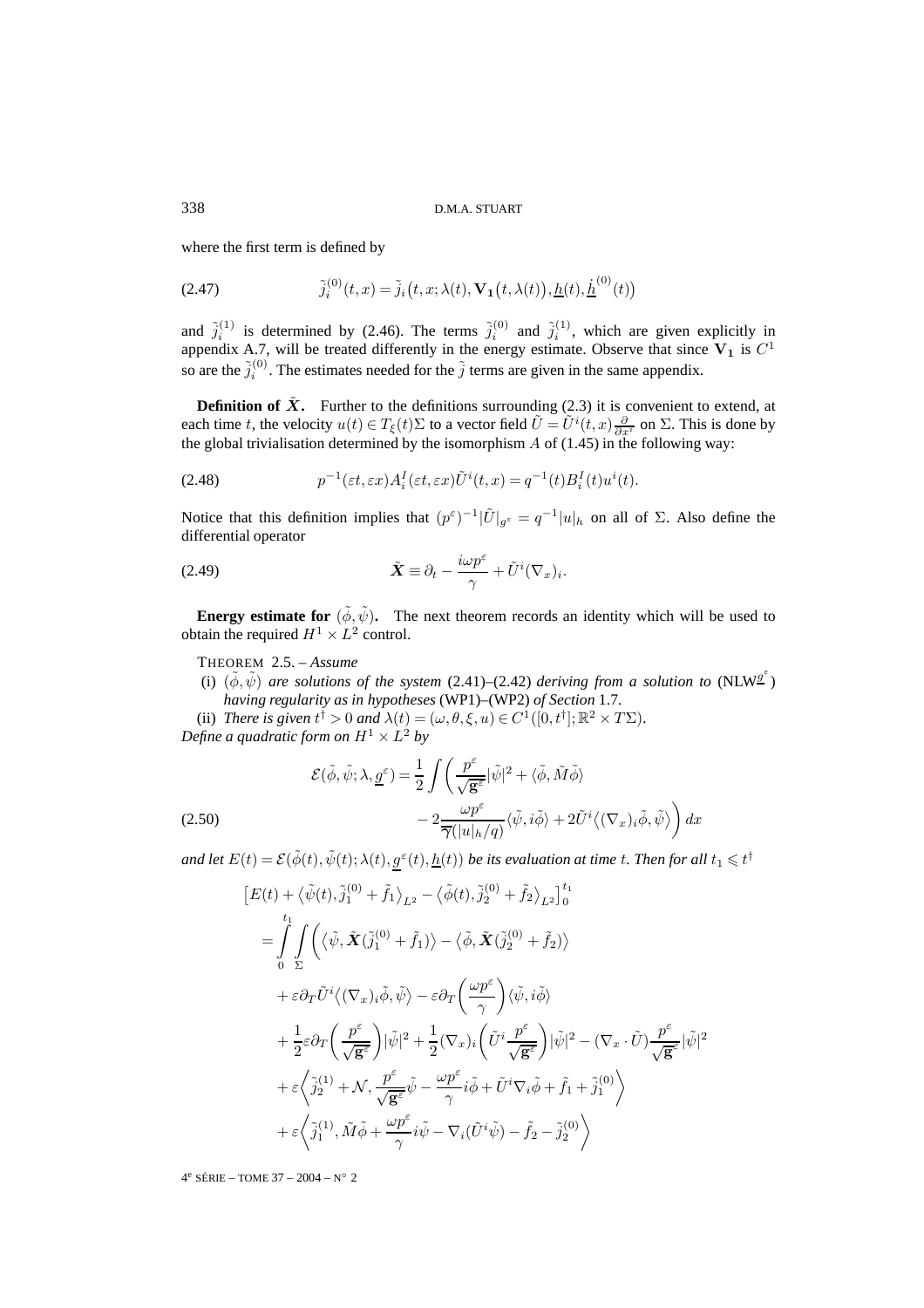(2.51) 
$$
+ \left\langle \tilde{\phi}, \left( \partial_t \tilde{M} - \frac{i\omega p^{\varepsilon}}{\gamma} \tilde{M} + \nabla_i (\tilde{U}^i \tilde{M}) \right) \tilde{\phi} \right\rangle dx dt.
$$

*Proof. –* A straightforward calculation which is valid for classical solutions yields this identity. For solutions having regularity as in hypotheses (WP1)–(WP2) it also holds as these may be approximated by classical solutions in the corresponding topology.  $\Box$ 

In order to make use of this identity it will be shown (in the next subsection) that  $\mathcal E$  is equivalent to the energy norm  $H^1 \times L^2$  on the subspace  $\Upsilon_{\lambda,h}$ . Control over  $(\tilde{\phi}, \tilde{\psi})$  will then be obtained by means of the following estimate of the right hand side of (2.51).

COROLLARY 2.6. – Assume that  $\|(\varepsilon \widetilde{\phi}(t), \varepsilon \widetilde{\psi}(t))\|_{H^1 \times L^2} \leqslant M_*$  and  $|\omega(t) - \omega_0| \leqslant \Omega$  for  $0 \leqslant t \leqslant t^{\flat}$ , where  $[\omega_0 - \Omega, \omega_0 + \Omega]$  is a compact subset of the stability interval **I**. Then if  $M_*$  is sufficiently small on  $[0,t^{\flat}]$  that (2.30)–(2.31) hold there exists  $c_1,c_2$ , with dependences as shown, *such that for*  $t \in [0, t^{\flat}]$  *and with*  $\gamma(t)$  *as in* (2.4)*,* 

$$
E(t) \leq E(0) + c_1(K_2, \gamma(t), \omega_0, \Omega) ||(\tilde{\phi}(t), \tilde{\psi}(t))||_{H^1 \times L^2}
$$
  
+ 
$$
c_1(K_2, \gamma(0), \omega_0, \Omega) ||(\tilde{\phi}(0), \tilde{\psi}(0))||_{H^1 \times L^2}
$$
  
+ 
$$
\varepsilon \int_0^t c_2(K_2, \gamma(t'), \omega_0, \Omega, ||(\tilde{\phi}(t'), \tilde{\psi}(t'))||_{H^1 \times L^2}) dt'
$$

*Remark*. – Notice that E is a quadratic quantity in  $(\tilde{\phi}(t), \tilde{\psi}(t))$  whereas the second term on the right is of linear growth in  $\|(\tilde{\phi}(t), \tilde{\psi}(t))\|_{H^1 \times L^2}$ , so the corollary is potentially useful.

*Proof of Corollary 2.6. – This result is proved by estimating the right hand side of (2.51) in* a straightforward way. Notice that it is necessary to substitute for  $\lambda$ , or equivalently  $\dot{\Lambda}$ , from Lemma 2.3: the smallness condition on  $M_*$  is imposed to ensure the applicability of that lemma. The assumption on  $\omega$  ensures that  $(m^2 - \omega^2)^{-1}$  is bounded in terms of  $\omega_0, \Omega$ , and so all functions in the classes  $\mathfrak{E}_i$  are bounded in terms only of  $K_2, \Omega, \omega_0$  and  $\gamma(t)$ . Lines three through six are handled directly using integration by parts, the Cauchy–Schwarz inequality, substituting for  $\Lambda$ from (2.30)–(2.31) and using Lemma A.8. The estimate of the first and second lines follows directly from Lemma A.9. For the final line use the form of  $M$  given in (2.44): this leads to

- terms arising from application of *X* to  $\phi_S$  which can be estimated using Lemma A.12, and
- terms arising from differentiation of the coefficients  $p^{\varepsilon}\sqrt{\mathbf{g}^{\varepsilon}}(g^{\varepsilon})^{ij}$  and  $p^{\varepsilon}\sqrt{\mathbf{g}^{\varepsilon}}$ .
- All together the final line can be estimated as  $\leqslant \varepsilon c(K_2, \omega_0, \Omega, \gamma, \|(\tilde{\phi}, \tilde{\psi})\|_{H^1 \times L^2})$ .  $\Box$

# **2.4. Positivity of the Hessian**

In order to make use of Corollary 2.6 it is necessary to relate the quantity  $\mathcal E$  of (2.50) and hence E, to the  $H^1 \times L^2$ -norm. This is done in the next lemma (which depends crucially on hypothesis (IS)). Time dependence is suppressed in both the statement and the proof.

THEOREM 2.7. – Let  $g = (p, g)$  be a metric in the class  $Met^{1,K_1}$  defined in Sections 1.2 *and* 1.8 *and define*  $(q, h)$  *as in* (1.45)*.* Assume  $[\omega_0 - \Omega, \omega_0 + \Omega] \subset I$ *, the stability interval, that*  $\lambda = (\omega, \theta, \xi, u) \in O_{\text{stab}}^{\frac{\partial}{\partial u}}$  *and* 

$$
|\omega - \omega_0| \leqslant \Omega,
$$

(2.53) 
$$
\overline{\gamma}(q^{-1}|u|_h) + (m^2 - \omega^2)^{-1} + \varepsilon |\xi| \leq l.
$$

ANNALES SCIENTIFIQUES DE L'ÉCOLE NORMALE SUPÉRIEURE

.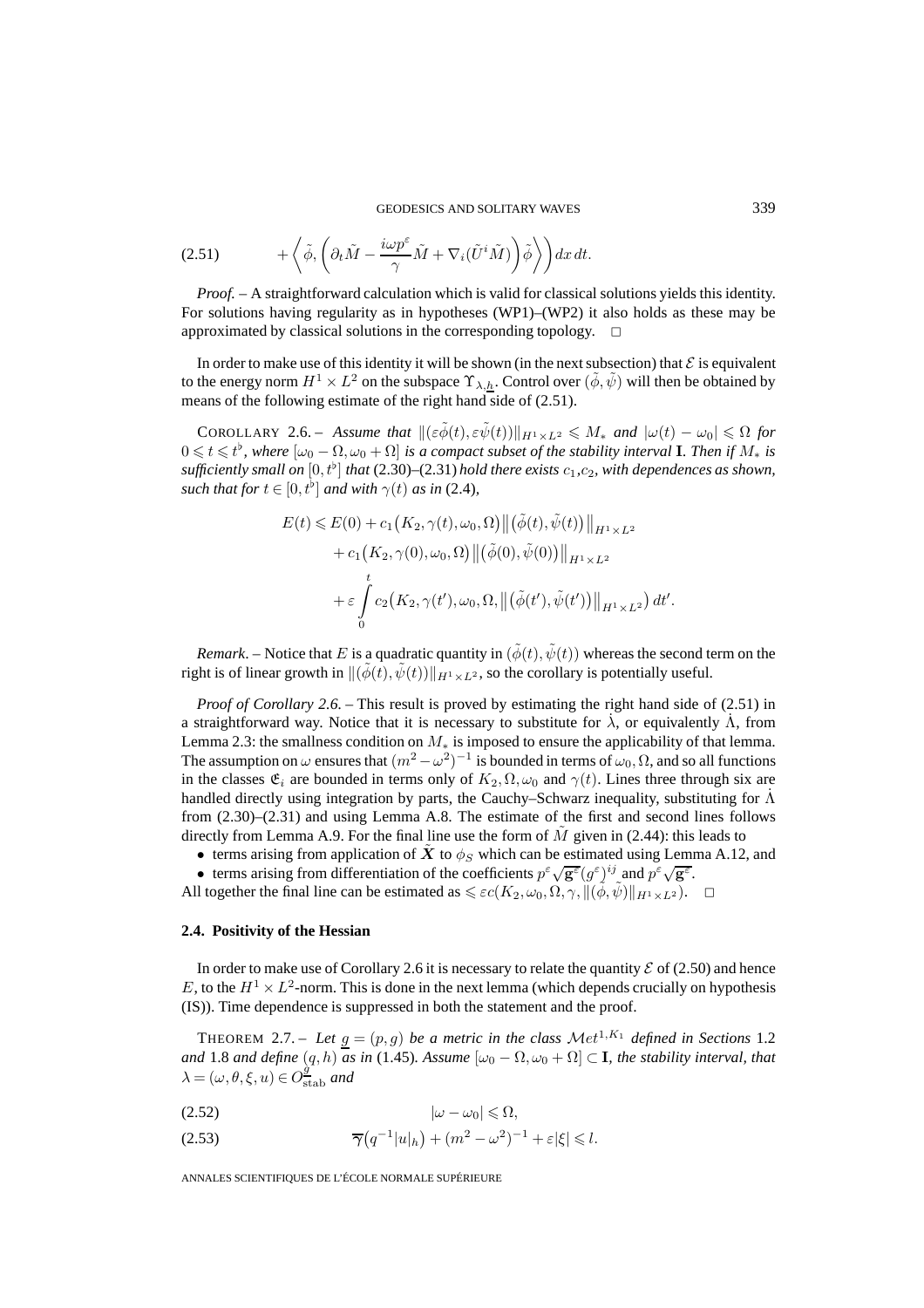#### 340 D.M.A. STUART

*There exist positive numbers*  $\varepsilon_*, c_1$ , depending upon  $K_1, \omega_0, \Omega, l$  *such that for*  $\varepsilon < \varepsilon_*$  *and all*  $(\phi, \psi) \in \Upsilon_{\lambda, h}$ *, as defined in* (1.42)*,* 

$$
\mathcal{E}(\tilde{\phi}, \tilde{\psi}; \lambda, p^{\varepsilon}, g^{\varepsilon}) \geqslant c_1 \left( \|\tilde{\phi}\|_{H^1}^2 + \|\tilde{\psi}\|_{L^2}^2 \right).
$$

*Proof.* – First notice that, by Lemma 2.8 below, the result claimed follows (with a different  $c_1$ ) from the inequality

$$
\mathcal{E}(\tilde{\phi},\tilde{\psi};\lambda,p^\varepsilon,g^\varepsilon)\geqslant c_1\big(\|\tilde{\phi}\|^2_{L^2}+\|\tilde{\psi}\|^2_{L^2}\big)
$$

which will now be proved. Assume to the contrary the existence of sequences of positive numbers  $\varepsilon^{\nu} \to 0$ , of metric functions  $g^{\nu} = (p^{\nu}, g^{\nu})$  as in Section 1.2, of functions  $(\phi^{\nu}, \psi^{\nu})$  satisfying  $\|\phi^{\nu}\|_{L^2}^2 + \|\psi^{\nu}\|_{L^2}^2 = 1$ , of points  $\lambda^{\nu} = (\omega, \theta, \xi, u)^{\nu} \in O_{\text{stab}}^9$  satisfying (2.52)–(2.53), such that

$$
\begin{aligned} &\liminf_{\nu\rightarrow\infty}\mathcal{E}\left(\phi^{\nu},\psi^{\nu};\lambda^{\nu},(p^{\nu})^{\varepsilon},(g^{\nu})^{\varepsilon}\right)\leqslant 0,\\ &\mathbf{\Omega}\bigg((\phi^{\nu},\psi^{\nu}),\frac{\partial}{\partial\lambda_{A}}(\phi_{S},\psi_{S})(x;\lambda^{\nu},\underline{h}^{\nu})\bigg)=0, \end{aligned}
$$

where  $\underline{h}^{\nu} = \underline{g}^{\nu}(\varepsilon \xi^{\nu}) = (q^{\nu}, h^{\nu}) \in \text{Met}_{1}^{K}$ . By phase invariance assume without loss of generality that  $\theta^{\nu} = 0$ . Notice that Lemma 2.8 ensures that the  $\phi^{\nu}$  are uniformly bounded in  $H^1$  so there is a number  $N > 0$  such that

$$
\sup_{\nu} (||\phi^{\nu}||_{H^1} + ||\psi^{\nu}||_{L^2}) \le N.
$$

Apply the translations by  $\xi^{\nu}$  to the minimising sequences to give new sequences  $\tilde{\lambda}^{\nu}$  and  $(\tilde{\phi}^{\nu}, \tilde{\psi}^{\nu})$ ; the norms are unchanged. There exists a relabelled subsequence along which  $\varepsilon^{\nu} \xi^{\nu}$  converges to a limit  $\Xi$  with  $|\Xi| \le l$  and after applying the translations  $\tilde{\lambda}^{\nu}$  converges to  $\lambda = (\omega, 0, 0, u)$  satisfying (2.52)–(2.53). Write  $\tilde{p}^{\nu}(x) = p^{\nu}(\varepsilon^{\nu}x + \varepsilon^{\nu}\xi^{\nu})$  and similarly for g; notice that the frozen values, defined as above by  $\tilde{\underline{h}}^{\nu} = (\tilde{p}^{\nu}(0), \tilde{g}^{\nu}(0))$  are in fact equal to  $\underline{h}^{\nu}$ . The Arzela–Ascoli theorem implies that there exists a further subsequence along which  $\tilde{p}^{\nu}, \tilde{g}^{\nu}$  converge in  $C_{\text{loc}}^0$  to a limit metric;  $C_{\text{loc}}^0$  convergence implies that  $\tilde{p}^{\nu}, \tilde{g}^{\nu}$  converge uniformly on compact subsets to the constant values  $q = p(\Xi)$ ,  $h = g(\Xi)$ ; write  $h = -q^2 dt^2 + h$  as usual. Translation invariance of Lebesgue measure implies

(2.54) 
$$
\liminf_{\nu \to \infty} \mathcal{E}(\tilde{\phi}^{\nu}, \tilde{\psi}^{\nu}; \tilde{\lambda}^{\nu}, \tilde{p}^{\nu}, \tilde{g}^{\nu}) \leq 0.
$$

Next consider the functions

(2.55) 
$$
\frac{\partial}{\partial \lambda^A}(\phi_S, \psi_S)(x; \tilde{\lambda}^{\nu}, \underline{h}^{\nu});
$$

it is clear from the formulae in Section 1.5 that as  $\nu \to \infty$  these converge in  $C_{\text{loc}}^0$  to  $\frac{\partial}{\partial \lambda^A}(\phi_S, \psi_S)(x; \lambda, \underline{h})$ . In fact this convergence is also strong in  $L^2$ : this follows from the assumption of continuity of the map (1.56) into weighted Sobolev spaces  $H^{k,w}$  in hypothesis (R). (Alternatively, and more explicitly, note that the functions (2.55) are linear combinations of the functions  $(a_A, b_A)$  defined in Appendix A.6, and hence have exponential decrease at infinity uniformly in  $\nu$  by [23, Theorem 1.4]). In any case as  $\nu \to \infty$  the functions (2.55) converge *strongly* in  $L^2$  so, recalling the definition in (1.42) of the symplectic normal space  $\Upsilon_{\lambda,h}$ , it follows from weak continuity of inner products that there exists a further relabelled subsequence along which  $(\tilde{\phi}^{\nu}, \tilde{\psi}^{\nu})$  converges weakly in  $H^1 \times L^2$  to  $(\tilde{\phi}, \tilde{\psi}) \in \Upsilon_{\lambda, h}$ .

CLAIM  $A - \tilde{\phi} \not\equiv 0$ .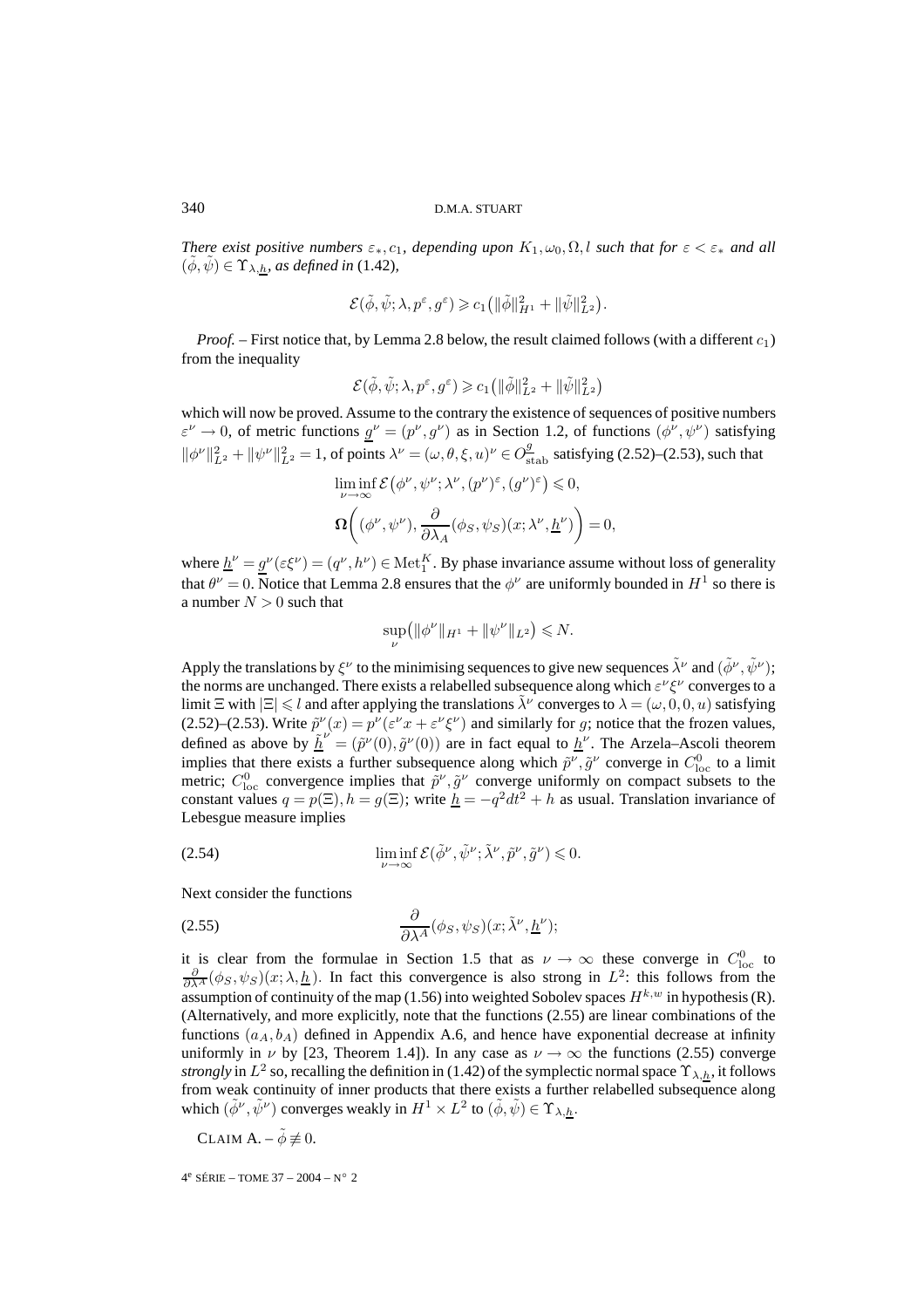*Proof of Claim A. –* Assume that  $\tilde{\phi}$  is identically zero. By uniform boundedness in  $H^1$  of  $\tilde{\phi}^{\nu}$ together with Rellich's compactness theorem (e.g. [6, Theorem 6.14]) it may be assumed that the  $\phi^{\nu}$  converge to 0 strongly in  $L^2(K)$  for compact K. Next we assert that the hypotheses in Section 1.2 together with the uniform decay of  $f_{\omega}(Z)$  ensure that the final two integrals in  $\langle \tilde{\phi}, \tilde{M} \tilde{\phi} \rangle$  converge to zero. To see this consider the first of these two terms and notice that if K is compact then

$$
\lim_{\nu \to \infty} \int\limits_K \tilde{p}^{\nu} \sqrt{\tilde{\mathbf{g}}^{\nu}} \beta\big( \big|\phi_S(\cdot;\tilde{\lambda}^{\nu},\underline{h}^{\nu})\big|\big) |\tilde{\phi}^{\nu}|^2 = 0
$$

because  $\tilde{\phi}^{\nu}$  converge to 0 strongly in  $L^{2}(K)$  while everything else is uniformly bounded in  $L^{\infty}$ (by the hypotheses on the metric and on  $\phi_S$ ). On the other hand it is possible to choose compact (by the hypotheses on the metric and on  $\varphi_S$ ). On the other hand it is possible to choose compact K (independent of v) such that  $\sup_{V} \int_{K^c} \tilde{p}^{\nu} \sqrt{\tilde{g}^{\nu}} \beta (|\phi_S(\cdot;\tilde{\lambda}^{\nu}, \underline{h}^{\nu})|) |\tilde{\phi}^{\nu}|^2$  is less than assigned value (where  $K^c$  is the complement of K) because  $\|\tilde{\phi}^{\nu}\|_{L^2} \leq 1$  and

$$
\lim_{|x| \to \infty} \sup_{\nu} \left| \beta\left( \left| \phi_S(\cdot; \tilde{\lambda}^{\nu}, \underline{h}^{\nu}) \right| \right) \right| = 0
$$

by hypothesis (R) (or [23, Theorem 1.4]). This implies the truth of the assertion for the penultimate integral in  $\langle \tilde{\phi}, \tilde{M} \tilde{\phi} \rangle$ , and the argument for the final term is identical and the assertion is proved. Now given the truth of the assertion it follows immediately that

$$
(2.56)\quad \liminf \int \frac{\tilde{p}^{\nu}}{\sqrt{\tilde{\mathbf{g}}^{\nu}}} |\tilde{\psi}^{\nu}|^{2} + \tilde{p}^{\nu} \sqrt{\tilde{\mathbf{g}}^{\nu}} (\tilde{g}^{\nu})^{ij} \langle \partial_{i} \tilde{\phi}^{\nu}, \partial_{j} \tilde{\phi}^{\nu} \rangle + m^{2} |\tilde{\phi}^{\nu}|^{2} + 2(\tilde{U}^{\nu})^{i} \langle \partial_{i} \tilde{\phi}^{\nu}, \tilde{\psi} \rangle \leq 0.
$$

Now  $|\tilde{U}^{\nu}|_{\tilde{g}}^2 < \tilde{p}^2$  with strict inequality uniformly in  $\nu$  by (2.53). Therefore the Cauchy–Schwarz inequality implies that the integral in (2.56) is bounded below by  $c(\|\tilde{\phi}^{\nu}\|_{L^2}^2 + \|\tilde{\psi}^{\nu}\|_{L^2}^2)$  with c independent of  $\nu$ . Thus (2.56) is impossible since  $\|\tilde{\phi}^{\nu}\|_{L^2}^2 + \|\tilde{\psi}^{\nu}\|_{L^2}^2 = 1$ .

Referring now to the infinitesimal stability hypothesis (IS) in Section 1.7, the validity of the lemma follows from the next assertion:

CLAIM  $\mathbf{B}.\;-\mathcal{E}(\tilde{\phi},\tilde{\psi};\lambda,q,h)\leqslant 0.$ 

*Proof of Claim B.* – As in the proof of Claim A, the uniform decay of  $f_{\omega}$  referred to above makes it possible to take the limit under the integral sign in the last two integrals in (2.44). To show "lower semi-continuity" for the others notice that, writing  $\mathcal{E} = \mathcal{E}(\tilde{\phi}, \tilde{\psi}; \lambda, p, q)$ ,

$$
2\mathcal{E} + \int_{\mathbb{R}^n} \left( \beta(|\phi_S|) |\tilde{\phi}|^2 + \beta'(|\phi_S|) \frac{\langle \phi_S, \tilde{\phi} \rangle^2}{|\phi_S|} \right) dx
$$
  
= 
$$
\int_{\mathbb{R}^n} \left( \frac{p}{\sqrt{\mathbf{g}}} \left| \tilde{\psi} + \frac{\sqrt{\mathbf{g}}}{p} \tilde{U}^i \partial_i \tilde{\phi} - \frac{\omega \sqrt{\mathbf{g}}}{\gamma} i \tilde{\phi} \right|^2 + p \sqrt{\mathbf{g}} \left( g^{ij} \langle \partial_i \tilde{\phi}, \partial_j \tilde{\phi} \rangle + m^2 |\tilde{\phi}|^2 \right)
$$
  
(2.57) 
$$
- p \sqrt{\mathbf{g}} \left| \frac{\tilde{U}^i}{p} \partial_i \tilde{\phi} - \frac{\omega}{\gamma} i \tilde{\phi} \right|^2 \right) dx.
$$

Write the integrand on the right hand side of (2.57) as  $\mathbf{i}(\tilde{\phi}, \tilde{\psi}; \lambda, p, g)$ , and define

$$
I_R(\tilde{\phi}, \tilde{\psi}; \lambda, p, g) = \int_{|x| \le R} \mathbf{i}(\tilde{\phi}, \tilde{\psi}; \lambda, p, g) d^n x.
$$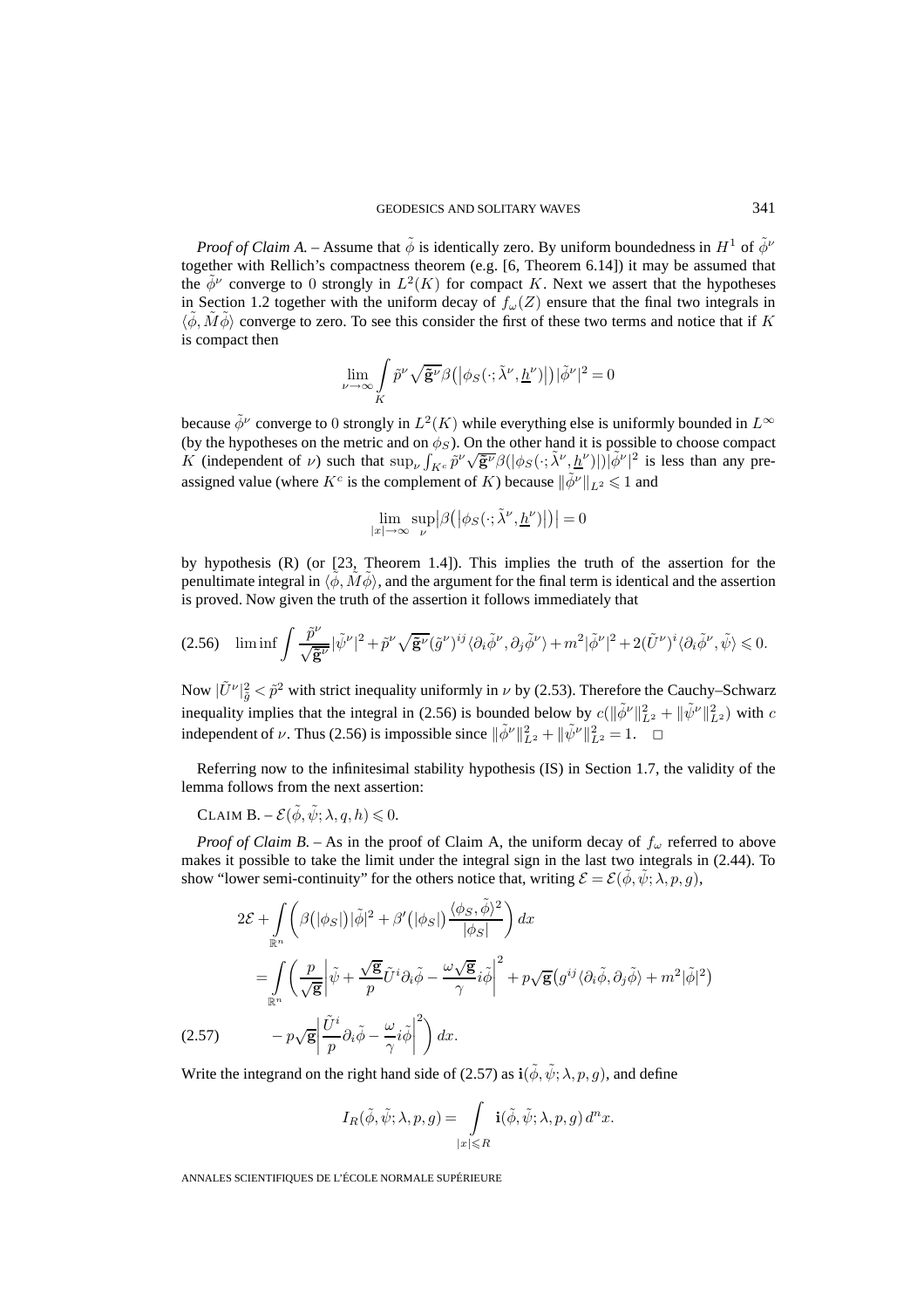The identity  $\overline{\gamma}(|\tilde{U}|_g/p)^{-2} + |\tilde{U}|_g^2/p^2 = 1$  implies:

(2.58) 
$$
-p\sqrt{\mathbf{g}}\left|\frac{\tilde{U}^i}{p}\partial_i\tilde{\phi}-\frac{\omega}{\gamma}i\phi\right|^2\geq -p\sqrt{\mathbf{g}}\left(g^{ij}\langle\partial_i\tilde{\phi},\partial_j\tilde{\phi}\rangle+\omega^2|\tilde{\phi}|^2\right).
$$

Thus  $\mathbf{i}(\tilde{\phi}, \tilde{\psi}; \lambda, p, g) \geq 0$ ; together with weak convergence of  $\tilde{\psi}^{\nu}$  and  $\nabla \tilde{\phi}^{\nu}$  in  $L^2(|x| \leq R)$  and the strong convergence of  $\tilde{\phi}^{\nu}$  in  $L^2(|x| \le R)$  this gives

$$
I_R(\tilde{\phi}, \tilde{\psi}; \lambda, q, h) \leq \liminf I_R(\tilde{\phi}^{\nu}, \tilde{\psi}^{\nu}; \lambda, q, h)
$$
  
\n
$$
\leq \liminf \left( I_R(\tilde{\phi}^{\nu}, \tilde{\psi}^{\nu}; \tilde{\lambda}^{\nu}, \tilde{p}^{\nu}, \tilde{g}^{\nu}) + I_R(\tilde{\phi}^{\nu}, \tilde{\psi}^{\nu}; \lambda, q, h) \right)
$$
  
\n
$$
- I_R(\tilde{\phi}^{\nu}, \tilde{\psi}^{\nu}; \tilde{\lambda}^{\nu}, \tilde{p}^{\nu}, \tilde{g}^{\nu})
$$
  
\n
$$
\leq \liminf \left[ I_{\infty}(\tilde{\phi}^{\nu}, \tilde{\psi}^{\nu}; \tilde{\lambda}^{\nu}, \tilde{p}^{\nu}, \tilde{g}^{\nu}) + \sup_{\|\phi\|_{H^1} + \|\psi\|_{L^2} = N} \left| I_R(\phi, \psi; \tilde{\lambda}^{\nu}, \tilde{p}^{\nu}, \tilde{g}^{\nu}) - I_R(\phi, \psi; \lambda, q, h) \right| \right].
$$

The  $C_{\text{loc}}^0$  convergence of  $p^{\nu}, g^{\nu}$  to q, h implies that the second line has limit zero as  $\nu \to \infty$ . Therefore taking supremum over R

$$
I_\infty(\tilde{\phi},\tilde{\psi};\lambda,q,h)\leqslant \liminf I_\infty(\tilde{\phi}^\nu,\tilde{\psi}^\nu;\tilde{\lambda}^\nu,\tilde{p}^\nu,\tilde{g}^\nu)
$$

and so by the remark at the beginning of the proof of Claim B

$$
\mathcal{E}(\tilde{\phi},\tilde{\psi};\lambda,q,h)\leqslant\liminf\mathcal{E}(\tilde{\phi},\tilde{\psi};\tilde{\lambda}^{\nu},\tilde{p}^{\nu},\tilde{g}^{\nu})\leqslant0
$$

which completes the proof.  $\square$ 

LEMMA 2.8. – Let  $g = (p, g) \in \mathcal{M}et^{0, K_0}$ . If

$$
\gamma = \overline{\gamma}\big(|\tilde{U}|_g/p\big) < \infty
$$

*there exist*  $C_i = C_i(\gamma, K_0) < +\infty$  *such that* 

$$
\|\nabla \tilde \phi\|_{L^2}^2 + \left\| \tilde \psi + \frac{\sqrt{g}}{p} \tilde U^i \partial_i \tilde \phi - \frac{\omega \sqrt{g}}{\gamma} \tilde \phi \right\|_{L^2}^2 \leqslant C_1 \mathcal{E}(\tilde \phi, \tilde \psi; \lambda, p, g) + C_2 \| \tilde \phi\|_{L^2}^2.
$$

*Proof.* – In (2.57) estimate (for any  $\theta > 0$ )

$$
(2.60) \qquad \left|\frac{\tilde{U}^i}{p}\partial_i\tilde{\phi} - \frac{\omega}{\gamma}i\tilde{\phi}\right|^2 \leq (1+\theta)\frac{|\tilde{U}|_g^2}{p^2}|\nabla\tilde{\phi}|_g^2 + \left(1 + \frac{1}{4\theta}\right)\frac{\omega^2}{\gamma^2}|\tilde{\phi}|^2.
$$

Since  $1 < \gamma < \infty$  it follows that  $1 - \gamma^{-2} = |\tilde{U}|_g^2/p^2 < 1$  so that choosing  $\theta$  sufficiently small that  $(1 + \theta)(1 - \gamma^{-2}) < 1$  the result follows.  $\Box$ 

# **2.5. An improved frequency estimate**

Even in the case of a nontrivial background metric the system (NLW<sup> $g^{\epsilon}$ </sup>) is invariant under the action of  $S<sup>1</sup>$  by phase rotation. This implies a conservation law by Noether's theorem, a fact which in turn provides a stronger estimate on  $\omega$  than that obtained by means of the modulation theory already described. Recall that  $\omega(0) = \omega_0$ .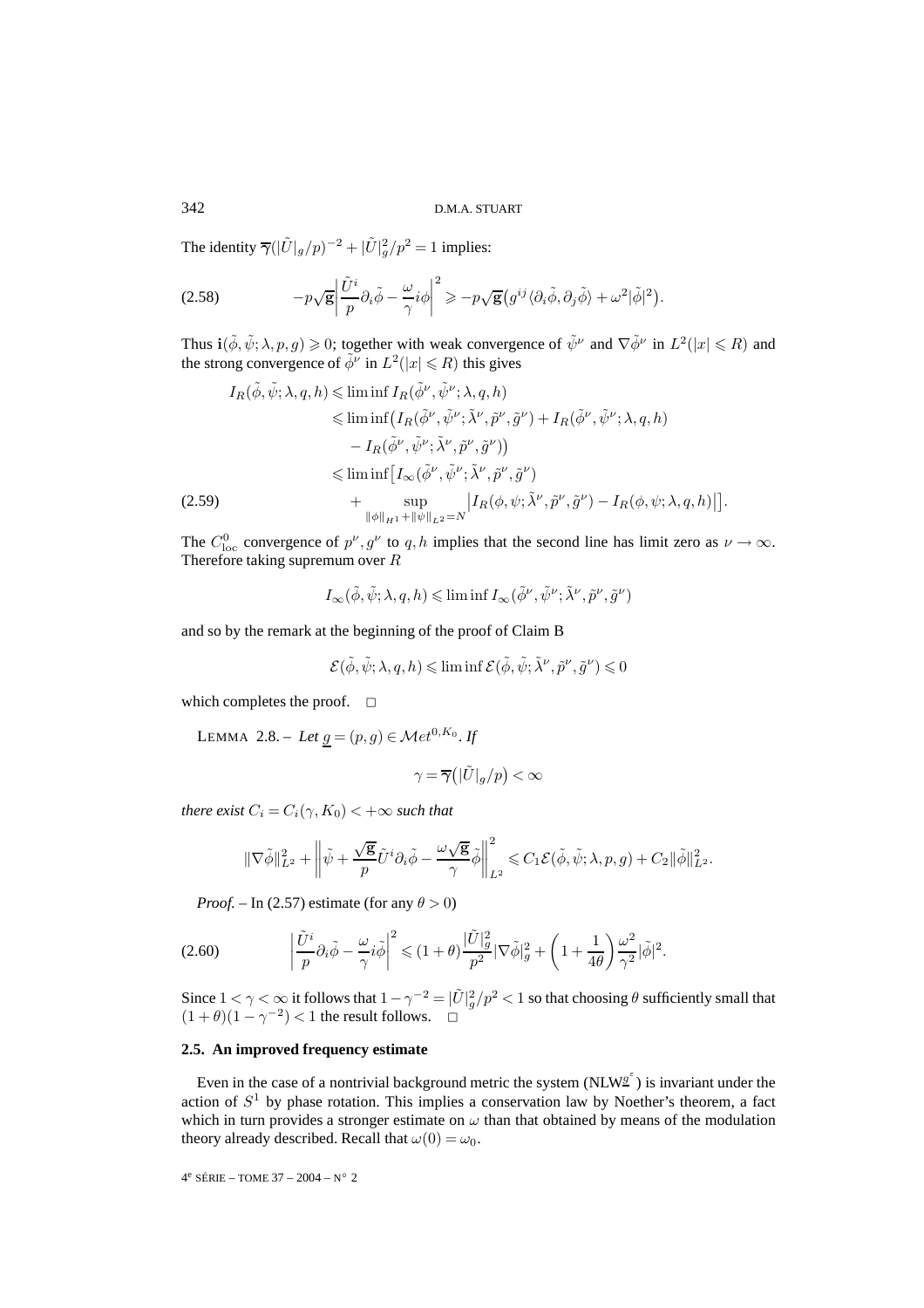LEMMA 2.9. – Let  $(\phi, \psi)$  be a solution of  $(NLW^{\mathcal{G}^{\varepsilon}})$  of the form (2.3) with regularity as in (WP1)–(WP2) and assume that  $t \mapsto \lambda(t) = (\omega, \theta, \xi, u)(t)$  is a  $C^1$  function such that (2.40) holds *on an interval*  $0 \le t \le t_1$  *and that*  $\omega(0) = \omega_0 \in I$ *. Then there exist positive numbers*  $\rho = \rho(\omega_0)$  $and\ \delta_2 \ such\ that\ if \ \sup_{t\in [0,t_0]}\|(\varepsilon\~\phi, \varepsilon\~\psi)\|_{L^2\times L^2}<\delta_2\ on\ an\ interval\ [0,t_0],$  with  $t_0\leqslant t_1$ , then

(2.61) 
$$
\sup_{t\in[0,t_0]} \left|\omega(t)-\omega_0\right| \leqslant \varepsilon^2 \rho \sup_{t\in[0,t_0]} \left\|(\tilde{\phi},\tilde{\psi})\right\|_{L^2\times L^2}^2.
$$

*Proof.* – As just remarked the system has an invariance under the action of the group  $S<sup>1</sup>$  by phase rotation. Corresponding to this invariance is the fact that the quantity

$$
\int \langle \phi, i\psi \rangle\,dx
$$

is independent of time for solutions of  $(NLW<sup>2</sup>)$  with regularity as in  $(WP1)$ – $(WP2)$ . Now substitute into this the ansatz (2.3) and use the fact that  $(\phi, \psi) \in \Upsilon_{\lambda(t),h(t)}$  to deduce that the terms linear in  $\tilde{\phi}$ ,  $\tilde{\psi}$  vanish, and hence using the jacobian identity in Appendix A.1 the quantity

$$
-\omega \|f_{\omega}(Z)\|_{L_{dZ}^2}^2 + \varepsilon^2 \langle \tilde{\phi}, i\tilde{\psi} \rangle_{L_{d\omega}^2}
$$

is independent of time. The definition of **I** implies that the first term has non-zero derivatives for  $|\omega - \omega_0|$  small and implies the estimate (2.61).  $\Box$ 

# **2.6. Completion of the proof of main theorem**

In order to complete the proof it is necessary to compare the evolution of  $\lambda(t)$  defined by (2.30) (or equivalently Eqs. (2.24)–(2.27)) with the evolution  $\lambda^{(0)}(t)$  introduced in Definition 1.5 in Section 1.6. This is carried out in the norm  $(1.53)$ . To achieve this it is helpful to use the momentum variable  $\pi \in T_{\xi}^* \Sigma$  defined in Section 1.4 and the variable

$$
\lambda^* = \mathcal{L}(\lambda) = (\omega, \theta, \xi, \pi) \in \mathbb{R}^2 \times T^* \Sigma,
$$

defined just prior to (1.29), in terms of which the unperturbed evolution was written in (1.49). An estimate for  $\lambda - \lambda^{(0)}$  in (1.53) will follow from an estimate for

(2.62) 
$$
\|\lambda^* - \lambda^{*(0)}\|_{\varepsilon} \equiv |\omega - \omega^{(0)}| + \varepsilon |\theta - \theta^{(0)}| + \varepsilon |\xi - \xi^{(0)}| + |\pi - \pi^{(0)}|.
$$

Now let  $\lambda(t)$  be the curve defined by (2.30), consider  $\lambda^*(t) = \mathcal{L}(\lambda(t))$ , and, using (2.7)–(2.10) and (2.2)), (2.37) gives

$$
(2.63) \qquad \frac{d\lambda^*}{dt} = \mathbf{V}_0^*(\lambda^*; \underline{h}) + \varepsilon \mathbf{V}_1^*(\lambda^*; \underline{g}^\varepsilon, \varepsilon) + \varepsilon^2 \mathbf{V}_2^*(t, \lambda^*; e^{-i\Theta} \tilde{\phi}, e^{-i\Theta} \tilde{\psi}, \underline{g}^\varepsilon, \underline{h}, \varepsilon).
$$

This is possible as long as the smallness condition (2.29) holds. In this case  $F^*$  is a continuous function of  $t, \lambda^*$  and  $(\phi, \tilde{\psi})$  (the latter being given the strong  $H^1 \times L^2$  topology) for  $\omega$  in a compact subset  $[\omega_0 - \Omega, \omega_0 + \Omega]$  of **I**.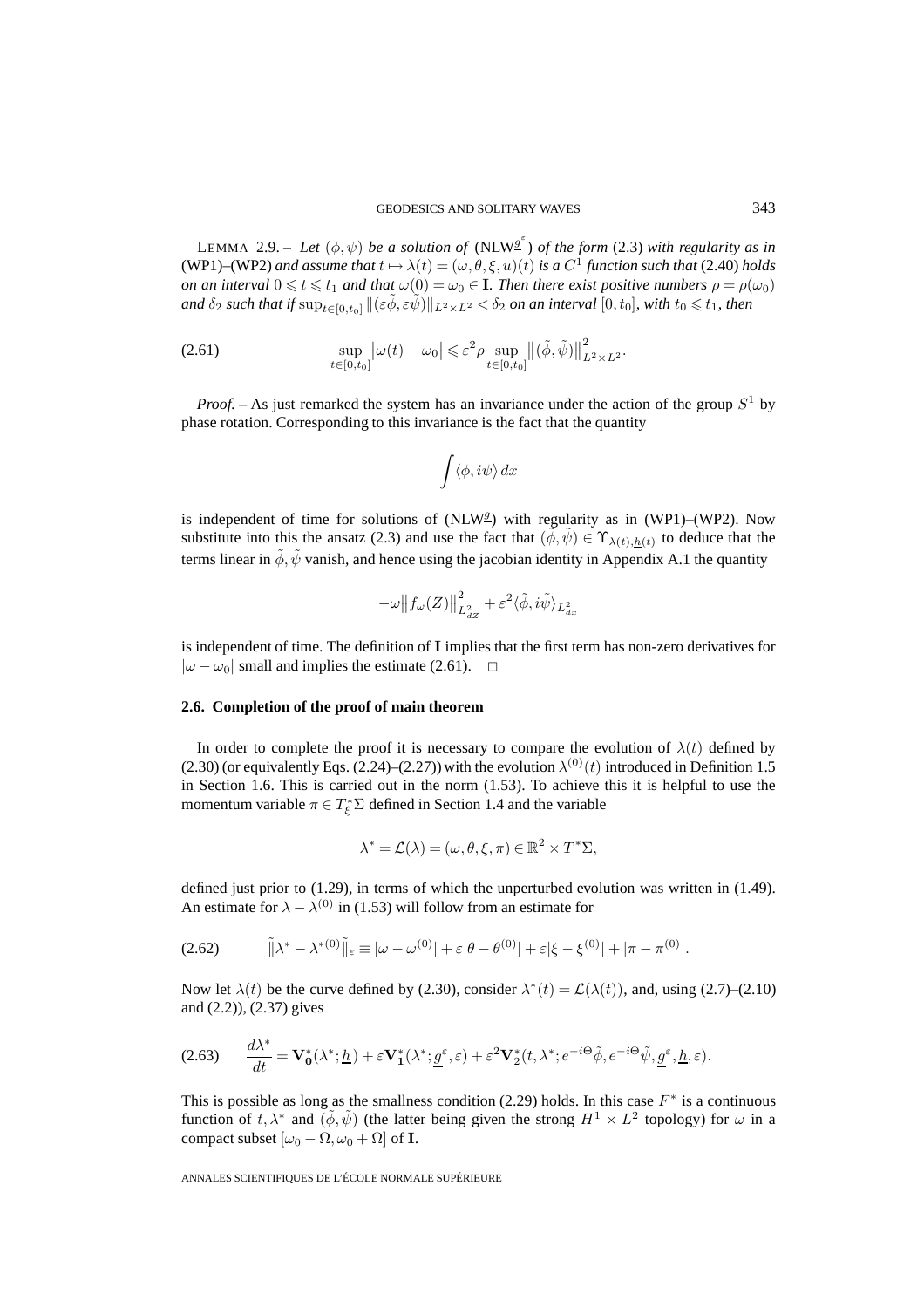Introduce, in addition to  $\Omega$ , two positive numbers  $L_*, M_*$  and define

$$
t_* = \inf \left\{ t_0 > 0: \ |\omega(t_0) - \omega_0| > \Omega \text{ or } \frac{1}{\varepsilon} ||\lambda^*(t_0) - \lambda^{*(0)}(t_0)||_{\varepsilon} > L_* \right\}
$$
  
(2.64) or  $||(\tilde{\phi}(t_0), \tilde{\psi}(t_0))||_{H^1 \times L^2} > M_*$ 

or  $\lambda^*(t)$  cannot be extended as a solution of (2.63) beyond  $[0, t_0)$ .

Lemma 2.4 implies the existence of  $t_1 = t_1(\varepsilon) > 0$  such that there is a local solution to (2.24)– (2.27) on [0,  $t_1$ ] and consequently  $t_*$  is strictly positive. The plan is to show that  $t_* \geq \frac{T_*}{\varepsilon}$ , where  $T_*$  is independent of  $\varepsilon$ , by a contradiction argument using the fact that

$$
(2.65) \quad |\omega(t) - \omega_0| \leq \Omega, \quad \left\| \lambda^*(t) - \lambda^{*(0)}(t) \right\|_{\varepsilon} \leq L_* \varepsilon \quad \text{and} \quad \left\| (\tilde{\phi}, \tilde{\psi}) \right\|_{H^1 \times L^2} \leqslant M_*
$$

on the time interval  $[0, t_*)$ .

To do this observe that (2.65) implies that (2.53) holds for some l depending upon  $\Omega, L_*$  and the unperturbed evolution  $\lambda^{*(0)}$ , which is in turn determined by the initial data  $\lambda(0)$ . Therefore Corollary 2.6 and Theorem 2.7 together imply that for  $t < t_*$  the following estimate holds

(2.66) 
$$
\|(\tilde{\phi}(t), \tilde{\psi}(t))\|_{H^1 \times L^2}^2 \leq c_3.(1 + M_*) + \varepsilon c_4 t
$$

where  $c_3 = c_3(\lambda(0), K_2, \Omega, L_*)$  and  $c_4 = c_4(\lambda(0), K_2, \Omega, L_*, M_*)$ . Now choose  $M_*$  such that  $M_*^2 > c_3(1 + M_*)$  and let

$$
t_2 = \frac{M_*^2 - c_3(1 + M_*)}{\varepsilon c_4}.
$$

Next let  $\varepsilon$  be chosen to ensure that  $\varepsilon\|(\tilde{\phi}(t),\tilde{\psi}(t))\|_{H^1\times L^2}\leqslant\varepsilon M_*$  is small enough that Lemma 2.4 and (2.61) can be applied. The latter will give the first estimate of (2.65) as long as  $\varepsilon^2 \rho M_*^2 < \Omega$ . To obtain an estimate for  $\lambda^*(t) - \lambda^{*(0)}(t)$  notice, from (1.49), that  $V_1^*$  is globally Lipschitz if  $\omega$ and  $\pi$  are bounded. To be precise if (2.65) holds there exists a number  $c_5 = c_5(K_2, \Omega, L_*)$  such that

$$
(2.67) \t\t\t \t\t\t \t\t\t \t\t\t \t\t\t \t\t \mathbf{W}_1^*(\lambda_1^*; p, g, \varepsilon) - \mathbf{V}_1^*(\lambda_2^*; p, g, \varepsilon) \t\t \t\t \t\t \t\t \t\t \t\t \t\t \t\t \t\t \t\t \t\t \t\t \mathbf{W}_2^* \mathbb{I}_{\varepsilon} \leq \varepsilon^2 c_5 L_*.
$$

It is now straightforward to compare solutions of (2.63) and of (1.50) which have the same initial data:

LEMMA 2.10. – *There exists*  $c_6$  *depending upon*  $K_2$ ,  $\lambda(0)$ ,  $\omega_0$ ,  $\Omega$ ,  $L_*, M_*$  *such that for*  $t < t_*$ :

$$
\tilde{\|\lambda^*(t) - \lambda^{*(0)}(t)\|_{\varepsilon} \leq \varepsilon^2 c_5 L_* t + \varepsilon^2 c_6 t.
$$

*Proof.* – Write  $\lambda_{\varepsilon}^* = (\omega, \varepsilon \theta, \varepsilon \xi, \pi)$  and similarly for  $\lambda_{\varepsilon}^{*(0)}$ . Then

$$
\partial_t \lambda_{\varepsilon}^* = \varepsilon \mathbf{V}_0^* + \varepsilon \mathbf{V}_1^* + \varepsilon^2 \mathbf{V}_2^*,
$$
  

$$
\partial_t \lambda_{\varepsilon}^{*(0)} = \varepsilon \mathbf{V}_0^* + \varepsilon \mathbf{V}_1^*.
$$

For  $t < t_*$  (2.31) implies the existence of  $c_6$  as in the statement so that  $|\mathbf{V}_2^*| \leq c_6$ . Recall that the initial data determines  $\lambda^{*(0)}$  and hence provides a bound on  $\gamma(t)$  as long as  $t < t_*$  so that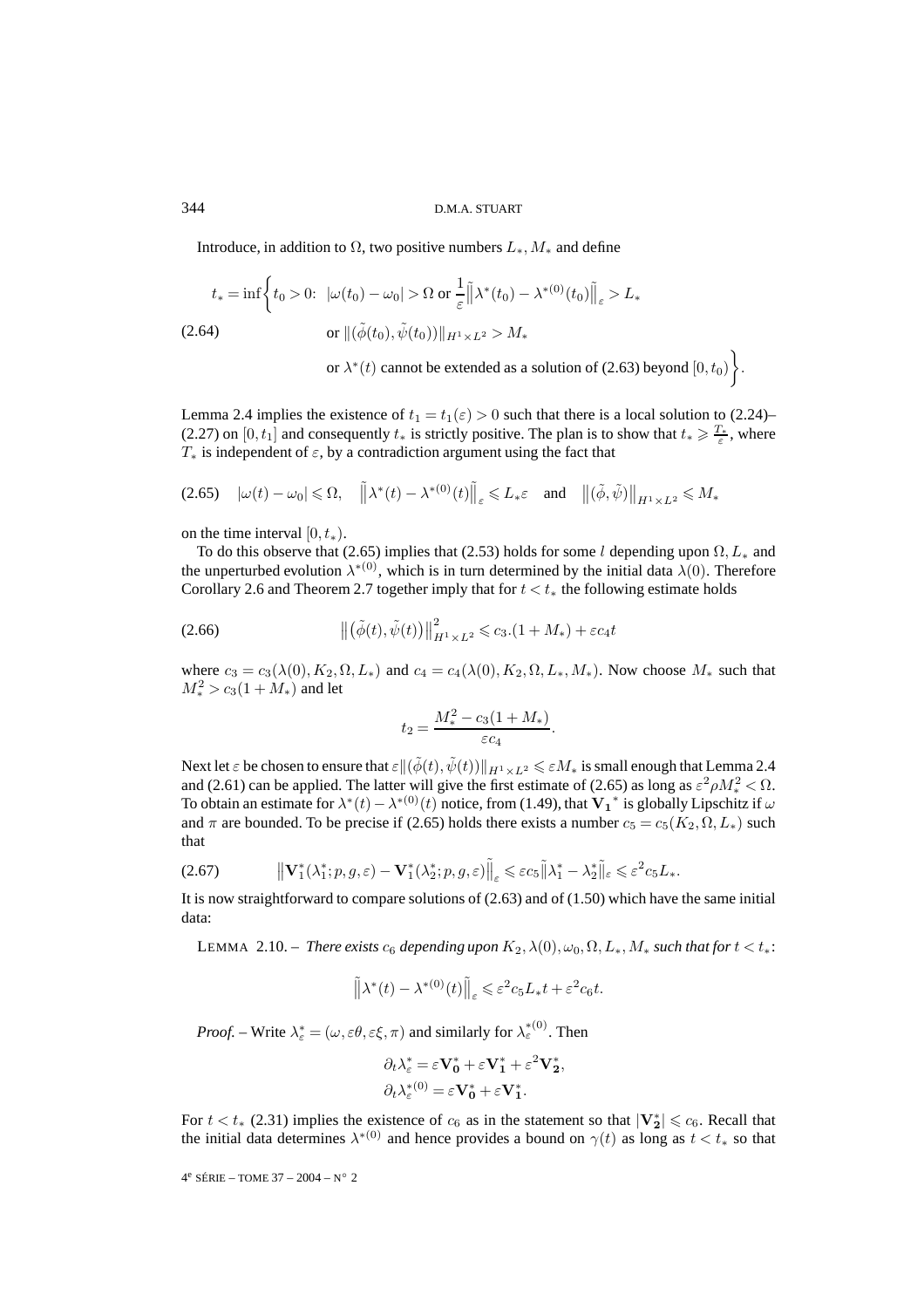(2.65) holds. The estimate now follows by inspection since  $\xi$  always appears as  $\varepsilon \xi$  in  $V_0^*$ ,  $V_1^*$  on account of the scaling  $g^{\varepsilon}(t, x) = g(\varepsilon t, \varepsilon x)$ . Finally let

$$
t_3 = \frac{L_*}{\varepsilon (c_5 L_* + c_6)}
$$

and defining  $T_*/\varepsilon = \min\{t_2, t_3\}$  the proof of the theorem is completed.  $\Box$ 

# **3. Proof of Theorem 1.1**

Theorem 1.1 will be deduced from the next result which is obtained directly from Theorem 1.7 by rescaling. Introduce the scaling by  $\varepsilon$  of space and time (and also the phase):

(3.1) 
$$
X = \varepsilon x
$$
,  $\Xi = \varepsilon \xi$ ,  $T = \varepsilon t$ ,  $\tilde{\theta} = \varepsilon \theta$ .

The metric is now

$$
\frac{1}{\varepsilon^2} \underline{g} = \frac{1}{\varepsilon^2} \left( -p^2 dT^2 + g_{ij} dX^i dX^j \right)
$$

with  $p = p(T, X), g_{ij} = g_{ij}(T, X)$ . Under this scaling the system (NLW<sup>g</sup>) can be conveniently written in the form:

$$
\frac{\partial \phi}{\partial T} = \frac{p}{\sqrt{\mathbf{g}}} \psi,
$$
\n
$$
\frac{\partial \psi}{\partial T} = \Delta_{p,g} \phi - \frac{1}{\varepsilon^2} p \sqrt{\mathbf{g}} \left( m^2 \phi - \beta (|\phi|) \phi \right)
$$

(This involves a scaling by  $\varepsilon$  of  $\psi$  also. The operator  $\Delta_{p,g}$  is now defined with  $\nabla_X$  in place of  $\nabla_x$  of course.) Define at time T the spatially homogeneous metric

.

$$
\underline{h}(T) = -q(T)^2 dT^2 + h_{ij}(T) dX^i dX^j
$$

where

$$
q(T) = p(T, \Xi(T)), \qquad h_{ij}(T) = g_{ij}(T, \Xi(T)).
$$

The rescaling converts the norm  $\|\cdot\|_{\varepsilon}$  into the  $\varepsilon = 1$  case, which will be denoted  $\|\cdot\|$ . The parameters for the soliton will now be taken to be

$$
\underline{\lambda}(T)=\big(\omega(T),\tilde{\theta}(T),\Xi(T),u(T)\big);
$$

the unperturbed evolution

$$
\underline{\lambda}^{(0)}(T) = (\omega^{(0)}(T), \tilde{\theta}^{(0)}(T), \Xi^{(0)}(T), u^{(0)}(T))
$$

is now described as follows:  $T \mapsto \Xi^{(0)}(T)$  is a solution of the geodesic equation (GEO)<sup>*g*</sup> (with parameter T rather than t),  $u^{(0)}(T) = \frac{dZ^{(0)}}{dT}$ ,  $\omega^{(0)}(T) = \omega^{(0)}(0) = \omega_0$  and

$$
\tilde{\theta}^{(0)}(T) = \int_{0}^{T} \frac{\omega_0 q^{(0)}}{\overline{\gamma}((q^{(0)})^{-1}|u^{(0)}|_{h^{(0)}})} + \tilde{\theta}^{(0)}(0),
$$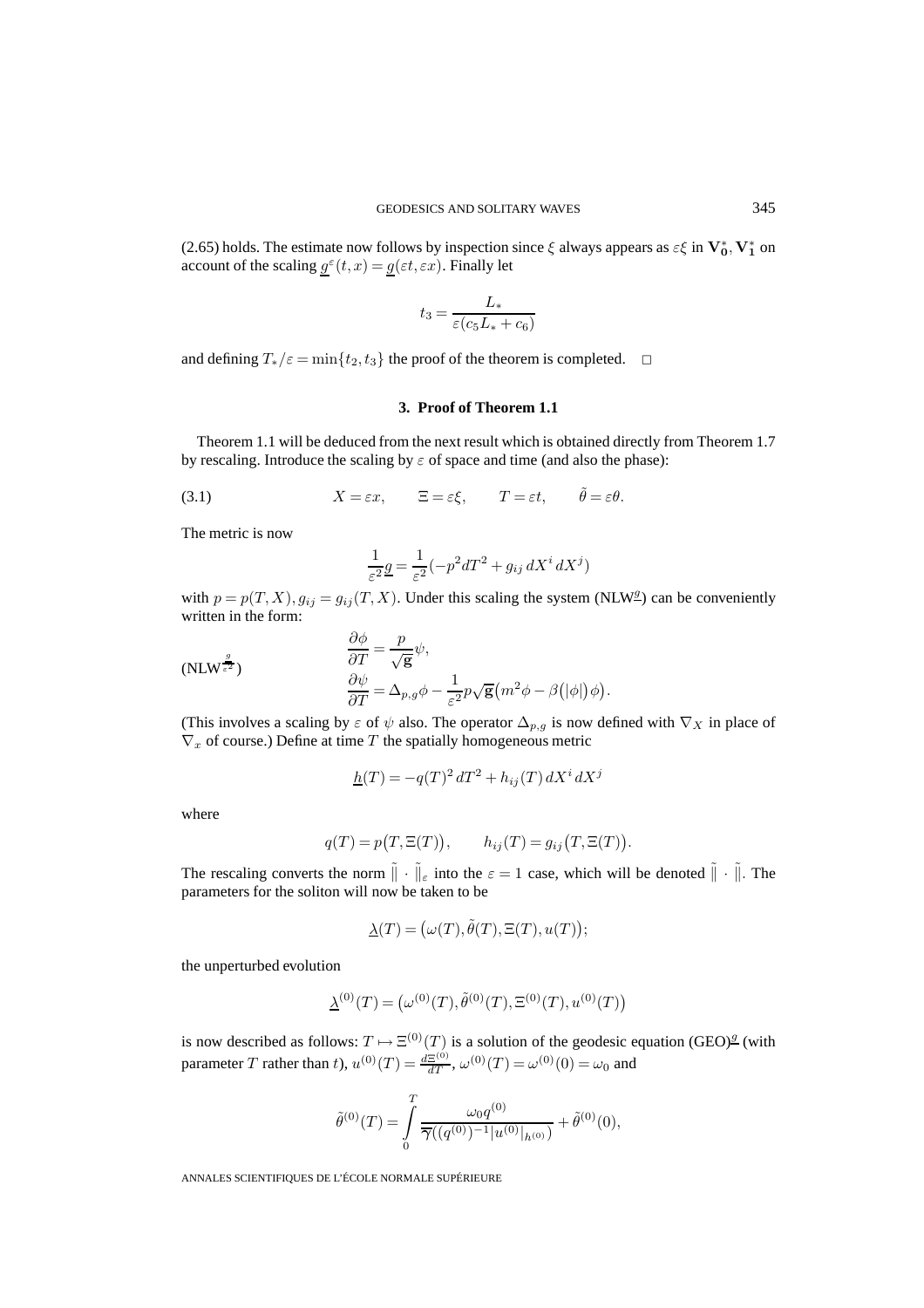where

$$
q^{(0)}(T) = p(T, \Xi^{(0)}(T)),
$$
  $h_{ij}^{(0)}(T) = g_{ij}(T, \Xi^{(0)}(T)).$ 

With this change of variables Theorem 1.7 translates into the following:

THEOREM 3.1. – *Let* g *be a pseudo-Riemannian metric of the form* (1.44)*, where* (p, g)*satisfy the conditions in Section* 1.2, and let  $\beta$  *be as in Section* 1.7*. Consider the solution*  $(\phi(t), \psi(t))$  *to*  $(NLW^{\frac{g}{\varepsilon^2}})$  with initial values

$$
(3.2) \quad \phi(0, X) = f_{\omega}\big(Z(0, X)/\varepsilon\big)e^{i\Theta(0, X)/\varepsilon},
$$

(3.3) 
$$
\psi(0,X) = \frac{1}{\varepsilon} \left( i\omega \gamma \sqrt{\mathbf{h}} f_{\omega} (Z(0,X)/\varepsilon) - \frac{\gamma \sqrt{\mathbf{h}}}{q} (Bu) \cdot \nabla_Z f_{\omega} (Z(0,X)/\varepsilon) \right) e^{i\Theta(0,X)/\varepsilon}
$$

*where*  $Z(T, X) = \mathbf{Z}(X; \underline{\lambda}(T), \underline{h}(T))$  *and*  $\Theta(T, X) = \Theta(Z(T, X); \underline{\lambda}(T), \underline{h}(T))$  *with*  $\mathbf{Z}, \Theta$  *as defined in* (2.4). If  $\underline{\lambda}(0) \in O^{g,0}_\text{stab}$  there exist positive numbers

$$
\varepsilon_* = \varepsilon_* \big(\Delta(0), K_2\big), \qquad T_* = T_* \big(\Delta(0), K_2\big), \qquad c = c \big(\Delta(0), K_2\big)
$$

and a function  $\underline{\lambda} \in C^1([0,T_*];\mathbb{R}^2\times T\Sigma)$  such that for all  $\varepsilon < \varepsilon_*$  and  $0 \leqslant T \leqslant T_*$  the solution *persists and satisfies*

$$
\begin{aligned}\n&\left(\left\|\underline{\lambda}(T) - \underline{\lambda}^{(0)}(T)\right\| + \varepsilon^{-1}|\omega(t) - \omega_0| + \left\|\phi(T, X) - f_\omega(Z(T, X)/\varepsilon)e^{i\Theta(T, X)/\varepsilon}\right\|_{H^1_\varepsilon} \\
&+ \varepsilon \left\|\psi(T, X) - \frac{1}{\varepsilon}\left(i\omega\gamma\sqrt{\mathbf{h}}f_\omega(Z(T, X)/\varepsilon)\right)\right. \\
&\left. - \frac{\gamma\sqrt{\mathbf{h}}}{q}(Bu) \cdot \nabla_Z f_\omega(Z(T, X)/\varepsilon)\right)e^{i\Theta(T, X)/\varepsilon}\right\|_{L^2_\varepsilon}\right\} \leq c\varepsilon.\n\end{aligned}
$$

The statement in this theorem is now very close to that in Theorem 1.1. There are two things remaining to be done to complete the proof of Theorem 1.1:

- Obtain the slightly improved estimate for  $\eta$  in (1.13).
- Obtain the estimate for  $\partial_t(\phi \phi_0^{\epsilon})$  in (1.14).

Introduce, as in Section 2.2, the alternate variable

$$
\underline{\Lambda} = (\omega, \tilde{\eta}, \tilde{\alpha}, u)
$$

with  $\tilde{\eta} = \varepsilon \eta$  and  $\tilde{\alpha} = \varepsilon \alpha$ , so that  $\frac{d\Delta}{dT} = \frac{d\Delta}{dt} - V_0(\Delta; h)$ . It follows from the formulae in Lemma 2.2 that

$$
(3.4) \t\t\t |\partial_T \tilde{\alpha}| + |\partial_T \tilde{\eta}| \leqslant c\varepsilon^2
$$

from which follows the estimate for  $\eta$  as required.

Now to derive the estimate for  $\partial_t(\phi - \phi_0^{\epsilon})$  in (1.14) notice firstly that *if*  $\tilde{\alpha} = 0$  the function

$$
\phi_0^{\varepsilon}(T, X) = f_{\omega}\big(Z(T, X)/\varepsilon\big) e^{i\Theta(T, X)/\varepsilon}
$$

is exactly the function defined in (1.12) (after relabelling  $(T, X)$  to  $(t, x)$  etc.) By (3.4) the presence of a non-zero  $\tilde{\alpha}$  contributes an  $O(\varepsilon)$  error. Next compute

$$
(3.5) \quad \partial_T \phi_0^{\varepsilon}(T, X) = \frac{1}{\varepsilon} \big( i \partial_T \Theta f_{\omega} \big( Z(T, X) / \varepsilon \big) + \partial_T Z \cdot \nabla_Z f_{\omega} \big( Z(T, X) / \varepsilon \big) \big) e^{i \Theta(T, X) / \varepsilon}.
$$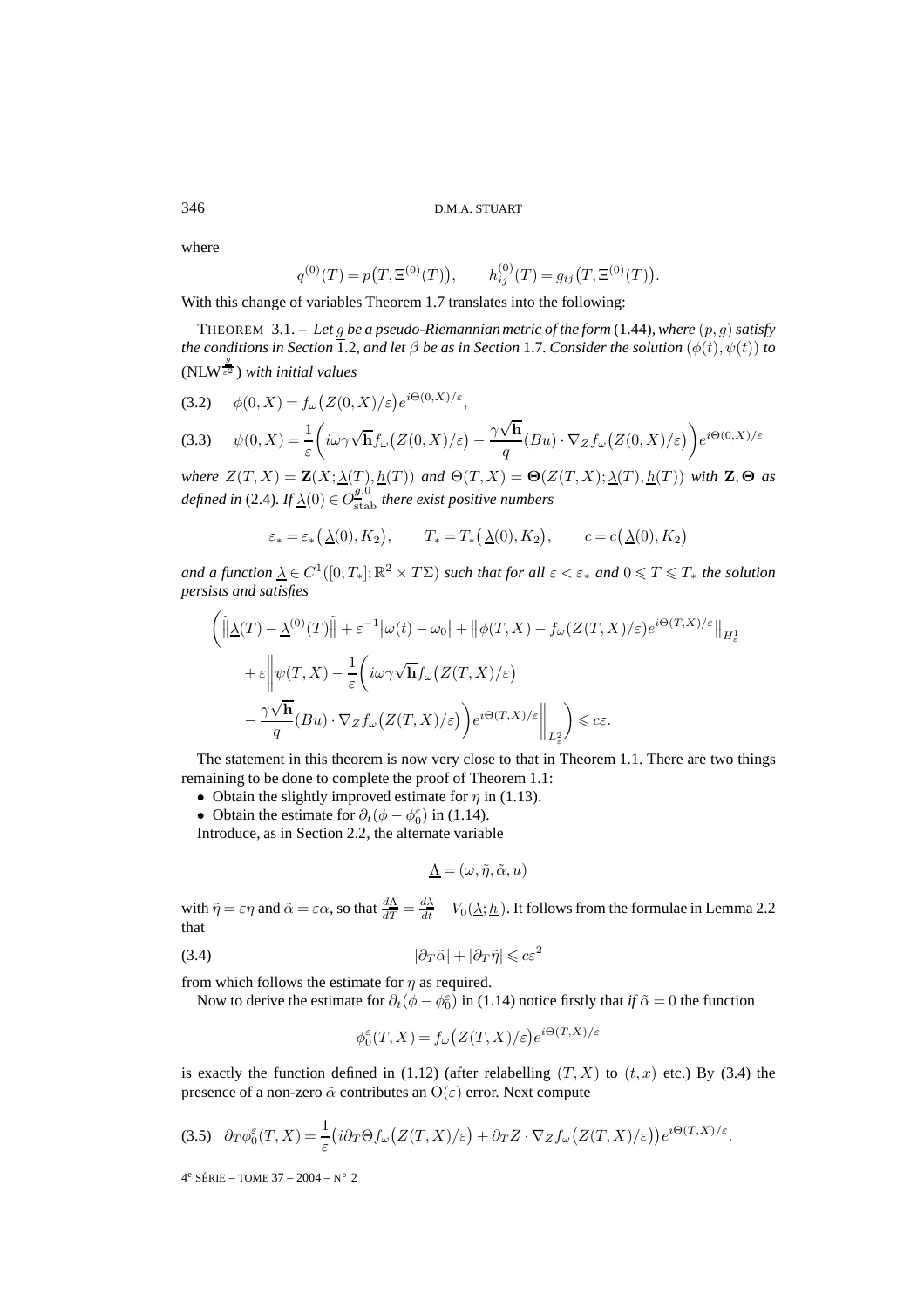Therefore, suppressing the arguments  $(T, X)$  of Z and  $\Theta$ :

$$
\varepsilon \partial_T (\phi - \phi_0^{\varepsilon}) = \varepsilon \frac{p}{\sqrt{g}} \left( \psi - \frac{1}{\varepsilon} \left( i\omega \gamma \sqrt{\mathbf{h}} f_{\omega}(Z/\varepsilon) - \frac{\gamma \sqrt{\mathbf{h}}}{q} (Bu) \cdot \nabla_Z f_{\omega}(Z/\varepsilon) \right) e^{i\Theta/\varepsilon} \right)
$$
  
(3.6) 
$$
- \varepsilon \left( \partial_T \phi_0^{\varepsilon} - \frac{p}{\sqrt{g}} \frac{1}{\varepsilon} \left( i\omega \gamma \sqrt{\mathbf{h}} f_{\omega}(Z/\varepsilon) - \frac{\gamma \sqrt{\mathbf{h}}}{q} (Bu) \cdot \nabla_Z f_{\omega}(Z/\varepsilon) \right) e^{i\Theta/\varepsilon} \right).
$$

To prove Theorem 1.1 it is necessary to estimate this in  $L^2_{\varepsilon}$ . The first line is estimated from Theorem 3.1, so it remains to deal with the second line. As in Appendix A.4 the following formulae hold:

(3.7) 
$$
\frac{\partial Z^I}{\partial T} = -\gamma (Bu)^I - B_i^I (\gamma P_j^i + Q_j^i) \partial_T \tilde{\alpha}^j + \mu_J^I Z^J,
$$

$$
\frac{\partial \Theta}{\partial T} = -\omega q \gamma + \partial_T \tilde{\eta} - \frac{\omega}{q} (Bu)^I \tilde{\mu}^I + \mu_J^0 Z^J
$$

for  $\mu_J^I = \mu_J^I(\lambda, \partial_T \Lambda, \underline{h}, \partial_T \underline{h})$  and  $\mu_J^0 = \mu_J^0(\lambda, \partial_T \Lambda, \underline{h}, \partial_T \underline{h})$  and  $\tilde{\mu}^I$  as in Appendix A.4. Substitute  $(3.5)$  into the second line of  $(3.6)$  using  $(3.7)$ . Terms arising from the first terms in (3.7) cancel with

$$
\frac{p}{\sqrt{g}}\bigg(i\omega\gamma\sqrt{\textbf{h}}f_\omega(Z/\varepsilon)-\frac{\gamma\sqrt{\textbf{h}}}{q}(Bu)\cdot\nabla_Z f_\omega(Z/\varepsilon)\bigg)
$$

up to an error which is  $\leq c\varepsilon$  by Lemma A.10. The estimate (3.4) makes it easy to estimate expressions arising from the middle terms. The third terms are  $\leq c\varepsilon$  since  $Z/\varepsilon$  times  $f_{\omega}(Z/\varepsilon)$ and its derivatives are bounded in  $L^2_{\varepsilon}$  by the known exponential decay of these functions: this completes the estimation of (3.6) needed. Thus Theorem 1.1 is proved for the general class of nonlinearities described in Section 1.7.

#### **Acknowledgements**

The author is supported by EPSRC grant AF/98/2492. I thank the referee for some comments and corrections.

# **Appendix A**

# **A.1. Various formulae**

Let t be fixed and suppressed and let  $\gamma = \overline{\gamma}(|u|_h/q)$ . The inverse of the function  $x \mapsto Z =$  $\mathbf{Z}(x; \lambda, \underline{h})$ , defined in (2.4) is given by

(A.1) 
$$
x = \mathbf{x}(Z; \lambda, \underline{h}) = \left(\frac{1}{\gamma} P_{u,h}(B^{-1}Z) + Q_{u,h}(B^{-1}Z)\right).
$$

The Jacobian of the transformation  $x \mapsto Z(x)$  is  $\gamma$  $\sqrt{\mathbf{h}}$ , so that  $d^n Z = \gamma \sqrt{\mathbf{h}} d^n x$ . The measures  $d^n x, d^n Z$  will usually be written  $dx, dZ$  respectively.

# **A.2. Projection operators**

Given an inner product  $h = h_{ij}$  on  $\mathbb{R}^n$  it is possible to introduce projection operators in the direction of u and orthogonal to u, for any  $u \in \mathbb{R}$ . These are given by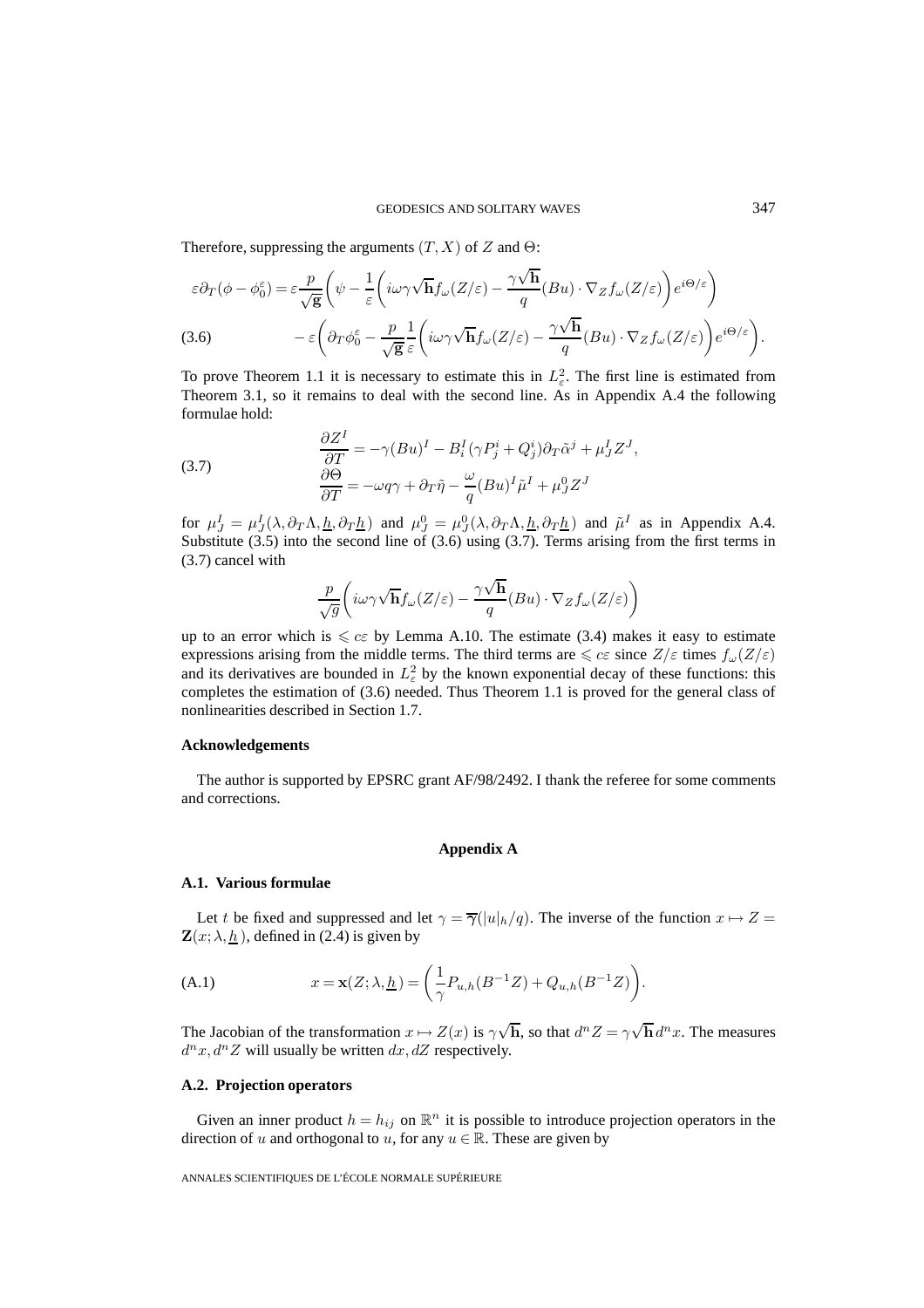348 D.M.A. STUART

$$
(A.2) \qquad (P_{u,h}V)^i = \frac{\langle u, V \rangle_h u^i}{|u|^2_h},
$$

(A.3) 
$$
(Q_{u,h}V)^i = V^i - (P_{u,h}V)^i = \frac{|u|_h^2 V^i - \langle u, V \rangle_h u^i}{|u|_h^2}.
$$

A convenient way to write this is to write the isomorphism induced by  $h$ :

$$
(A.4) \t\t \mathbb{R}^n \to (\mathbb{R}^n)^*,
$$

$$
(A.5) \t\t V^i \mapsto V_i = h_{ij} V^j,
$$

in terms of raising/lowering indices in the usual way. The projection operators can then be written

$$
(P_{u,h})_j^i = \frac{u^i u_j}{|u|_h^2}, \qquad (Q_{u,h})_j^i = \delta_j^i - \frac{u^i u_j}{|u|_h^2}
$$

while indices are raised and lowered with  $h$  in the standard way; thus, for example:

$$
(Q_{u,h})_{ij} = h_{ij} - \frac{u_i u_j}{|u|_h^2}.
$$

# **A.3. Spatial derivatives**

Let t be fixed, and so suppressed, and let  $\gamma = \overline{\gamma}(|u|_h/q)$  where  $\underline{h} = (q,h)$  is a spatially homogeneous metric (as in (1.45)) with  $q, h_{ij}$  depending only on t. Then the derivatives of the functions  $Z = \mathbf{Z}(x; \lambda, \underline{h})$  and  $\Theta = \Theta(x; \lambda, \underline{h})$  defined in (2.4) with respect to x are

(A.6) 
$$
\frac{\partial Z^I}{\partial x^j} = B_i^I(\gamma(P_{u,h})_j^i + (Q_{u,h})_j^i) \quad \left(\text{so that } (Bu)^I \frac{\partial Z^I}{\partial x^j} = \gamma u_j\right),
$$

$$
(A.7) \qquad \frac{\partial \Theta}{\partial x^j} = -\frac{\omega u_j \gamma}{q}.
$$

#### **A.4. Time derivatives**

Assume that  $h = (q, h)$  is a spatially homogeneous metric (as in (1.45)) with q,  $h_{ij}$  depending only on t. The derivatives with respect to t of the functions defined in  $(2.4)$  can be computed as (using  $\langle, \rangle$  for the duality pairing):

$$
\partial_t Z = \langle \partial_{\lambda} \mathbf{Z}, \partial_t \lambda \rangle + \langle \partial_{\underline{h}} \mathbf{Z}, \partial_t \underline{h} \rangle
$$
  
=  $\langle \partial_{\lambda} \mathbf{Z}, V(\lambda) \rangle + \langle \partial_{\lambda} \mathbf{Z}, \partial_t \lambda \rangle + \langle \partial_{\underline{h}} \mathbf{Z}, \partial_t \underline{h} \rangle$   
=  $-\gamma (Bu) + \langle \partial_{\lambda} \mathbf{Z}, \partial_t \lambda \rangle + \langle \partial_{\underline{h}} \mathbf{Z}, \partial_t \underline{h} \rangle,$ 

and similarly for Θ. Thus, using the notation of (2.2), the expressions  $\mu^I$ ,  $\mu^0$  defined in (2.11) can be written in terms of **Z**,**Θ** defined in (2.4):

(A.8) 
$$
\varepsilon \mu^{I}(t, x) = \varepsilon \mu^{I}(x, \lambda(t), \dot{\Lambda}(t), \underline{h}(t), \dot{\underline{h}}(t)) \text{ where}
$$

$$
\mu^{I}(x, \lambda, \dot{\Lambda}, \underline{h}, \dot{\underline{h}}) = \langle \dot{\Lambda}, D_{\lambda} \mathbf{Z}(x, \lambda, \underline{h}) \rangle + \langle \dot{\underline{h}}, D_{\underline{h}} \mathbf{Z}(x, \lambda, \underline{h}) \rangle,
$$
  
(A.9) 
$$
\varepsilon \mu^{0}(t, x) = \varepsilon \mu^{0}(x, \lambda(t), \dot{\Lambda}(t), \underline{h}(t), \dot{\underline{h}}(t)) \text{ where}
$$

$$
\mu^{0}(x, \lambda, \dot{\Lambda}, \underline{h}, \dot{\underline{h}}) = \mu^{I} \frac{\partial \mathbf{\Theta}}{\partial Z^{I}} + \langle \dot{\Lambda}, D_{\lambda} \mathbf{\Theta}(\mathbf{Z}, \lambda, \underline{h}) \rangle + \langle \dot{\underline{h}}, D_{\underline{h}} \mathbf{\Theta}(\mathbf{Z}, \lambda, \underline{h}) \rangle.
$$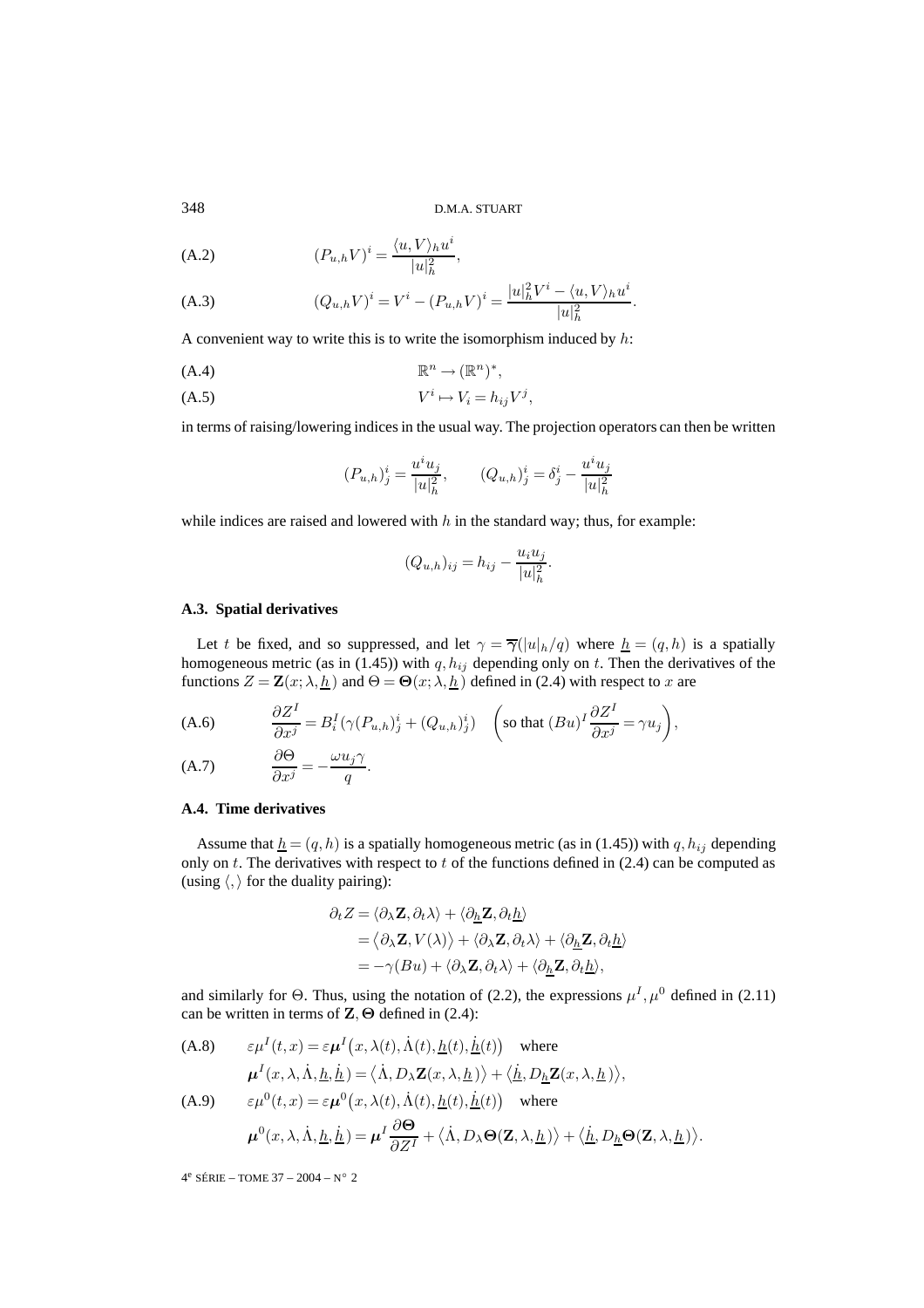Here it is to be understood that all quantities are to be evaluated at  $\mathbf{Z}(x, \lambda, \underline{h})$ . Rewrite all of these as functions of  $Z$  by composing with the inverse function  $(A.1)$ :

$$
\bar{\mu}^{I}(t, Z) = \mu^{I}\left(t, \mathbf{x}\left(Z, \lambda(t), \underline{h}(t)\right)\right), \quad \bar{\mu}^{0}(t, Z) = \mu^{0}\left(t, \mathbf{x}\left(Z, \lambda(t), \underline{h}(t)\right)\right),
$$
\n(A.10) 
$$
\bar{\mu}^{I}(Z, \lambda, \dot{\Lambda}, \underline{h}, \dot{\underline{h}}) = \mu^{I}\left(\mathbf{x}\left(Z, \lambda, \underline{h}\right), \lambda, \dot{\Lambda}, \underline{h}, \dot{\underline{h}}\right),
$$
\n
$$
\bar{\mu}^{0}(Z, \lambda, \dot{\Lambda}, \underline{h}, \dot{\underline{h}}) = \mu^{0}\left(\mathbf{x}(Z, \lambda, \underline{h}), \lambda, \dot{\Lambda}, \underline{h}, \dot{\underline{h}}\right).
$$

These are affine in Z: decompose  $\bar{\mu}^I$  and  $\bar{\mu}^0$  into parts  $\tilde{\mu}^I$ ,  $\tilde{\mu}^0$  independent of Z and parts  $\mu J Z^{J}$ ,  $\mu_{J}^{0} Z^{J}$  linear in Z. The following identities summarize these definitions:

(A.11) 
$$
\frac{\partial Z^I}{\partial t} = -\gamma (Bu)^I - \varepsilon B_i^I (\gamma P_j^i + Q_j^i) \partial_T \alpha^j + \varepsilon \mu_J^I Z^J,
$$

$$
\frac{\partial \Theta}{\partial t} = \omega q \gamma + \varepsilon \partial_T \eta - \varepsilon \frac{\omega}{q} (Bu)^I \tilde{\mu}^I + \varepsilon \mu_J^0 Z^J.
$$

Notice that the derivatives with respect to  $h$  contribute only to the parts linear in  $Z$ . The parts independent of  $Z$  are given by

(A.12) 
$$
\tilde{\mu}^0 = \partial_T \eta - \frac{\omega}{q} (Bu)^I \tilde{\mu}^I,
$$

(A.13) 
$$
\tilde{\mu}^I = -B_i^I(\gamma P_j^i + Q_j^i)\partial_T\alpha^j.
$$

The explicit formulae for the parts linear in  $Z \mu J = \mu J(\lambda, \dot{\Lambda}, \underline{h}, \dot{\underline{h}})$  and  $\mu_J^0 = \mu_J^0(\lambda, \dot{\Lambda}, \underline{h}, \dot{\underline{h}})$  will not be needed, only the following identities

LEMMA A.1. – *With the summation convention*

(A.14) 
$$
\mu_I^I = \frac{\partial \mu^I}{\partial Z^I} = \frac{\partial_T (\gamma \sqrt{\mathbf{h}})}{\gamma \sqrt{\mathbf{h}}},
$$

(A.15) 
$$
(Bu)^J \mu_L^J (B(\gamma P + Q))_i^L = (\gamma u_i)_t - (\partial_t (Bu)^J) (B(\gamma P + Q))_i^J,
$$

(A.16) 
$$
(B(\gamma P + Q))_i^L \frac{\partial \mu^0}{\partial Z^L} = -\partial_t \left(\frac{\omega \gamma u_i}{q}\right).
$$

*Proof.* – The first is best proved by use of the change of variables for integrals exactly as in [23, Lemma A.2]. The other two are simple calculations.  $\Box$ 

LEMMA A.2. – Let  $\lambda \in \mathbf{K}_{\lambda^{(0)},l,t}$ , the set defined in 2.5 and assume  $\underline{h}(t) \in \text{Met}^K$  for some K. *There exists*  $c = c(K, \lambda^{(0)}, l)$ *, uniform for*  $\lambda^{(0)}$  *in a compact subset of the parameter space* (1.46*), such that*

$$
\left|\bar{\boldsymbol{\mu}}^{I}(Z,\lambda,\dot{\Lambda},\underline{h},\dot{\underline{h}})\right|+\left|\bar{\boldsymbol{\mu}}^{0}(Z,\lambda,\dot{\Lambda},\underline{h},\dot{\underline{h}})\right|\leqslant c\big(1+|Z|\big)\big(|\dot{\Lambda}|+|\dot{\underline{h}}|\big).
$$

# **A.5. Derivatives with respect to velocity** u

In order to compute the elements of the generalised null space of the linearised operator it is helpful to first introduce some notation for the derivatives with respect to  $u$  of the function  $\mathbf{Z}(x; \lambda, \underline{h})$  defined in (2.4). Let  $\gamma = \overline{\gamma}(|u|_h/q)$  and given the expression

$$
Z = \mathbf{Z}^{I}(x; \lambda, \underline{h}) = B_{i}^{I}(\gamma (P_{u,h})_{j}^{i}(x - \xi)^{j} + (Q_{u,h})_{j}^{i}(x - \xi)^{j}),
$$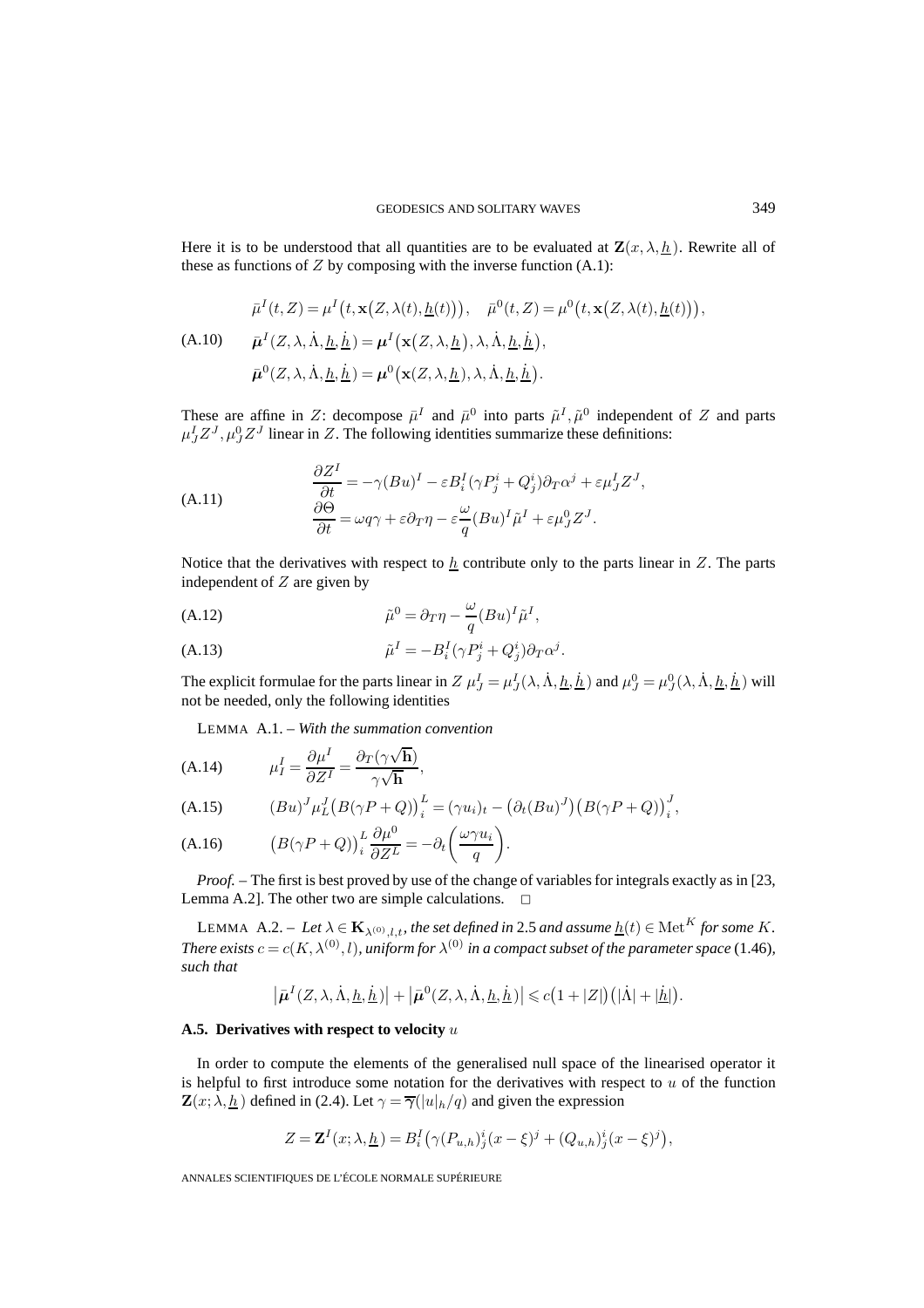define  $\zeta_i^a = \zeta_i^a(Z; \lambda, \underline{h})$  by:

$$
\zeta_i^a = \frac{\partial}{\partial u^i} \left( \gamma (P_{u,h})_b^a (x - \xi)^b + (Q_{u,h})_b^a (x - \xi)^b \right)
$$
  
= 
$$
\frac{\partial}{\partial u^i} \left( (\gamma - 1)(P_{u,h})_b^a (x - \xi)^b + (x - \xi)^a \right)
$$
  
(A.17) 
$$
= \frac{\gamma^2 u_i}{q^2} \left( P_{u,h} (B^{-1} Z) \right)^a + \frac{\gamma - 1}{\gamma |u|_h^2} (Q_{u,h})_i^a u_c (B^{-1} Z)^c + \frac{\gamma - 1}{|u|_h^2} u^a (Q_{u,h})_{ic} (B^{-1} Z)^c.
$$

(In the final line (A.1) is used to express  $\zeta$  as a function of Z.) Notice that  $\zeta$  is affine in Z, and introduce

$$
\zeta_{iJ}^a = \frac{\partial}{\partial Z^J} \zeta_i^a.
$$

The following identities can be verified directly,

$$
(A.19) \qquad B_a^J \zeta_{iJ}^a = \frac{\gamma^2 u_i}{q^2},
$$

(A.20) 
$$
u_a \zeta_{iI}^a = (B^{-1})_I^b \left( (\gamma - 1)(Q_{u,h})_{ib} + \frac{\gamma^2 |u|_h^2}{q^2} (P_{u,h})_{ib} \right),
$$

(A.21) 
$$
B_b^K u^b \zeta_{iK}^a = \frac{\gamma - 1}{\gamma} (Q_{u,h})_i^a + \frac{\gamma^2 |u|_h^2}{q^2} (P_{u,h})_i^a,
$$

(A.22) 
$$
(B_a^I \zeta_{iJ}^a + B_a^J \zeta_{iI}^a) = \frac{\gamma}{q^2} \left( (Bu)^I (\gamma P_i^a + Q_i^a) B_a^J + (Bu)^J (\gamma P_i^a + Q_i^a) B_a^I \right).
$$

# **A.6. Multipliers**

In this appendix formulae are given for the elements of the generalised null space of  $\tilde{\mathcal{M}}^*$ , the  $L^2$  adjoint of the operator defined in (2.14), in the case of flat space-time. From these will be derived the inhomogeneous terms in  $(2.18)$  for the general case. In the Euclidean case  $q = 1, h_{ij} = \delta_{ij}$  the formulae for the generalised null space have been given in [23]. As usual they are generated by differentiation with respect to the parameters  $\lambda_A$  and then taking the simplest possible linear combinations. The definitions made here depend upon an arbitrary spatially homogeneous metric  $h$  and can be obtained by a change of variables from those in [23].

To start with, the operator in question is given explicitly by:

(A.23) 
$$
\tilde{\mathcal{M}}^*(a,b) = \left(\partial_t a + i\omega q \gamma a - M(\lambda, \underline{g}^{\varepsilon}, \underline{h}), \partial_t b + i\omega q \gamma b + \frac{p^{\varepsilon}}{\sqrt{\mathbf{g}^{\varepsilon}}}a\right).
$$

Now given  $\lambda = (\omega, \theta, \xi, u) \in \mathbb{R}^2 \times T\Sigma$  and the metric  $\underline{h} = -q^2 dt^2 + h_{ij} dx^i dx^j$  define the following exponentially decaying functions of Z (written with the convention that  $f_{\omega}, g_{\omega}$  are evaluated with argument  $Z$ ):

(A.24)  
\n
$$
b_{-1}(Z; \lambda, \underline{h}) = g_{\omega} - i \frac{Z \cdot (Bu)}{q} f_{\omega} \quad \text{where } g_{\omega} = \partial_{\omega} f_{\omega},
$$
\n
$$
a_{-1}(Z; \lambda, \underline{h}) = \frac{-i\sqrt{\mathbf{h}}}{\gamma} f_{\omega} + \frac{\sqrt{\mathbf{h}}}{q} (\gamma (Bu) \cdot \nabla_{Z} - i\omega q \gamma) b_{-1},
$$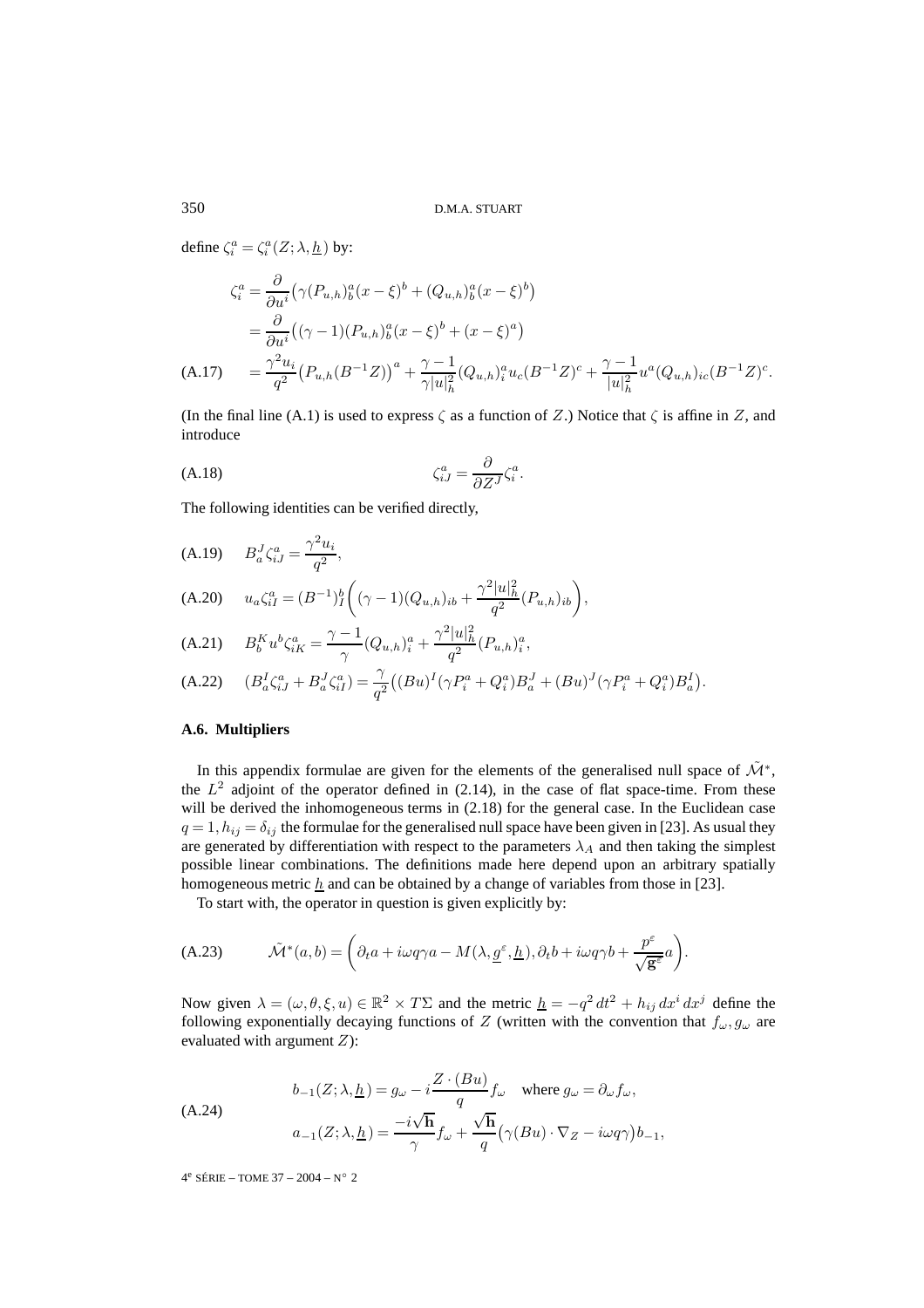(A.25)  
\n
$$
b_0(Z; \lambda, \underline{h}) = i f_\omega,
$$
\n
$$
a_0(Z; \lambda, \underline{h}) = \frac{\sqrt{\mathbf{h}}}{q} \big( i \gamma (Bu) \cdot \nabla_Z f_\omega + \omega q \gamma f_\omega \big),
$$

(A.26)  
\n
$$
b_I(Z; \lambda, \underline{h}) = \frac{\partial f_{\omega}}{\partial Z^I},
$$
\n
$$
a_I(Z; \lambda, \underline{h}) = \frac{\sqrt{h}}{q} \left( \gamma (Bu) \cdot \nabla_Z \frac{\partial f_{\omega}}{\partial Z^I} - i\omega q \gamma \frac{\partial f_{\omega}}{\partial Z^I} \right),
$$

$$
(A.27)
$$
\n
$$
b_{n+i}(Z; \lambda, \underline{h}) = B_a^I \zeta_i^a \frac{\partial f_\omega}{\partial Z^I} - \frac{i\omega \gamma}{q} (\gamma P_u + Q_u)_{ic} (B^{-1}Z)^c f_\omega,
$$
\n
$$
a_{n+i}(Z; \lambda, \underline{h}) = \frac{\sqrt{h}}{q} \left( (\gamma P_{u,h} + Q_{u,h})_i^j B_j^I \frac{\partial f_\omega}{\partial Z^I} + (\gamma (Bu) \cdot \nabla_Z - i\omega q \gamma) b_{n+i} \right).
$$

Here  $\gamma$  is as in (1.21).

*Remark* A.3. – Notice that the dependence on  $\lambda = (\omega, \theta, \xi, u)$  is only through  $(\omega, u)$ . The convention introduced following  $(M-3)$  about not explicitly indicating dependence on B as well as  $h$  is used here.

LEMMA A.4. – *The map*

$$
(\lambda, \underline{h}) \mapsto (b_A(\cdot \, ; \lambda, \underline{h}), a_A(\cdot \, ; \lambda, \underline{h})) \in H^k \times H^{k-1},
$$

*defined for*  $\underline{h}$  *in any* Met<sup>K</sup> *and*  $\lambda \in O^{\underline{h}}$ *, is continuous for*  $k = 3$ *,*  $C^1$  *for*  $k = 2$  *and*  $C^2$  *for*  $k = 1$ *.* 

In the case when  $g^{\epsilon} = h = \text{const}$  and  $\lambda$  satisfies (1.24) the operator  $\tilde{\mathcal{M}}^*$  reduces, on functions of  $Z$  (where  $Z$  is as in (1.22)), to the operator

$$
\tilde{\mathcal{M}}_0^*(a,b) = \left(-\gamma(Bu)\cdot \nabla_Z a + i\omega q \gamma a - M(\lambda,\underline{h},\underline{h})b, -\gamma(Bu)\cdot \nabla_Z b + i\omega q \gamma b + \frac{q}{\sqrt{\mathbf{h}}}a\right).
$$

Calculation, using  $(A.19)$ – $(A.22)$ , then shows that the pairs of functions  $(a<sub>A</sub>, b<sub>A</sub>)$  lie in the generalised null space:  $\mathcal{M}_0^*(a_A, b_A) = 0$  if  $A = 0$  or if  $A = I \in \{1, ..., n\}$  while

$$
\tilde{\mathcal{M}}^*_0(a_{-1},b_{-1})=-\frac{q}{\gamma}(a_0,b_0) \quad (A=-1)
$$

and

$$
\tilde{\mathcal{M}}_0^*(a_{n+i}, b_{n+i}) = \frac{\sqrt{\mathbf{h}}}{q} (\gamma P + Q)_i^j B_j^I(a_I, b_I) \quad (A = n+i).
$$

Now in the general case when  $\lambda$  does not satisfy (1.24), when  $\underline{h}$  is time-dependent and  $g^{\varepsilon}$  is both space and time dependent the following formula holds

$$
\tilde{\mathcal{M}}^*(a,b) = \tilde{\mathcal{M}}_0^*(a,b) + \varepsilon \mu^I \frac{\partial}{\partial Z^I}(a,b) + \varepsilon (\dot{\lambda} D_\lambda + \underline{h} D_\underline{h})(a,b) \n+ \left( (M(\lambda, \underline{h}, \underline{h}) - M(\lambda, \underline{g}^\varepsilon, \underline{h})) b, \left( \frac{p^\varepsilon}{\sqrt{\mathbf{g}^\varepsilon}} - \frac{q}{\sqrt{\mathbf{h}}} \right) a \right)
$$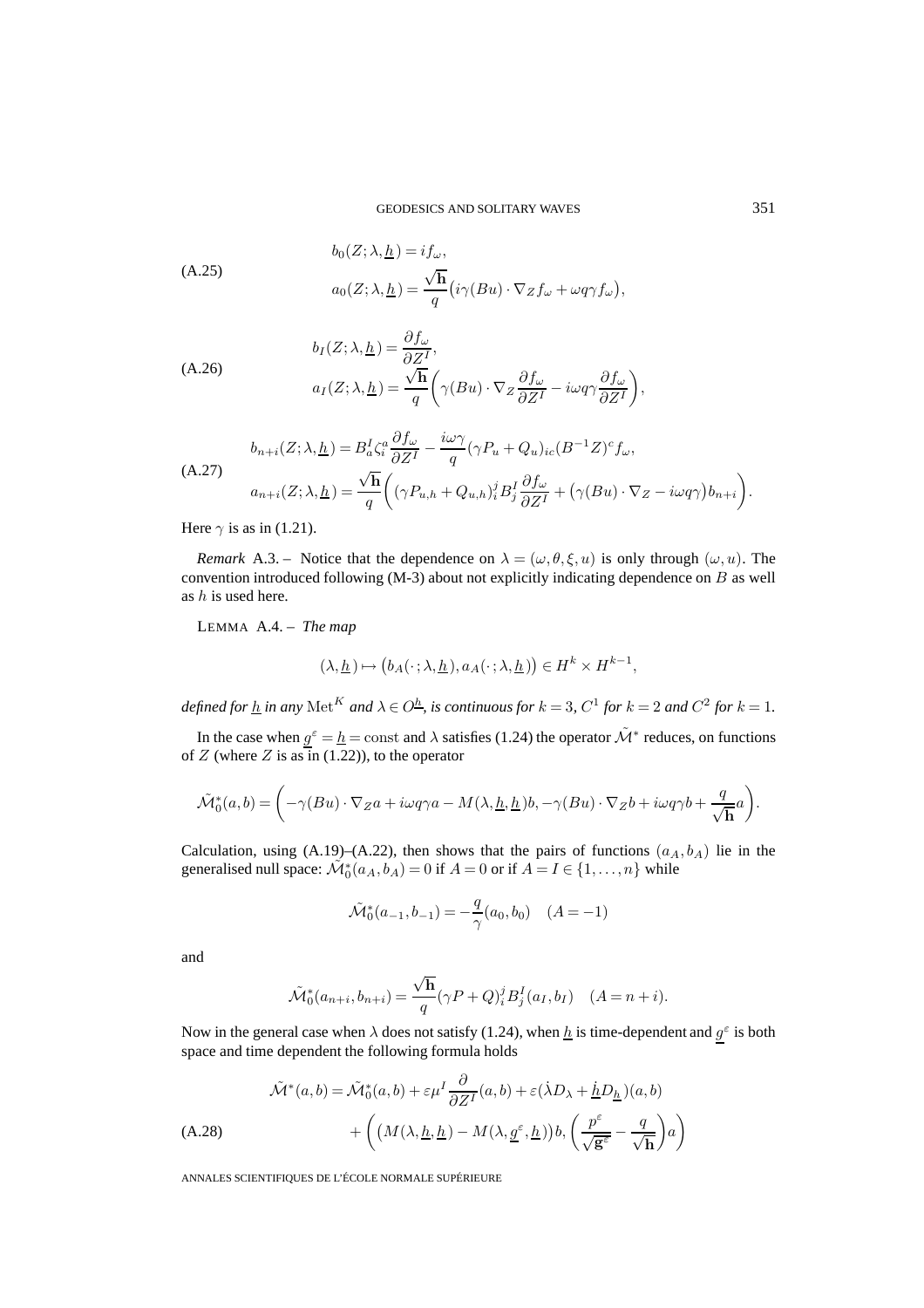where  $\mu^I$  is as in (A.8). From this follows (2.18), where the only non-zero elements of the matrix  $D_{AB}$  are  $D_{-1,0} = -q/\gamma$  and

$$
D_{n+i,I} = \frac{\sqrt{\mathbf{h}}}{q} (\gamma P + Q)_i^j B_j^I
$$

and the inhomogeneous terms are given by

$$
\varepsilon(\mathbf{J}_A^1, \mathbf{J}_A^2) = \varepsilon \mu^I \frac{\partial}{\partial Z^I} (a_A, b_A) + \varepsilon (\dot{\Lambda} D_\lambda + \underline{h} D_{\underline{h}}) (a_A, b_A)
$$
  
(A.29)  

$$
+ \left( (M(\lambda, \underline{h}, \underline{h}) - M(\lambda, \underline{g}^{\varepsilon}, \underline{h})) b_A, \left( \frac{p^{\varepsilon}}{\sqrt{\mathbf{g}^{\varepsilon}}} - \frac{q}{\sqrt{\mathbf{h}}} \right) a_A \right).
$$

*Remark* A.5. – The  $(a_A, b_A)$  are functions of  $(Z, \lambda, h)$  but the explicit dependence on  $\lambda = (\omega, \theta, \xi, u)$  is only through  $(\omega, u)$  which is why it is possible to replace  $\lambda$  with  $\Lambda$  here.

The inhomogeneous terms are exponentially decaying functions of  $Z$  which also have the following parametric dependence:

$$
\mathbf{J}_{A}^{1,2} = \mathbf{J}_{A}^{1,2}(Z; \lambda, \dot{\Lambda}, \underline{h}, \underline{h}, \underline{g}^{\varepsilon}, \underline{g}^{\varepsilon}, \nabla \underline{g}^{\varepsilon}).
$$

They have the following form (using the summation convention):

$$
\mathbf{J}_A^{1,2} = \mathbf{\underline{J}}_A^{1,2} + \mathbf{\underline{J}}_{AB}^{1,2} \dot{\Lambda}^B + \mathbf{\underline{J}}_{\mu\nu}^{1,2} \dot{\underline{h}}_{\mu\nu} + \mathbf{\underline{J}}_\alpha^{1,2} Q_\alpha(\underline{g}^\varepsilon, D \underline{g}^\varepsilon)
$$

where the  $Q_{\alpha}$  are affine in their second argument and rational in their first argument and all of the  $\underline{\mathbf{J}}_{\{\cdot\}}^{1,2}$  have dependence  $\underline{\mathbf{J}}_{\{\cdot\}}^{1,2} = \underline{\mathbf{J}}_{\{\cdot\}}^{1,2}(Z; \lambda, \underline{h}).$ 

LEMMA A.6. – *The maps*

$$
(\lambda, \underline{h}) \mapsto (\underline{\mathbf{J}}^2_{\{\cdot\}}(\cdot; \lambda, \underline{h}), \underline{\mathbf{J}}^1_{\{\cdot\}}(\cdot; \lambda, \underline{h})) \in H^k \times H^{k-1},
$$

*defined for*  $\underline{h}$  *in any* Met<sup>K</sup> *and*  $\lambda \in O^{\underline{h}}$ *, are continuous for*  $k = 2$  *and*  $C^1$  *for*  $k = 1$ *. Furthermore*  $\varepsilon \langle \mathbf{J}_A^2, w \rangle = \varepsilon \tilde{F}_A$  with

(A.30) 
$$
\tilde{F}_A = \tilde{F}_{0A}(t, \lambda; w, \underline{g}^{\varepsilon}, \underline{h}, \varepsilon) + \tilde{F}_{AB}(t, \lambda; w, \underline{g}^{\varepsilon}, \underline{h}, \varepsilon) \dot{\Lambda}_B + \tilde{F}_{\mu\nu}(t, \lambda; w, \underline{g}^{\varepsilon}, \underline{h}, \varepsilon) \dot{\underline{h}}_{\mu\nu}
$$

where the  $\tilde{F}_{\{\cdot\}}$  are continuous functions of  $t, \lambda$  and of  $w \in H^{-1}$  and are  $\leqslant c\|\varepsilon w\|_{H^{-1}}$  with  $c = c(K_1, \overline{\gamma}(q^{-1}|u|_h), (m^2 - \omega^2)^{-1})$ . Similarly  $\varepsilon \langle \mathbf{J}_A^1, v \rangle = \varepsilon \tilde{G}_A$  with

(A.31) 
$$
\tilde{G}_A = \tilde{G}_{0A}(t,\lambda;v,g^\varepsilon,\underline{h},\varepsilon) + \tilde{G}_{AB}(t,\lambda;v,g^\varepsilon,\underline{h},\varepsilon)\dot{\Lambda}_B + \tilde{G}_{\mu\nu}(t,\lambda;v,g^\varepsilon,\underline{h},\varepsilon)\dot{\underline{h}}_{\mu\nu}
$$

where the  $\tilde{G}_{\{\cdot\}}$  are continuous functions of  $t, \lambda$  and of  $v \in L^2$  and are  $\leqslant c \| \varepsilon v \|_{L^2}$  with  $c = c(K_1, \overline{\gamma}(q^{-1}|u|_h), (m^2 - \omega^2)^{-1}).$ 

*Proof. –* This lemma can be essentially read off from (A.29) using Lemmas A.4 and A.10. The stated estimates are given in the form needed in Section 2.2, and are not necessarily optimal.  $\Box$ 

# **A.7. Inhomogeneous terms**

In this appendix formulae and estimates for the inhomogeneous terms in (2.12) are given. Thus it is assumed that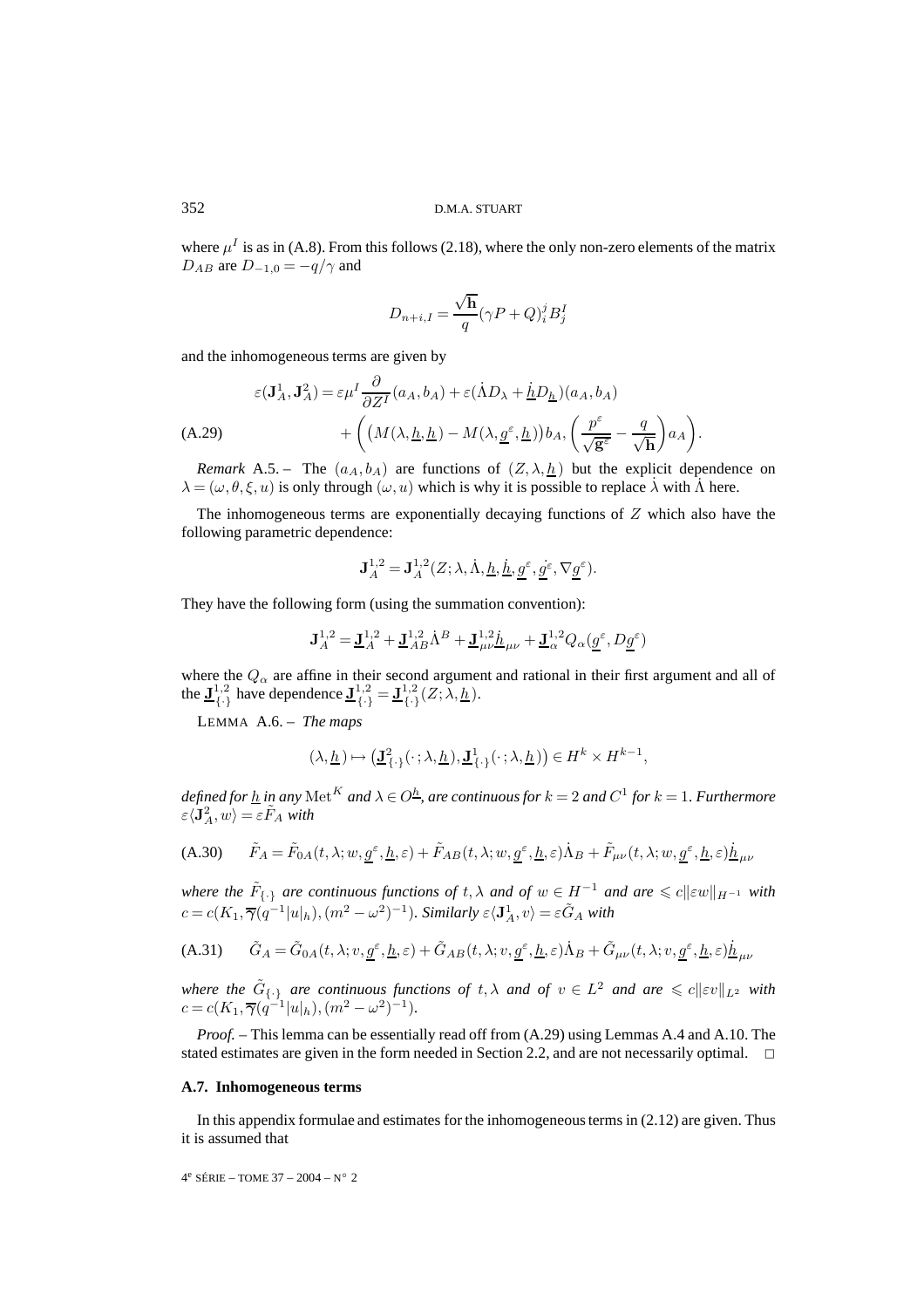- $t \mapsto \lambda(t) = (\omega(t), \theta(t), \xi(t), u(t))$  is a  $C^1$  function and  $\Lambda(t)$  is defined as in (2.7), with time evolution as in (2.30), (2.32),
- $t \mapsto (\phi(t, \psi(t))$  is a solution of (NLW<sup>g'</sup>), with regularity as in (WP-1)–(WP-2),

and the various inhomogeneous terms  $j_i, \tilde{j}_i, f_i, \tilde{f}_i, \mathcal{N}, \tilde{\mathcal{N}}$  are as defined in (2.12) and (2.41)– (2.42) and the surrounding discussion. The explicit formulae are:

$$
j_{1}(t, x; \lambda, \dot{\Lambda}, \underline{h}, \dot{\underline{h}}) = -e^{-i\Theta} \langle D_{\lambda}\phi_{S}, \dot{\Lambda}\rangle - e^{-i\Theta} \langle D_{\underline{h}}\phi_{S}, \dot{\underline{h}}\rangle
$$
\n(A.32)  
\n
$$
= -\dot{\omega}g_{\omega} - \mu^{I} \frac{\partial f_{\omega}}{\partial Z^{I}} - i\mu_{0}f_{\omega}, \text{ where } g_{\omega} = \partial_{\omega}f_{\omega},
$$
\n
$$
j_{2}(t, x; \lambda, \dot{\Lambda}, \underline{h}, \dot{\underline{h}}) = -e^{-i\Theta} \langle D_{\lambda}\psi_{S}, \dot{\Lambda}\rangle - e^{-i\Theta} \langle D_{\underline{h}}\psi_{S}, \dot{\underline{h}}\rangle
$$
\n
$$
= \partial_{T}\left(\frac{\gamma\sqrt{\mathbf{h}}}{q}Bu\right) \cdot \nabla_{Z}f_{\omega} - i\partial_{T}(\omega\gamma\sqrt{\mathbf{h}})f_{\omega}
$$
\n
$$
- \partial_{T}\omega\left(i\omega\gamma\sqrt{\mathbf{h}}g_{\omega} - \frac{\gamma\sqrt{\mathbf{h}}}{q}(Bu) \cdot \nabla_{Z}g_{\omega}\right)
$$
\n
$$
- \mu^{I}\left(i\omega\gamma\sqrt{\mathbf{h}} - \frac{\gamma\sqrt{\mathbf{h}}}{q}(Bu) \cdot \nabla_{Z}\right)\frac{\partial f_{\omega}}{\partial Z^{I}}
$$
\n(A.33)  
\n
$$
-i\mu^{0}\left(i\omega\gamma\sqrt{\mathbf{h}} - \frac{\gamma\sqrt{\mathbf{h}}}{q}(Bu) \cdot \nabla_{Z}\right)f_{\omega},
$$

(A.34) 
$$
f_1(t, x; \lambda, \underline{g}^{\varepsilon}, \underline{h}) = \frac{1}{\varepsilon} \left( \frac{p^{\varepsilon}}{\sqrt{\mathbf{g}^{\varepsilon}}} - \frac{q}{\sqrt{\mathbf{h}}} \right) e^{-i\Theta} \psi_S,
$$

$$
f_2(t, x; \lambda, \underline{g}^{\varepsilon}, \underline{h}) = \frac{e^{-i\Theta}}{\varepsilon} (\Delta_{p^{\varepsilon}, g^{\varepsilon}} - \Delta_{q, h}) (\phi_S)
$$

$$
- \frac{e^{-i\Theta}}{\varepsilon} (p^{\varepsilon} \sqrt{\mathbf{g}^{\varepsilon}} - q \sqrt{\mathbf{h}}) (m^2 \phi_S - \beta (|\phi_S|) \phi_S),
$$

$$
\mathcal{N}(f_\omega, \varepsilon v, \underline{g}^{\varepsilon}, \varepsilon) = \frac{1}{\varepsilon^2} p^{\varepsilon} \sqrt{\mathbf{g}^{\varepsilon}} \{ \beta (|f_\omega + \varepsilon v|) (f_\omega + \varepsilon v) - \beta (f_\omega) f_\omega
$$

(A.36) 
$$
-\varepsilon \beta(f_{\omega})v - \varepsilon f_{\omega}\beta'(f_{\omega})\Re v.
$$

In these formulae  $\phi_S, \psi_S, Z$ ,  $\Theta$  are as in Section 2.1. Notice that  $j_1, j_2$  are linear in  $\dot{\Lambda}, \dot{\underline{h}}$ , or, after substituting for  $h \to 2.45$  affine in  $\Lambda$ . The regularity properties of these terms as functions of  $(\lambda, h)$  can be read off from hypothesis (R):

LEMMA A.7. – *The map*  $(\lambda, \underline{h}) \mapsto j_1$  (*resp. j*<sub>2</sub>) *are continuous to*  $H^3$  (*resp.*  $H^2$ ),  $C^1$  *to*  $H^2$ (*resp.*  $H^1$ *), and*  $C^2$  *to*  $H^1$  (*resp.*  $L^2$ *), for*  $\underline{h}$  *in any* Met<sup>K</sup> *and*  $\lambda \in O^{\underline{h}}$ .

LEMMA A.8. – *There exists*  $c = c(K_0, (m^2 - \omega^2)^{-1}, \overline{\gamma}(|u|_h/q), \varepsilon ||v||_{H^1})$ , where  $K_0$  is as in (M-1)–(M-3)*, such that*

$$
\left\|\varepsilon \mathcal{N}(f_{\omega}, \varepsilon v, \underline{g}^{\varepsilon}, \varepsilon)\right\|_{L^2} \leqslant c\varepsilon \|v\|_{H^1}^2.
$$

*Proof.* – It is convenient to use the variable  $\tilde{\phi} = e^{i\Theta}v$  and F instead of  $\beta$  (see (1.1)). Now compute, suppressing arguments where possible,

$$
\|\mathcal{N}\|_{L^2} = \|e^{i\Theta}\mathcal{N}\|_{L^2} = \varepsilon^{-2} \|p^{\varepsilon}\sqrt{\mathbf{g}^{\varepsilon}} \big(\mathcal{F}(\phi_S + \varepsilon \tilde{\phi}) - \mathcal{F}l(\phi_S)\big) - \varepsilon \langle \mathcal{F}'(\phi_S), \tilde{\phi}\rangle\|_{L^2}
$$

$$
= \varepsilon^{-1} \left\|p^{\varepsilon}\sqrt{\mathbf{g}^{\varepsilon}} \int_{0}^{1} \langle \mathcal{F}'(\phi_S + \varepsilon \tau \tilde{\phi}) - \mathcal{F}'(\phi_S), \tilde{\phi}\rangle d\tau\right\|_{L^2}.
$$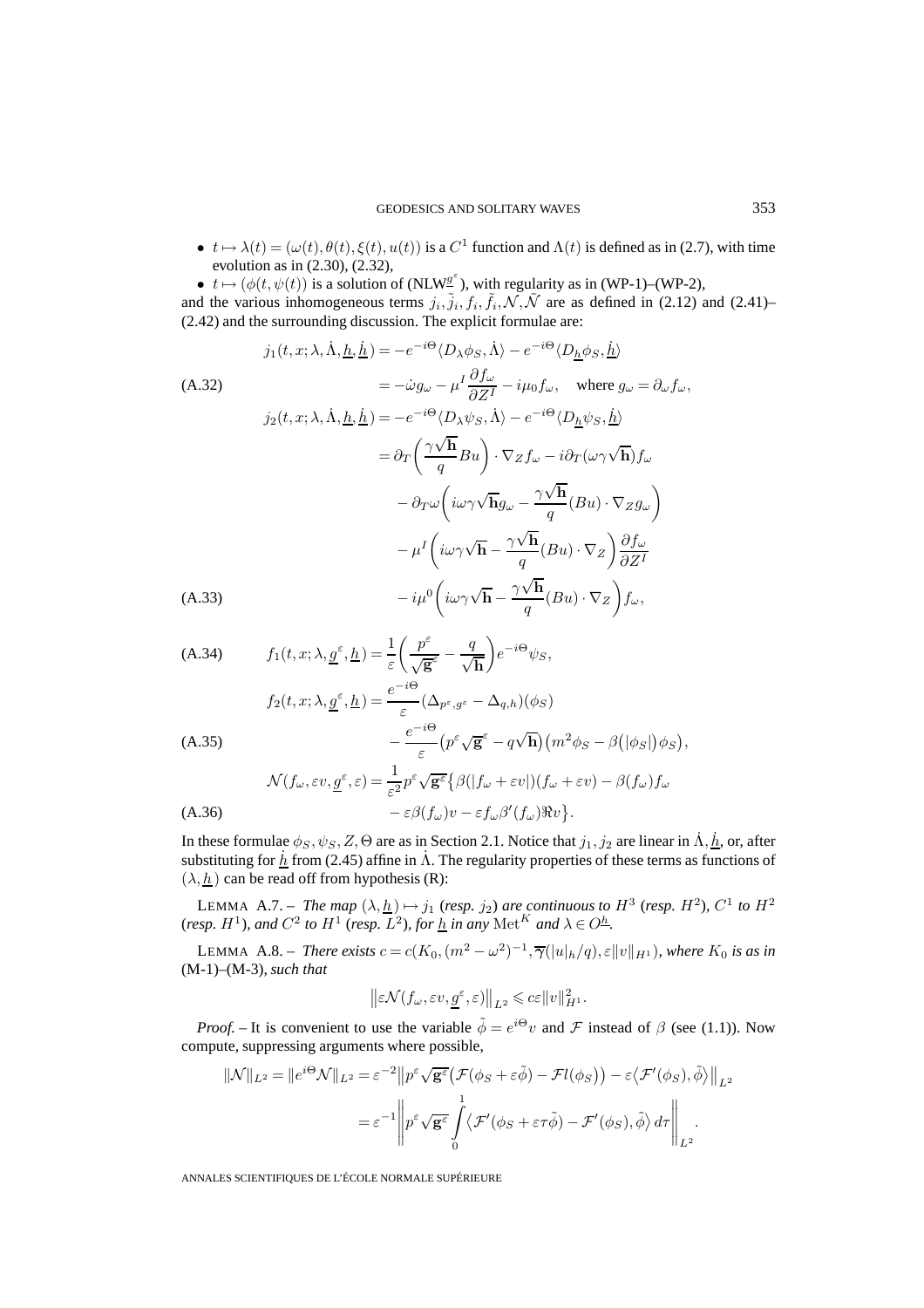Recalling now the hypotheses (NL-3) the result follows by applying Holder's inequality with  $1/2=1/2^*+1/n. \quad \Box$ 

The estimates involving the operators

*X* ≡ ∂<sup>t</sup> + U˜<sup>i</sup> (∇x)<sup>i</sup> (A.37) ,

(A.38) 
$$
\tilde{\boldsymbol{X}} \equiv \partial_t - \frac{i\omega p^{\varepsilon}}{\gamma} + \tilde{U}^i (\nabla_x)_i
$$

needed in Section 2.3 are now given. Recall the decomposition in (2.46)–(2.47).

LEMMA A.9. – The inhomogeneous terms  $\tilde{j}_i^{\bullet}$  appearing in (2.46)–(2.47) are of the form

(A.39) 
$$
\tilde{j}_1^{(0)}(t,x) = -\langle D_\lambda \phi_S, \mathbf{V}_1 \rangle - \langle D_{\underline{h}} \phi_S, \underline{\dot{h}}^{(0)} \rangle,
$$

(A.40) 
$$
\tilde{j}_2^{(0)}(t,x) = -\langle D_\lambda \psi_S, \mathbf{V}_1 \rangle - \langle D_{\underline{h}} \psi_S, \underline{\dot{h}}^{(0)} \rangle,
$$

(A.41) 
$$
\tilde{j}_1^{(1)}(t,x) = -\langle D_\lambda \phi_S, \mathbf{V}_2 \rangle - \langle D_{\underline{h}} \phi_S, \underline{\dot{h}}^{(1)} \rangle,
$$

(A.42) 
$$
\tilde{j}_2^{(1)}(t,x) = -\langle D_\lambda \psi_S, \mathbf{V}_2 \rangle - \langle D_{\underline{h}} \psi_S, \underline{\dot{h}}^{(1)} \rangle
$$

*and satisfy the estimates*

$$
\begin{aligned} & \|\tilde{\boldsymbol{X}}\tilde{\boldsymbol{j}}_i^{(0)}\|_{L^2} \leqslant c_2\varepsilon \big(1+|\dot{\Lambda}|+|\partial_t\lambda|\big),\\ & \|\tilde{\boldsymbol{X}}\tilde{\boldsymbol{f}}_i\|_{L^2} \leqslant c_1\varepsilon \big(1+|\partial_t\lambda|+|\dot{\Lambda}|\big),\\ & \|\nabla_x \boldsymbol{j}_1^{(1)}\|_{L^2}+ \|\boldsymbol{j}_i^{(1)}\|_{L^2} \leqslant c_3\varepsilon \end{aligned}
$$

*with*  $c_i = c_i(K_i, \overline{\gamma}(|u|_h/q), (m^2 - \omega^2)^{-1})$  *for*  $i = 1, 2$  *and* 

$$
c_3 = c_3\big(K_2,\overline{\gamma}\big(|u|_h/q\big),\Omega,\omega_0,\big\|(v,w)\big\|_{H^1\times L^2}\big).
$$

*Proof.* – To prove the first observe that  $V_1$  is itself a  $C^1$  function of  $\varepsilon t$ ,  $\lambda$  (as can be seen by inspection of the formulae in Section 2.2) which satisfies (1.52), while (2.45) implies immediately

$$
|\underline{\dot{h}}^{(0)}|+|\partial_t \underline{\dot{h}}^{(0)}| \leqslant c(K_2)\big(1+|\partial_t \lambda|+|\dot{\Lambda}|\big).
$$

The result now follows the explicit expressions for the inhomogeneous terms above.

The second follows from the product rule and Lemma A.13. Finally recall from (2.45) that  $\dot{\underline{h}}^{(1)}=\varepsilon\langle\mathbf{V}_2^i,(D_i\underline{g})^\varepsilon\rangle$  so that  $|\dot{\underline{h}}^{(1)}|\leqslant K_1|\varepsilon\mathbf{V}_2|$  and the last estimate follows from (A.41)–(A.42) and  $(2.31)$ .  $\Box$ 

# **A.8. Estimates for some integrals**

In this appendix various estimates for integrals used primarily in Sections 2.2 and 2.3 are given.

LEMMA A.10. – (a) Let  $F \in C^1(\mathbb{R}^n;\mathbb{R})$  *have bounded first derivative and*  $\rho$  *be an integrable function satisfying*

$$
\int (1+|Z|)\big|\rho(Z)\big|\,dZ < \infty
$$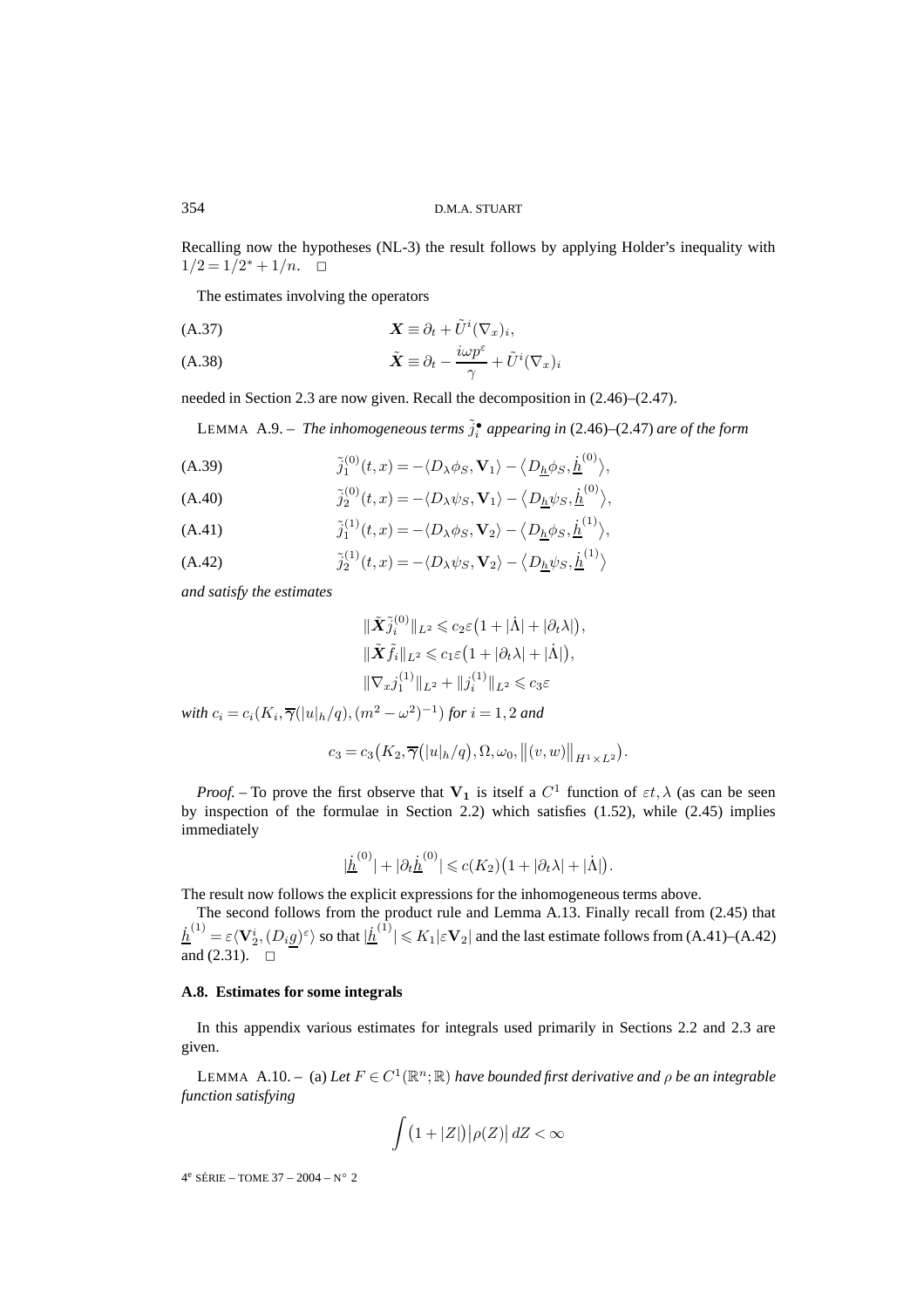*and let A be an*  $n \times n$  *matrix. Then for all*  $p \geq 1$ 

$$
\left\|\left(1+|Z|\right)^m\left(F\big(\varepsilon(\xi+AZ)\big)-F(\varepsilon\xi)\big)\rho(Z)\right\|_{L^p_{dZ}}\leqslant c\varepsilon|A|\|DF\|_{L^\infty}\left\|\left(1+|Z|\right)^{m+1}\rho(Z)\right\|_{L^p_{dZ}}.
$$

(b) Let  $F \in C^2(\mathbb{R}^n;\mathbb{R})$  *have bounded second derivative, A be as above, and*  $\rho$  *be an integrable function satisfying*

$$
\int Z\rho(Z)\,dZ = 0 \quad \text{and} \quad \int (1+|Z|^2)\rho(Z)\,dZ < \infty.
$$

*Then*

$$
\left| \int \left( F\big(\varepsilon(\xi + AZ)\big) - F(\varepsilon\xi) \right) \rho(Z) \, dZ \right| \leqslant c\varepsilon^2 |A|^2 \|D^2 F\|_{L^\infty} \left| \left(1 + |Z|^2\right) \rho(Z) \right|_{L^1_{dZ}}.
$$

*If further*  $F \in C^3(\mathbb{R}^n;\mathbb{R})$  *has bounded third derivatives then* 

$$
\left| \int \left[ DF(\varepsilon(\xi + AZ)) - DF(\varepsilon \xi) \right] \rho(Z) dZ \right| \leqslant c \varepsilon^2 |A| \| D^3 F \|_{L^\infty} \left| \left( 1 + |Z|^2 \right) \rho(Z) \right|_{L^1_{dZ}}.
$$

*Proof. –* The proof of, for example, the middle inequality follows from the assumptions by writing:

$$
F(\varepsilon(\xi + AZ)) - F(\varepsilon\xi) - \varepsilon\langle DF(\varepsilon\xi), AZ \rangle = \int_{0}^{1} \int_{0}^{1} s \langle D^2 F(\varepsilon\xi + st\varepsilon AZ), \varepsilon AZ, \varepsilon AZ \rangle ds dt.
$$

The others are proved similarly.  $\square$ 

In the following it is assumed, as usual, that  $g$  is a pseudo-Riemannian metric of the form (1.44), where  $(p, g)$  satisfy the conditions in Section 1.2; it is rescaled as in (1.44) and evaluated at  $x = \xi(t)$  as in (1.45) to define a spatially homogeneous metric  $h = (q, h)$ .

LEMMA A.11. – *Given*  $\lambda = (\omega, \theta, \xi, u) \in \mathbb{R}^2 \times T\Sigma$  *consider the affine transformation*  $Z \mapsto x(Z)$  given by (A.1)*, which is itself the inverse of the affine transformation defined in* (2.4)*.* Assume further that  $j$  is an integrable function with  $\|(1 + |Z|)j(Z)\|_{L_{dZ}^2} < \infty$ , and given  $u \in T_{\epsilon} \Sigma$  *define a vector field*  $\tilde{U}$  *on*  $\Sigma$  *as in* (2.48)*. Then:* 

$$
\left\| (1+|Z|)^m (p^{\varepsilon}(x(Z)) - q) j(Z) \right\|_{L^2} \leqslant \varepsilon c \left\| (1+|Z|)^{m+1} j(Z) \right\|_{L^2},
$$
  

$$
\left\| (1+|Z|)^m (\tilde{U}^i(x(Z)) - u^i) j(Z) \right\|_{L^2} \leqslant \varepsilon c \left\| (1+|Z|)^{m+1} j(Z) \right\|_{L^2}
$$

*with*  $c = c(K_1, \overline{\gamma}(q^{-1}|u|_h)).$ 

*Proof.* – By (A.1)  $x(Z) = \xi + AZ$  where A is a linear transformation with norm bounded (in terms of  $K_i$  for any  $i \ge 0$ ) and  $\overline{\gamma}(q^{-1}|u|_h)$ . Now estimate as follows

$$
\int \left| \left( p(\varepsilon \xi + \varepsilon A Z) - p(\varepsilon \xi) \right) j(Z) \right|^2 dZ \leq c \left\| \left( 1 + |Z| \right) j(Z) \right\|_{L_{dZ}^2}^2
$$

since the derivatives of p are bounded by  $K_1$ . The second inequality is proved similarly.  $\Box$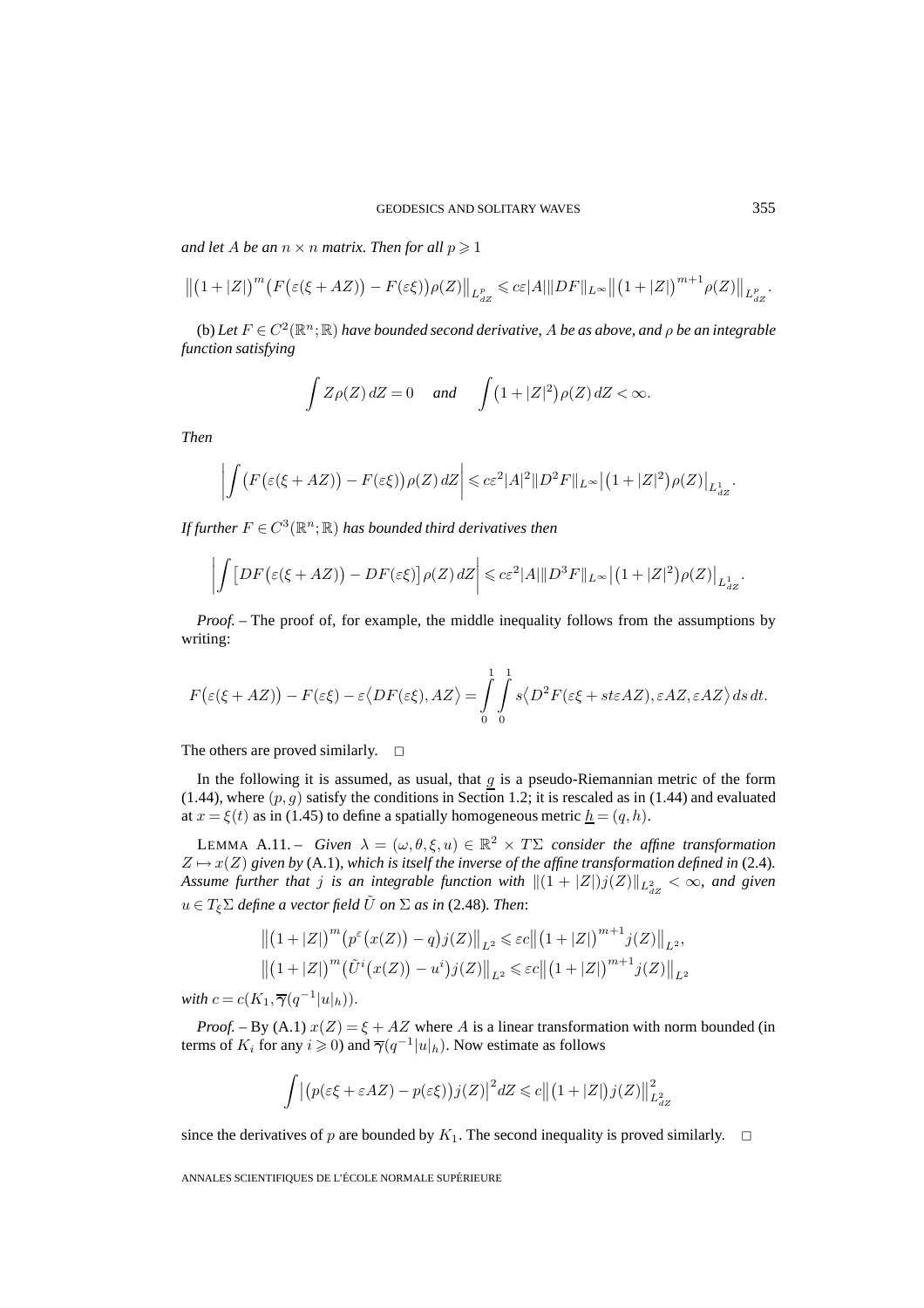LEMMA  $A.12 - Given a C<sup>1</sup> curve$ 

$$
t \mapsto \lambda(t) = (\omega, \theta, \xi, u) \in O^{\underline{\theta}^{\varepsilon}, t},
$$

*let the functions*  $Z = Z(t, x)$  *and*  $\Theta = \Theta(t, x)$  *be as in* (2.4)*, introduce the first order differential operators*  $\overline{X}$ *,*  $\overline{X}$  *as in* (A.37)–(A.38)*, and define*  $V_*$  *by* 

(A.43) 
$$
\varepsilon \mathbf{V}_*(t) = \partial_t \lambda(t) - \mathbf{V}_0(\lambda(t); \underline{h}(t)).
$$

 $A$ ssuming that  $\|(1+|Z|)j(Z)\|_{L^2_{dZ}}^2+\|(1+|Z|)\nabla_Z j(Z)\|_{L^2_{dZ}}^2<\infty$  and that the function  $\tilde{j}(t,x)$ *is of the form*  $\tilde{j} = e^{i\Theta} j(Z)$  *the following estimates hold:* 

$$
\| (1+|Z|)^{m} X j \|_{L^{2}} \leq c_{1} \varepsilon (1+|\partial_{t} \lambda|+|\mathbf{V}_{*}|) \| (1+|Z|)^{m+1} (|j(Z)|+|\nabla_{Z} j(Z)|) \|_{L^{2}},
$$
  

$$
\| (1+|Z|)^{m} \tilde{X} \tilde{j} \|_{L^{2}} \leq c_{1} \varepsilon (1+|\partial_{t} \lambda|+|\mathbf{V}_{*}|) \times \| (1+|Z|)^{m+1} (|j(Z)|+|\nabla_{Z} j(Z)|) \|_{L^{2}},
$$
  

$$
\| (1+|Z|)^{m} \nabla_{x} (X j) \|_{L^{2}} \leq c_{2} \varepsilon (1+|\partial_{t} \lambda|+|\mathbf{V}_{*}|) \| (1+|Z|)^{m+1} (|j(Z)|+|\nabla_{Z}^{2} j(Z)|) \|_{L^{2}},
$$
  

$$
\| (1+|Z|)^{m} \nabla_{x} (\tilde{X} \tilde{j}) \|_{L^{2}} \leq c_{2} \varepsilon (1+|\partial_{t} \lambda|+|\mathbf{V}_{*}|) \| (1+|Z|)^{m+1} (|j(Z)|+|\nabla_{Z}^{2} j(Z)|) \|_{L^{2}},
$$
  
with  $c_{i}=c_{i}(K_{i}, \overline{\gamma}(q^{-1}|u|_{h})$  for  $i=1,2$ .

*Proof. –* This follows directly by using the identities

$$
\partial_t \Theta + \tilde{U}^i \partial_{x^i} \Theta - \frac{\omega p^{\varepsilon}}{\gamma} = \varepsilon \mu^0 + \frac{\omega}{\gamma} (q - p^{\varepsilon}) - \frac{\omega \gamma}{q} (\tilde{U}^i - u^i) u_i,
$$
  

$$
\partial_t Z^I + \tilde{U}^i \partial_{x^i} Z^I = \varepsilon \mu^I + (\tilde{U}^i - u^i) B^I_j (\gamma P_{u,h} + Q_{u,h})^j_i,
$$

where, for all A,  $\mu^{A}(t, x) = \mu^{A}(x, \lambda(t), \mathbf{V}_{*}(t), \underline{h}(t), \underline{\dot{h}}(t))$  is as in (A.10) and  $\underline{\dot{h}}$  is as in (2.45), to reduce to Lemma A.11.  $\Box$ 

LEMMA A.13. – *In the situation of Lemma* A.12 *assume in addition that there is given a function*  $\alpha \in C^2(\mathbb{R}^{1+n}, \mathbb{R})$  *and*  $\alpha(t) \equiv \alpha(\varepsilon t, \varepsilon \xi(t))$ *. Then the following estimates hold for*  $\varepsilon$ *small*:

$$
\begin{aligned}\n\left\| \left(1+|Z|\right)^m \mathbf{X} \left(\varepsilon^{-1} \big(\alpha(\varepsilon t, \varepsilon x) - a(t)\big) j(Z(t, x))\right) \right\|_{L^2} \\
&\leqslant \varepsilon c \times \left(1+|\partial_t \lambda|+|\mathbf{V}_*|\right) \times \left(\left\| \left(1+|Z|\right)^{m+2} \left(|j(Z)|+|\nabla_Z j(Z)|\right) \right\|_{L^2}\right), \\
\left\| \left(1+|Z|\right)^m \nabla_x \left[ \left(\mathbf{X}\varepsilon^{-1} \big(\alpha(\varepsilon t, \varepsilon x) - a(t)\big) j\big(Z(t, x)\big)\big) \right] \right\|_{L^2} \\
&\leqslant \varepsilon c \times \left(1+|\partial_t \lambda|+|\mathbf{V}_*|\right) \times \left(\left\| \left(1+|Z|\right)^{m+2} \left(|j|+|\nabla_Z j|+|\nabla_Z^2 j|\right) \right\|_{L^2}\right)\n\end{aligned}
$$

*with*  $c = c(K_1, \overline{\gamma}(q^{-1}|u|_h, |\alpha|_{C^2})$ , as do the analogous statements with j replaced by  $\tilde{j}$  and  $\tilde{X}$ *replacing X.*

*Remark*. – In applications an estimate for  $V_*$  is provided by Lemma 2.3.

*Proof. –* Compute

$$
\begin{aligned} \left(\partial_t + \tilde{U}^i(t)\nabla_i\right) &\varepsilon^{-1} \left(\alpha(\varepsilon t, \varepsilon x) - a(t)\right) j\left(Z(t, x)\right) \\ &= \left[\partial_1 \alpha(\varepsilon t, \varepsilon x) - \partial_1 \alpha(\varepsilon t, \varepsilon \xi(t))\right. \\ &\quad - \left(\partial_t \xi - u\right) \partial_2 \alpha(\varepsilon t, \varepsilon \xi) - \left(u - \tilde{U}\right) \partial_2 \alpha(\varepsilon t, \varepsilon \xi) \\ &\quad + \tilde{U} \left(\partial_2 \alpha(\varepsilon t, \varepsilon x) - \partial_2 \alpha(\varepsilon t, \varepsilon \xi(t))\right) j\left(Z(t, x)\right) \\ &\quad + \varepsilon^{-1} \left(\alpha(\varepsilon t, \varepsilon x) - a(t)\right) \left(\partial_t + \tilde{U}^i(t)\nabla_i\right) j\left(Z(t, x)\right). \end{aligned}
$$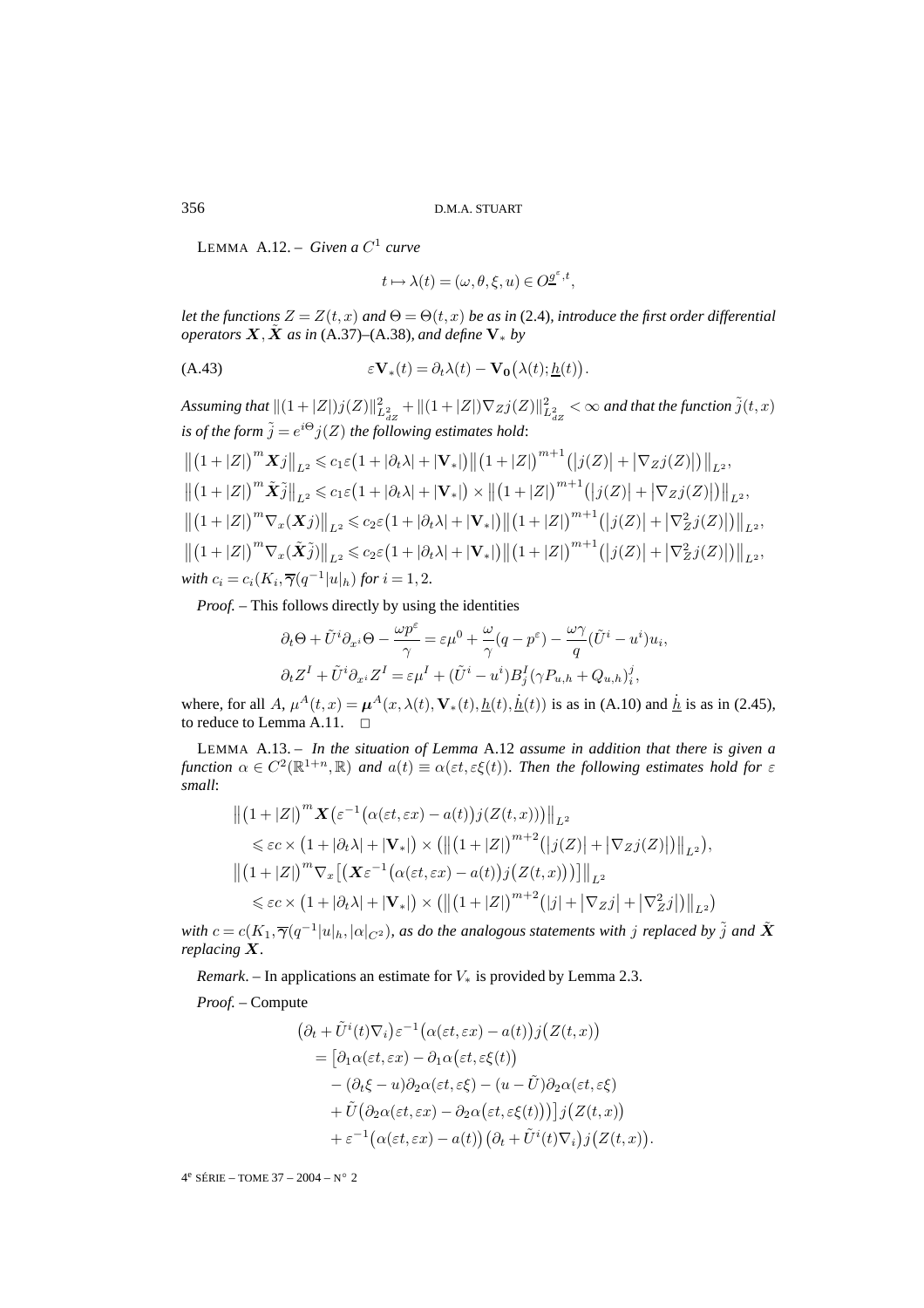Use Lemma A.10 to estimate the first third and fourth lines and (A.43) and Lemma A.11 for the second. This gives the first estimate. The second is proved similarly, observing in addition that a spatial derivative applied to  $\partial \alpha(\varepsilon t, \varepsilon x)$  introduces an additional factor of  $\varepsilon$ .  $\Box$ 

# **A.9. Computation of the modulation equations (proof of Lemma 2.2)**

In this appendix the  $L^2$  inner products which appear in (2.19) are computed in order to obtain the modulation equations (2.24)–(2.27) and prove Lemma 2.2. Assume  $\lambda = \lambda(t)$  lies in a compact subset of the parameter space  $(1.19)$ . Since time t is fixed (and will be suppressed) in this section, it is possible to regard  $Z$ , defined in (2.4), as the independent variable rather than x. Thus all functions of  $x$  will be regarded as functions of  $Z$  (obtained by composition with the inverse function  $x \mapsto \mathbf{x}(Z; \lambda, \underline{h})$  given in (A.1)), but by abuse of notation will be represented by the same symbols. Since, as explained in Appendix A.1, the measures  $dZ = d^n Z$  and  $dx = d^n x$ differ only by a nowhere vanishing function of time, it is permissible in condition (2.19) to replace  $dx$  by  $dZ$ . Also it will be convenient to suppress the subscripts  $u, h$  on the projection operators P, Q and to write  $\gamma$  for  $\overline{\gamma}(|u|_h/q)$ . The notation  $\langle, \rangle$  and  $\|\cdot\|$  will be used for the  $L^2_{dZ}$ inner product and norm respectively.

It will transpire that the terms on the left hand side of  $(2.24)$ – $(2.27)$  arise from the inner products involving  $j_1, j_2, f_1, f_2$ , up to  $O(\varepsilon)$  terms which are continuous in  $t, \lambda$  and lie in the class  $\mathfrak{E}_1$  (see (2.20)) and hence contribute to the right hand sides. (Continuity follows immediately from the assumption (R) in Section 1.7). The other contributions to the right hand side come from the terms with an  $\varepsilon$  explicitly in front; these will be discussed first.

**Term involving** N. The term involving N is independent of  $\Lambda$ , and, by Lemma A.8, satisfies the bound (for any  $\varepsilon$  < 1):

(A.44) 
$$
\left| \langle b_A(Z;\lambda,\underline{h}), \varepsilon \mathcal{N} \rangle \right| \leqslant \varepsilon c \cdot ||v||_{H^1}^2
$$

where  $c = c(q^{-1}|u|_h)$ ,  $(m^2 - \omega^2)^{-1})$ ,  $\varepsilon ||v||_{H^1}$ ,  $K_0$ ,  $\tilde{K}_2$ ). Now  $\langle b_A(Z; \lambda, \underline{h})$ ,  $\varepsilon \mathcal{N} \rangle$  is a continuous function of  $\lambda$ , and also of v (in the strong  $H^1$  topology) since the nonlinearity is not allowed to have supercritical growth by (NL-1)–(NL-3). Therefore this term lies in the class  $\mathfrak{E}_2$  (see (2.21)) and contributes to the term  $\tilde{F}_A^{(0)}$ , and is bounded as in (2.21) (with c depending also on  $K_0$  and the  $K_i$  of (NL-1)–(NL-3).)

**Terms involving**  $(v, w)$  explicitly. The other terms with an  $\varepsilon$  appearing in front are those in the second line of (2.19). These are treated directly using Lemma A.6 and substituting for  $h$  from (1.45). It follows that these terms can be broken up into two terms which contribute, respectively, to  $\tilde{F}_{A}^{(0)}$  and  $\tilde{F}_{AB}$  in (2.24)–(2.27) and as functions of  $t, \lambda$  are bounded as in (2.21)–(2.23) with constants  $c$  (which depend also on  $K_1$ ).

**Terms involving**  $j_1, j_2$ . The contributions from  $j_1, j_2$  may be computed directly:

$$
\langle b_{-1}, j_2 \rangle + \langle a_{-1}, j_1 \rangle = \gamma^{-1} \sqrt{\mathbf{h}} \tilde{\mu}^0 \|f_{\omega}\|^2 - \frac{\gamma \sqrt{\mathbf{h}}}{q} (Bu)^J \tilde{\mu}^J \left(\frac{2}{n} \langle \nabla g_{\omega}, \nabla f_{\omega} \rangle + \omega \|f_{\omega}\|^2\right) + \gamma \sqrt{\mathbf{h}} \tilde{\mu}^0 \left(2\omega \langle f_{\omega}, g_{\omega} \rangle + \frac{|u|_h^2}{q^2} \|f_{\omega}\|^2\right) = \sqrt{\mathbf{h}} \left(\gamma^{-1} + \gamma \frac{|u|_h^2}{q^2}\right) \|f_{\omega}\|^2 \tilde{\mu}^0 + 2\omega \gamma \sqrt{\mathbf{h}} \tilde{\mu}^0 \langle f_{\omega}, g_{\omega} \rangle = \gamma \sqrt{\mathbf{h}} \tilde{\mu}^0 \frac{\partial}{\partial \omega} (\omega \|f_{\omega}\|^2),
$$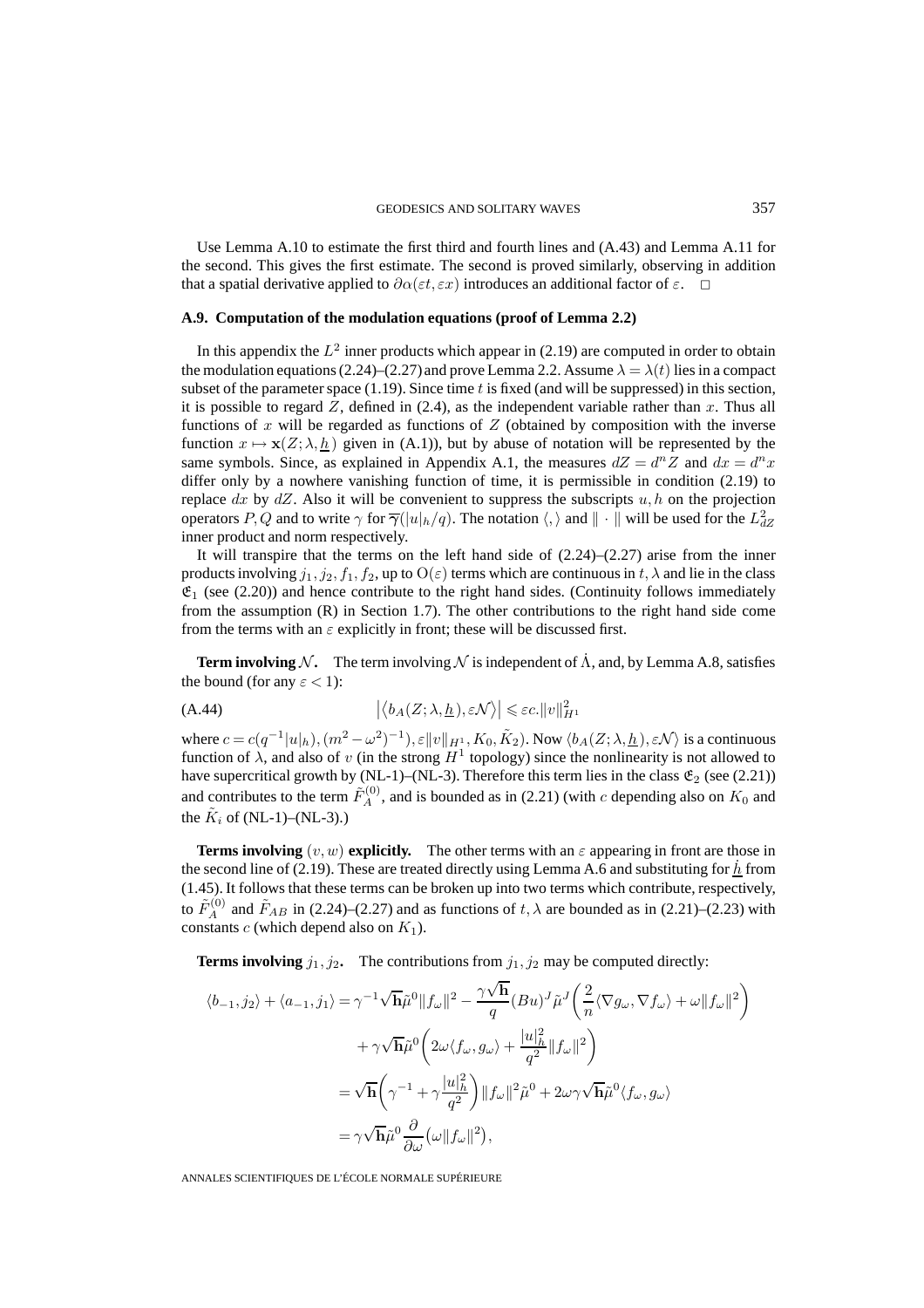$$
\langle b_0, j_2 \rangle + \langle a_0, j_1 \rangle = -\partial_T(\omega \gamma \sqrt{\mathbf{h}}) \|f_\omega\|^2 - 2\omega \gamma \sqrt{\mathbf{h}} \partial_T \omega \langle f_\omega, g_\omega \rangle + \omega \gamma \sqrt{\mathbf{h}} \|f_\omega\|^2 \frac{\partial \mu^I}{\partial Z^I}
$$
  
= 
$$
-\partial_T(\omega \gamma \sqrt{\mathbf{h}} \|f_\omega\|^2) + \omega \gamma \|f_\omega\|^2 \frac{\partial \mu^I}{\partial Z^I}
$$

$$
=-\gamma\sqrt{\mathbf{h}}\partial_T(\omega||f_\omega||^2).
$$

For  $I \in \{1, \ldots, n\}$ 

$$
\langle b_I, j_2 \rangle + \langle a_I, j_1 \rangle = \frac{1}{n} ||\nabla f_{\omega}||^2 \partial_T \left( \frac{\gamma \sqrt{h}}{q} (Bu)^I \right) + 2\dot{\omega} \left( \frac{\gamma \sqrt{h}}{q} (Bu)^J \right) \left\langle \frac{\partial g_{\omega}}{\partial Z^J}, \frac{\partial f_{\omega}}{\partial Z^I} \right\rangle + \frac{\gamma \sqrt{h}}{q} (Bu)^J \int \mu_L^K \left( \frac{\partial^2 f_{\omega}}{\partial Z^J \partial Z^K} \frac{\partial f_{\omega}}{\partial Z^I} - \frac{\partial^2 f_{\omega}}{\partial Z^i \partial Z^J} \frac{\partial f_{\omega}}{\partial Z^K} \right) dZ + 2\omega \gamma \sqrt{h} \left\langle \mu^0 f_{\omega}, \frac{\partial f_{\omega}}{\partial Z^I} \right\rangle = \sqrt{h} (PB^{-1} + \gamma QB^{-1})^a_I \left( \partial_T \left( \frac{\|\nabla f_{\omega}\|^2}{nq} \gamma u_a \right) + \omega ||f_{\omega}||^2 \partial_T \left( \frac{\omega}{q} \gamma u_a \right) \right).
$$

For  $i \in \{1, \ldots, n\}$ 

$$
\langle b_{n+i}, j_2 \rangle + \langle a_{n+i}, j_1 \rangle = -\frac{\sqrt{\mathbf{h}}}{q} (\gamma P + Q)_i^j B_j^J \tilde{\mu}^I \left\langle \frac{\partial f_{\omega}}{\partial Z^I}, \frac{\partial f_{\omega}}{\partial Z^J} \right\rangle \n+ 2 \frac{\gamma \sqrt{\mathbf{h}}}{q} (Bu)^K \tilde{\mu}^I \left\langle \frac{\partial^2 f_{\omega}}{\partial Z^I \partial Z^K}, B_a^J \zeta_i^a \frac{\partial f_{\omega}}{\partial Z^J} \right\rangle \n+ 2\omega^2 \gamma^2 \frac{\sqrt{\mathbf{h}}}{q} \tilde{\mu}^I \left\langle (\gamma P + Q)_{ic} (B^{-1} Z)^c f_{\omega}, \frac{\partial f_{\omega}}{\partial Z^I} \right\rangle \n+ 2\omega \gamma \sqrt{\mathbf{h}} \tilde{\mu}^0 \left\langle f_{\omega}, B_a^J \zeta_j^a \frac{\partial f_{\omega}}{\partial Z^J} \right\rangle \n- 2\omega \gamma^2 \frac{\sqrt{\mathbf{h}}}{q^2} (Bu)^K \tilde{\mu}^0 \left\langle \frac{\partial f_{\omega}}{\partial Z^K}, (\gamma P + Q)_{ic} (B^{-1} Z)^c f_{\omega} \right\rangle \n= -\gamma^2 \frac{\sqrt{\mathbf{h}}}{q} \left( \frac{\|\nabla f_{\omega}\|^2}{n} + \omega^2 \|f_{\omega}\|^2 \right) (\gamma^2 P + Q)_{ij} \partial_T \alpha^j.
$$

**Terms involving**  $f_1, f_2$ . To calculate the quantities  $\langle a_A, f_1 \rangle + \langle b_A, f_2 \rangle$ , first of all notice that for  $A \in \{-1, n+1, \ldots, 2n\}$   $\Re b_A$  is an even function of Z and  $\Re a_A$  is odd, while the situation is reversed for the imaginary parts. From this observation it follows directly that for these values of A it is possible to write

$$
\langle a_A, f_1 \rangle + \langle b_A, f_2 \rangle = \frac{1}{\varepsilon} \int \left( \left( \frac{p^{\varepsilon}}{\sqrt{\mathbf{g}^{\varepsilon}}} - \frac{q}{\sqrt{\mathbf{h}}} \right) F^0(Z) + (p^{\varepsilon} \sqrt{\mathbf{g}^{\varepsilon}} - q \sqrt{\mathbf{h}}) F^1(Z) + (p^{\varepsilon} \sqrt{\mathbf{g}^{\varepsilon}} (g^{\varepsilon})^{ij} - q \sqrt{\mathbf{h}} h^{ij}) F_{ij}(Z) \right)
$$

where all the  $F's$  are even functions of Z. In accordance with the remarks above about using Z instead of  $x$  as independent variable in these formulae

$$
p^{\varepsilon} = p(\varepsilon \xi + \varepsilon (\gamma^{-1} P + Q)(B^{-1} Z)) \quad q = p(\varepsilon \xi)
$$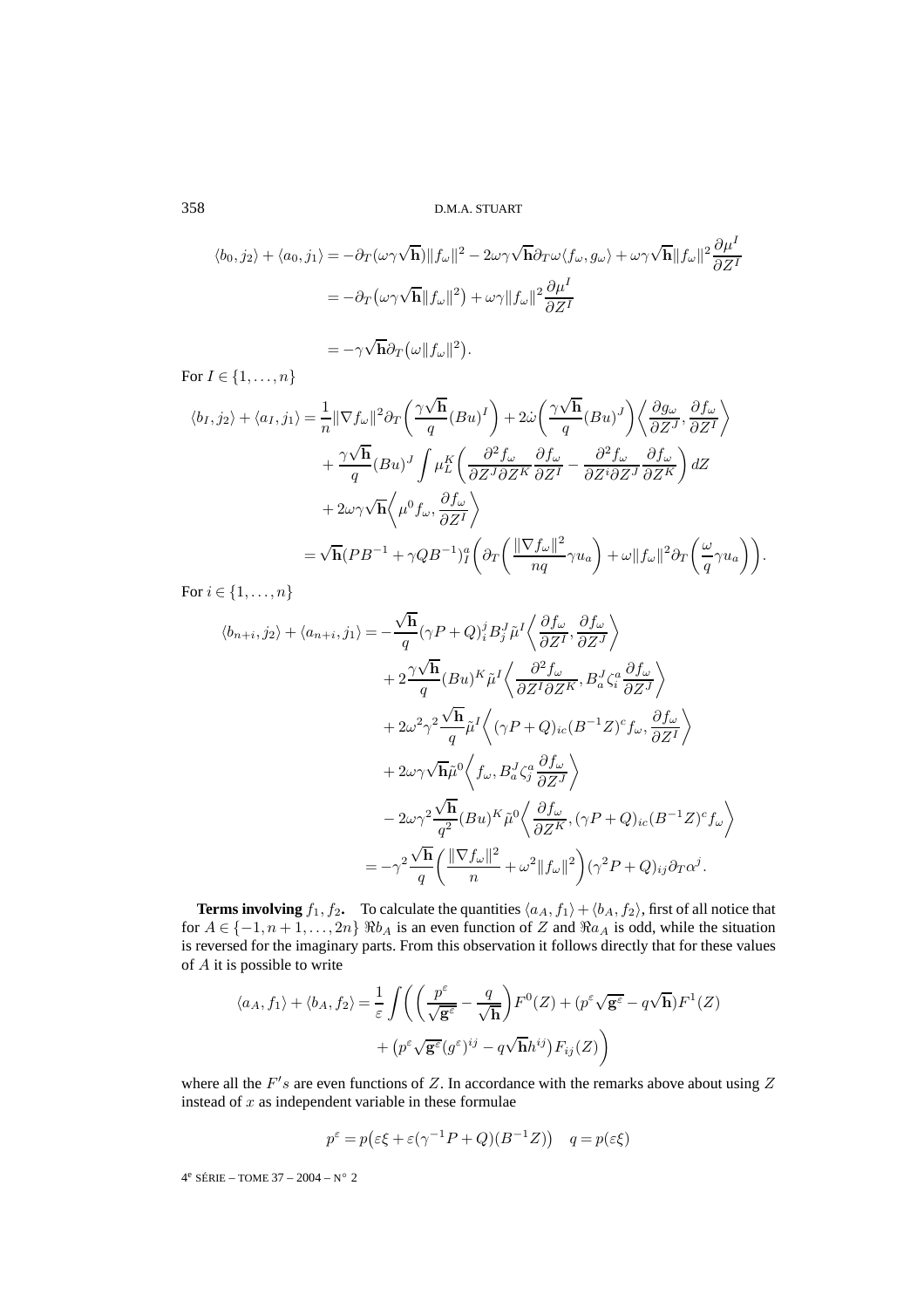etc.; therefore by Lemma A.10 these terms, which are continuous functions of  $t, \lambda$  are  $O(\varepsilon)$  and lie in the class  $\mathfrak{E}_1$  and satisfy a bound as in (2.20) with c depending also on  $K_2$ . Thus these terms contribute to  $\epsilon \tilde{F}_A^{(0)}$  on the right hand side of the modulation equations.

For  $A = 0$  it follows by inspection that  $\langle a_A, f_1 \rangle + \langle b_A, f_2 \rangle = 0$ , thus it is left to compute this expression in the case  $A = 1, \ldots, n$ . The final answer is

$$
\langle b_I, f_2 \rangle + \langle a_I, f_1 \rangle = \frac{1}{2} \mathbf{m}_{\omega} (\gamma^{-1} P B^{-1} + Q B^{-1})_I^k
$$
  

$$
\times \left( h_{,k}^{ij} \frac{\gamma^2 |u|_h^2}{q^2} q \sqrt{\mathbf{h}} P_{ij} + 2 \gamma^2 \sqrt{\mathbf{h}} q_{,k} \right) + \mathcal{O}(\varepsilon),
$$

where the  $O(\varepsilon)$  term is a continuous function of  $t, \lambda$  which satisfies a bound as in (2.20) (in which c depends also on  $K_2$ ) and so contributes to  $\epsilon \tilde{F}_A^{(0)}$  in the modulation equations.

To prove this it is helpful to split up the various terms carefully. For  $I \in \{1, \ldots, n\}$ 

$$
\langle b_I, f_2 \rangle = -\frac{1}{\varepsilon} \int (p^{\varepsilon} \sqrt{\mathbf{g}^{\varepsilon}} (g^{\varepsilon})^{ij} - q \sqrt{\mathbf{h}} h^{ij}) \Big\langle (\nabla_x)_i \left( \frac{\partial f_{\omega}}{\partial Z^I} e^{i\Theta} \right), (\nabla_x)_j (f_{\omega} e^{i\Theta}) \Big\rangle dZ \n- \frac{1}{\varepsilon} \int (p^{\varepsilon} \sqrt{\mathbf{g}^{\varepsilon}} - q \sqrt{\mathbf{h}}) \Big\langle \frac{\partial f_{\omega}}{\partial Z^I}, (m^2 - \beta(f_{\omega})) f_{\omega} \Big\rangle dZ \n= E_{I1} + E_{I2}, \n\langle a_I, f_1 \rangle = \frac{1}{\varepsilon} \int \frac{\sqrt{\mathbf{h}}}{q} \Big( \frac{p^{\varepsilon}}{\sqrt{\mathbf{g}^{\varepsilon}}} - \frac{q}{\sqrt{\mathbf{h}}} \Big) \Big\langle \gamma (Bu) \cdot \nabla_Z \frac{\partial f_{\omega}}{\partial Z^I} - i\omega q \gamma \frac{\partial f_{\omega}}{\partial Z^I}, i\omega \gamma \sqrt{\mathbf{h}} f_{\omega}(Z) \n- \frac{\gamma \sqrt{\mathbf{h}}}{q} \frac{\partial f_{\omega}}{\partial Z^I} (Bu)^I \Big\rangle dZ \n= E_{I3}.
$$

Using the proof of Lemma A.10 and integration by parts it is possible to write (for  $I \in \{1,\ldots,n\}$ and  $\alpha = 1, 2, 3$ )

$$
E_{I\alpha} = (\gamma^{-1} P B^{-1} + Q B^{-1})_I^k E_{k\alpha}^0 + \varepsilon E_{k\alpha}^1
$$

where

$$
E_{k1}^{0} = \frac{1}{2} (\nabla_x)_k (p^{\varepsilon} \sqrt{\mathbf{g}^{\varepsilon}} (g^{\varepsilon})^{ij}) \Big|_{x=\xi} \left( \frac{\|\nabla f_{\omega}\|^2}{n} (\gamma^2 P_{ij} + Q_{ij}) + \frac{\omega^2 \gamma^2}{q^2} u_i u_j \|f_{\omega}\|^2 \right),
$$
  
\n
$$
E_{k2}^{0} = \frac{1}{2} (\nabla_x)_k (p^{\varepsilon} \sqrt{\mathbf{g}^{\varepsilon}}) \Big|_{x=\xi} \int (m^2 f_{\omega}^2 - G(f_{\omega})) dZ,
$$
  
\n
$$
E_{k3}^{0} = \frac{1}{2} (\nabla_x)_k \left( \frac{p^{\varepsilon}}{\sqrt{\mathbf{g}^{\varepsilon}}} \right) \Big|_{x=\xi} \left( \frac{\|\nabla f_{\omega}\|^2}{n} \frac{\mathbf{h} \gamma^2}{q^2} |u|_h^2 + \omega^2 \gamma^2 \mathbf{h} \|f_{\omega}\|^2 \right),
$$

with

$$
G'(t) = 2t\beta(t).
$$

Notice that here, and in the following, after differentiation the terms involving  $p^{\varepsilon}, q^{\varepsilon}$  are to be evaluated at  $x = \xi$ , using the notation (1.10). Lemma A.10 implies that the remainder terms  $\epsilon E_{k\alpha}^1$  are indeed  $O(\epsilon)$  and satisfy a bound as in (2.20) (in which c depends also on  $K_2$ ). Since they are continuous functions of  $t, \lambda$  they lie in the class  $\mathfrak{E}_1$  and so contribute to  $\tilde{F}_A^{(0)}$  in the inhomogeneous terms.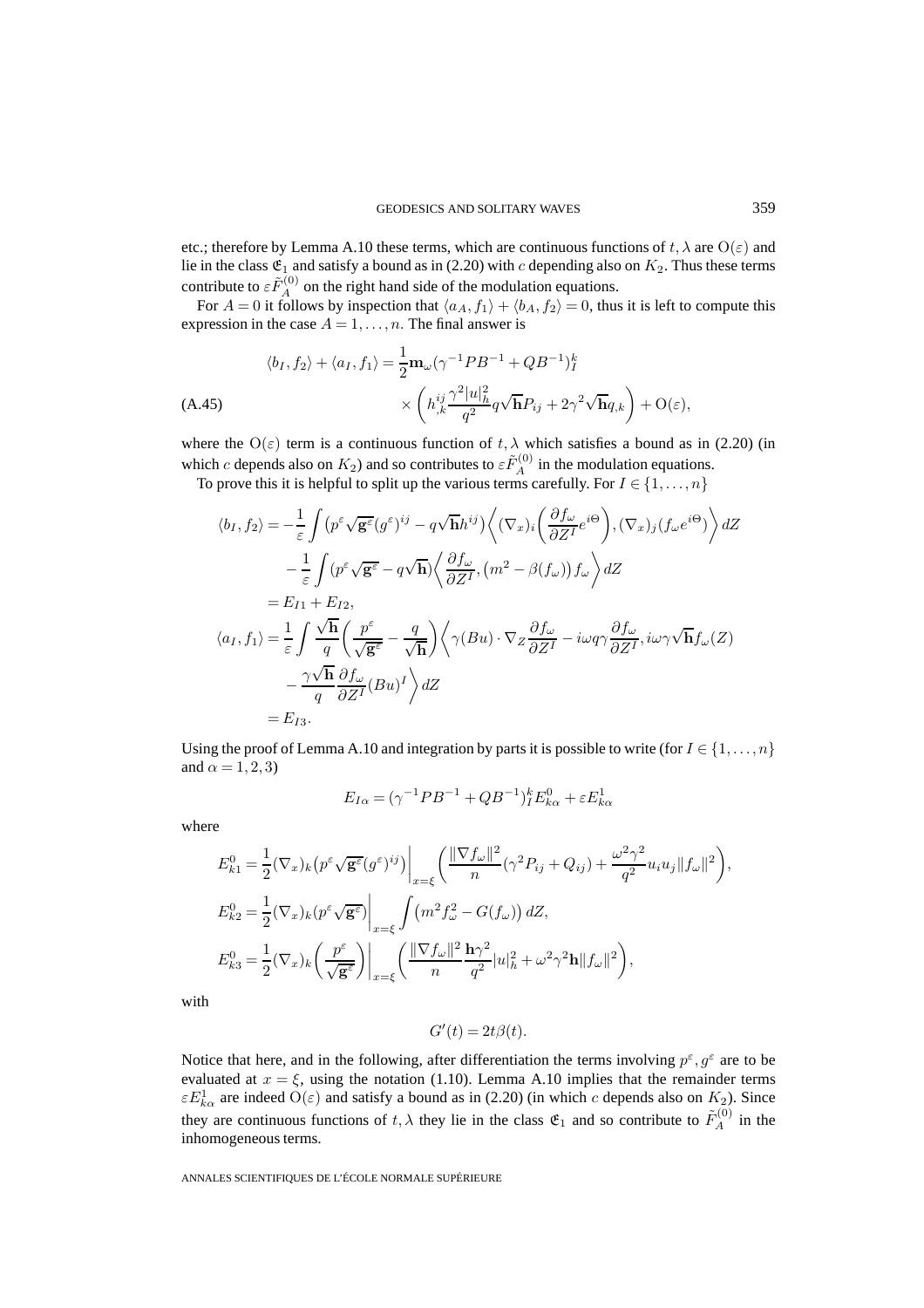#### 360 D.M.A. STUART

To evaluate the dominant terms, use the Pohazaev identity (see e.g. [23])

(A.46) 
$$
(2-n)\|\nabla f_{\omega}\|^2 - n(m^2 - \omega^2)\|f_{\omega}\|^2 + n\int G(f_{\omega}) = 0
$$

to combine them as

(A.47) 
$$
E_{1k}^0 + E_{2k}^0 + E_{3k}^0 = \frac{1}{2} \left( \frac{\|\nabla f_\omega\|^2}{n} A + \omega^2 \|f_\omega\|^2 B \right),
$$

where (for fixed  $k$ )

$$
A = (\nabla_x)_k \left( p^{\varepsilon} \sqrt{\mathbf{g}^{\varepsilon}} (g^{\varepsilon})^{ij} \right) (\gamma^2 P_{ij} + Q_{ij}) + (2 - n)(\nabla_x)_k (p^{\varepsilon} \sqrt{\mathbf{g}^{\varepsilon}}) + \frac{\mathbf{h}\gamma^2}{q^2} |u|_h^2 (\nabla_x)_k \left( \frac{p^{\varepsilon}}{\sqrt{\mathbf{g}^{\varepsilon}}} \right),
$$
  

$$
B = (\nabla_x)_k \left( p^{\varepsilon} \sqrt{\mathbf{g}^{\varepsilon}} (g^{\varepsilon})^{ij} \right) \frac{\gamma^2 |u|_h^2}{q^2} P_{ij} + (\nabla_x)_k (p^{\varepsilon} \sqrt{\mathbf{g}^{\varepsilon}}) + \gamma^2 \mathbf{h} (\nabla_x)_k \left( \frac{p^{\varepsilon}}{\sqrt{\mathbf{g}^{\varepsilon}}} \right).
$$

Here it is understood that  $p^{\varepsilon}, q^{\varepsilon}$  are evaluated at  $x = \xi$  (after differentiation if need be). Calculation shows that these are in fact equal:

$$
(A.48) \qquad \qquad A = B = (\nabla_x)_k (g^{\varepsilon})^{ij} \left( \frac{\gamma^2 |u|_h^2}{q^2} p^{\varepsilon} \sqrt{\mathbf{g}^{\varepsilon}} P_{ij} \right) + 2\gamma^2 \sqrt{\mathbf{g}^{\varepsilon}} (\nabla_x)_k p^{\varepsilon}
$$

which finally gives  $(A.45)$  (by way of the definition in  $(1.59)$ ).

# **A.10. Local existence**

In this appendix basic estimates are given which imply the validity of the local existence hypotheses (WP-1) and (WP-2) of Section 1.7 will be given. It is convenient to rewrite (1.11) as

$$
\Box_{\underline{g}} \phi = \mathcal{F}, \quad \phi(0) = \phi_0, \quad \phi_t(0) = \psi_0,
$$

with  $\mathcal{F} = \mathcal{F}(\phi)$ .

THEOREM A.14. – *Assume that*  $\mathcal{F} : \mathbb{C} \to \mathbb{C}$  *satisfies*:

(i)  $|\mathcal{F}(\phi)| \leq M(|\phi| + |\phi|^p),$ 

(ii)  $|\mathcal{F}(\phi) - \mathcal{F}(\tilde{\phi})| \leq L(|\phi - \tilde{\phi}| + (|\phi|^{p-1} + |\tilde{\phi}|^{p-1})|\phi - \tilde{\phi}|),$ *where*  $p \in (1, \infty)$  *if*  $n = 1, 2$  *and*  $p \in (\frac{n}{n-2}, \frac{n+2}{n-2})$  *if*  $n \ge 3$ *. Then the Cauchy problem for* (A.49) *is well-posed in*  $H^1 \times L^2$  *and satisfies the hypotheses* (WP1)–(WP2) *of Section* 1.7*.* 

The theorem is proved by showing convergence of the Picard iterates in the corresponding topology by means of the following two estimates for the inhomogeneous problem (A.49) (in which  $F$  is now regarded as a given function):

(A.50) 
$$
\sup_{s\in[0,t]} \|(\phi,\psi)\|_{H^1\times L^2} \leq c_1 \big(e^{c_2t} \|(\phi_0,\psi_0)\|_{H^1\times L^2} + \|\mathcal{F}\|_{L^1([0,t];L^2)}\big),
$$

(A.51) 
$$
\|\phi\|_{L^Q([0,t];L^R)} \leq c_3 \big( \big\| (\phi_0, \psi_0) \big\|_{H^1 \times L^2} + \|\mathcal{F}\|_{L^1([0,t];L^2)} \big).
$$

Here the constants  $c_i$  depend on the constant  $K_2$  introduced in Section 1.2 and in (A.51)  $R \in (\frac{2n}{n-2}, \frac{2(n+1)}{n-3}]$ ,  $Q = \frac{2R}{(n-2)R-2n}$ ,  $n > 2$  and  $t \le t_1$  where  $t_1$  is a positive number depending upon  $K_2$ . The first of these follows from the energy identity while the second is a variable coefficient Strichartz estimate proved in [25, Corollary 5] for the case of  $C<sup>2</sup>$  metrics relevant here.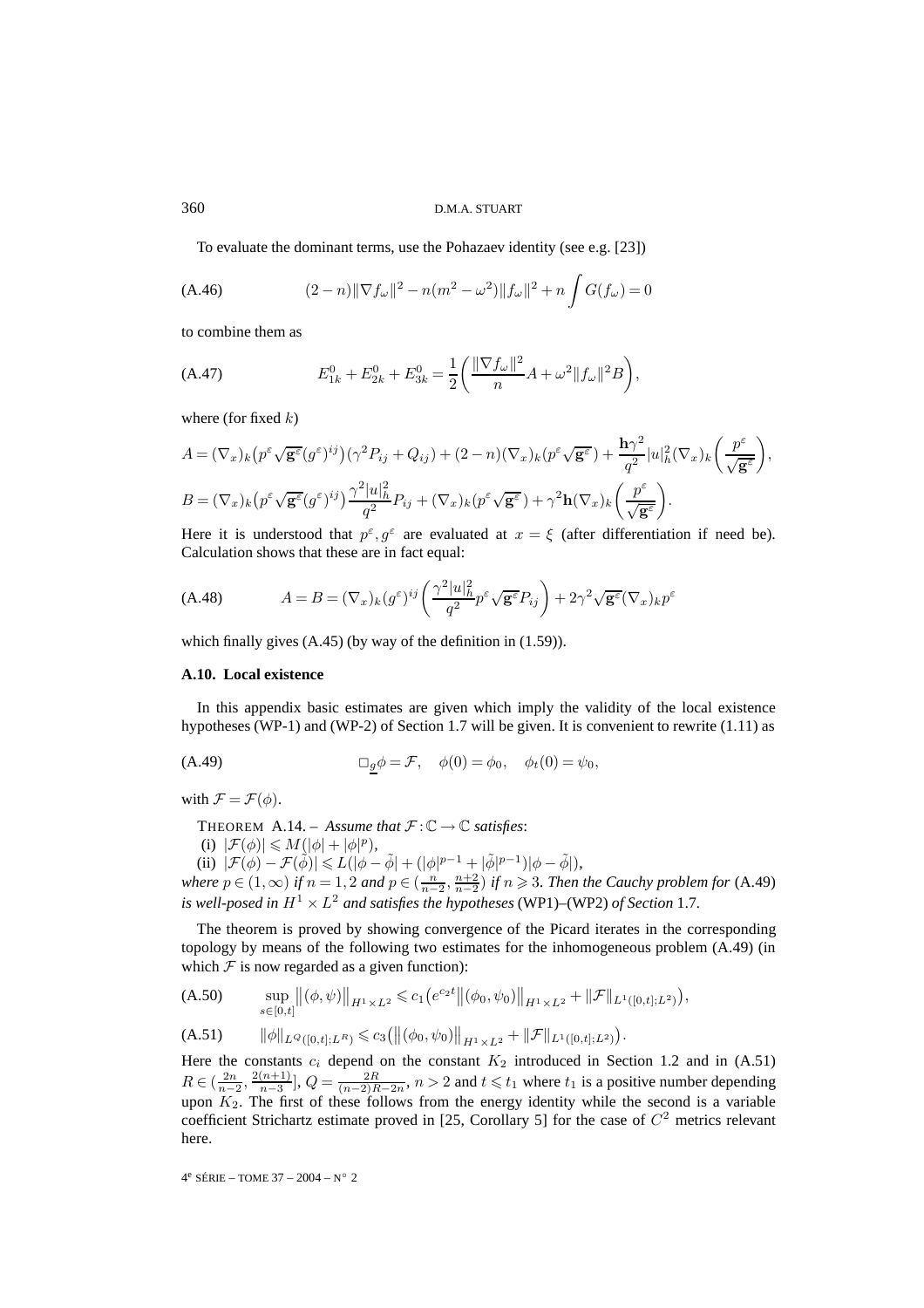#### **A.11. Proper reference frames**

In this appendix a local co-ordinate system corresponding to an observer moving along the curve  $\xi(t)$  will be used to clarify the meaning of the expressions for the dominant term in (1.12). The construction of the co-ordinate system is given in [14, Section 13.6]; see also [11]. First of all let  $v = \frac{d\xi}{dt}$  be the *n*-velocity along the curve and introduce the *proper time*  $\tau(t)$  by

$$
\tau(t) = \int\limits_0^t \frac{q(t')}{\gamma(t')} dt'
$$

where, as usual,  $q(t) = p(t, \xi(t)), h_{ij}(t) = g_{ij}(t, \xi(t))$  and  $\gamma(t) = \overline{\gamma}(1 - |v|_h/q)$ . The idea is to find a local system of co-ordinates  $(\hat{x}^0 = \hat{t}, \hat{x})$  in a tube surrounding the curve  $(t, \xi(t))$ in which  $\tau(t)$ ,  $\hat{x} = 0$  corresponds to  $(t, x = \xi(t))$ . As explained in [14] this can be done by using an orthonormal frame  $E_0, \ldots, E_n$  to TM along the curve in which  $E_0$  is the spacetime velocity vector of the curve  $(\frac{\gamma}{q}, \frac{\gamma v}{q})$  and  $E_1, \ldots, E_n$  are (non-parallel) propagated in such a way as to preserve orthonormality (see [14, Eq. 13.60, Section 13.6]. The co-ordinate system is then produced from the geodesic flow. Let  $\Phi((t, \xi(t)), \sigma, \mathbf{n})$  be the geodesic emanating from the point  $(t_0, \xi(t_0))$ , parametrised by arc-length  $\sigma$ , in the direction  $\mathbf{n} = n^i E_i$ : then if  $(t, x) = \Phi((t_0, \xi(t_0)), \sigma, \mathbf{n})$ , the new co-ordinates of this point are  $(\hat{t}, \hat{x}^i) = (\tau(t_0), \sigma n^i)$ . Observe that by construction the co-ordinates of a point  $(t, \xi(t))$  on the curve are  $(\hat{t} = \tau(t), \hat{x} = 0)$ . For g a  $C^3$  metric the geodesic flow is  $C^2$ , and from this and the expression for  $E_0$  it follows that for  $|x - \xi(t)|$  sufficiently small the new time co-ordinate  $\hat{t}(t, x)$  satisfies:

(A.52) 
$$
\left| \hat{t}(t,x) - \tau(t) + \frac{1}{q(t)} \gamma(t) \langle v, x - \xi(t) \rangle_h \right| \leq C \left| x - \xi(t) \right|^2.
$$

From this it follows by consideration of the pseudo-Riemannian distance between  $(t, \xi(t))$  and  $(t, x)$  in both co-ordinate systems that

(A.53) 
$$
\left| \left| \hat{x}(t,x) \right|^2 - \left| \gamma(t) P_{v,h}(x-\xi) + Q_v(x-\xi) \right|_h^2 \right| \leq C \left| x - \xi(t) \right|^3.
$$

Thus to conclude, the function  $\phi_0$  defined in (1.12) pulls back under this change of co-ordinates to  $e^{i\omega t} f_\omega(|\hat{x}|) + o(1)$ , in a neighbourhood of the curve  $\xi(t)$ , as stated in the remark following (1.12).

#### **REFERENCES**

- [1] ANDERSON D.L.T., Stability of time-dependent particle-like solutions in nonlinear field theories, II, *J. Math. Phys.* **12** (1971) 945–952.
- [2] BERESTYCKI H., LIONS P.-L., Nonlinear scalar field equations. I. Existence of a ground state, *Arch. Rat. Mech. Anal.* **82** (1983) 313–345.
- [3] BERESTYCKI H., LIONS P.-L., PELETIER L., An ODE approach to existence of positive solutions for semilinear problems in  $R<sup>n</sup>$ , *Indiana Univ. Math. J.* **30** (1983) 141–157.
- [4] BRONSKI J., JERRARD R., Soliton dynamics in a potential, *Math. Res. Lett.* **7** (2000) 329–342.
- [5] COFFMAN C.V., Uniqueness of the ground state solution for  $\Delta u u + u^3 = 0$  and a variational characterization of other solutions, *Arch. Rat. Mech. Anal.* **46** (1972) 81–95.
- [6] FOLLAND G.B., Introduction to Partial Differential Equations, Princeton University Press, Princeton, NJ, 1995.
- [7] GRILLAKIS M., SHATAH J., STRAUSS W., Stability theory of solitary waves in the presence of symmetry, I, *J. Funct. Anal.* **74** (1987) 160–197.